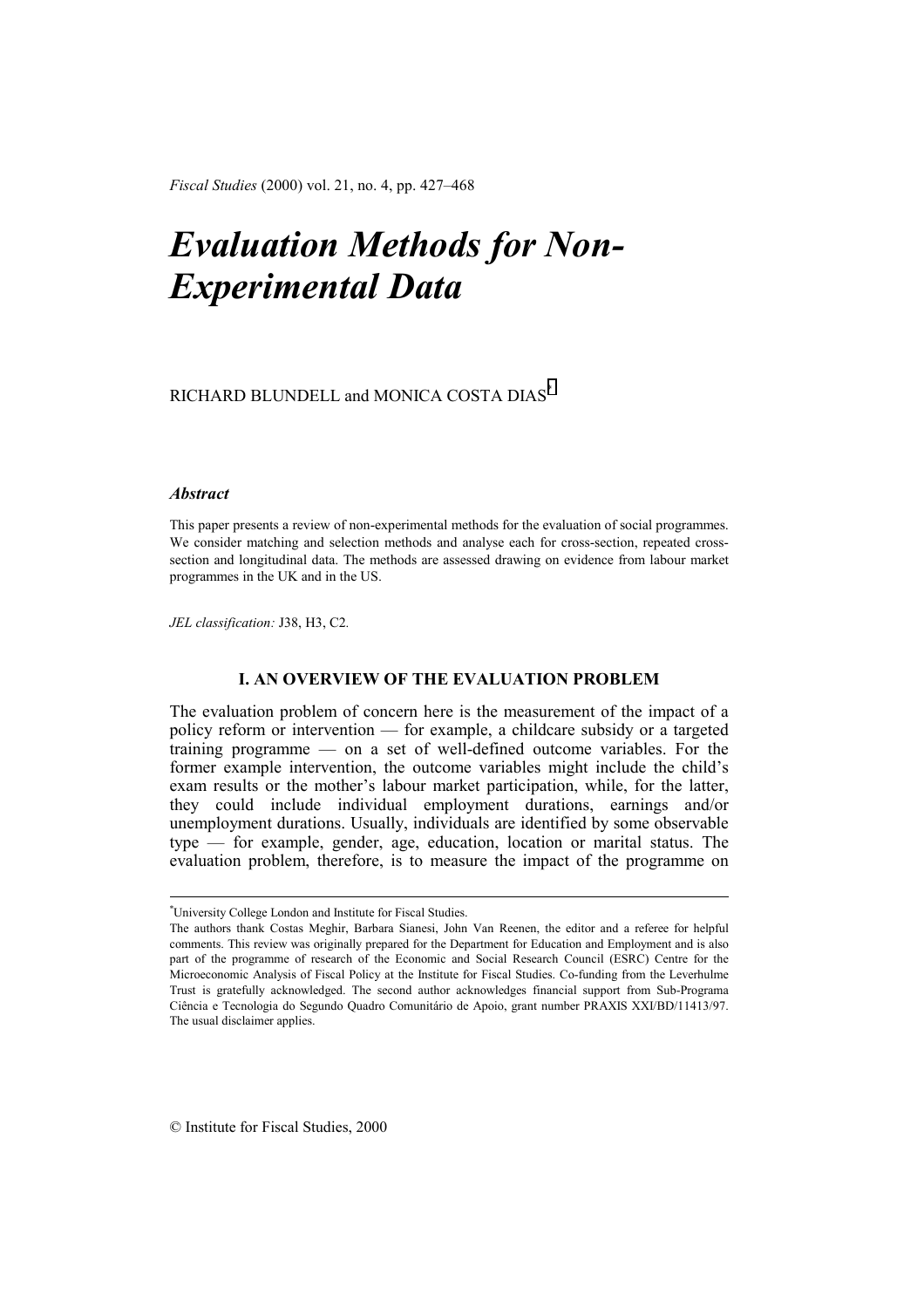each type of individual. It can be regarded as a missing-data problem since, at a moment in time, each person is either in the programme under consideration or not, but not both. If we could observe the outcome variable for those in the programme had they not participated, there would be no evaluation problem. Thus constructing the counterfactual is the central issue that evaluation methods address. There are many references in the literature that document the development of the analysis of the evaluation problem. In the labour market area, from which we draw heavily in this review, the original papers that use longitudinal data are those by Ashenfelter (1978), Ashenfelter and Card (1985) and Heckman and Robb (1985 and 1986).

Evaluation methods in empirical economics fall into five broad and related categories. Implicitly, each provides an alternative approach to constructing the counterfactual. The first is the pure randomised social experiment. In many ways, this is the most convincing method of evaluation since there is a control (or comparison) group which is a randomised subset of the eligible population. The literature on the advantages of experimental data was developed in papers by Bassi (1983 and 1984) and Hausman and Wise (1985) which were based on earlier statistical experimental developments (see Cochrane and Rubin (1973) and Fisher (1951), for example). A properly defined social experiment can overcome the missing-data problem. For example, in the design of the study of the Canadian Self-Sufficiency Project reported in Card and Robins (1998), the labour supply responses of approximately 6,000 single mothers in British Columbia to an in-work benefit programme, in which half those eligible were randomly excluded from the programme, were recorded. This study has produced invaluable evidence on the effectiveness of financial incentives in inducing welfare recipients into work.

Of course, experiments have their own drawbacks. First, they are rare in economics and typically expensive to implement. Second, they are not amenable to extrapolation. That is, they cannot easily be used in the *ex ante* analysis of policy reform proposals. Finally, they require the control group to be completely unaffected by the reform, typically ruling out spillover, substitution and equilibrium effects on wages etc. None the less, they have much to offer in enhancing our knowledge of the possible impact of policy reforms. Indeed, a comparison of results from non-experimental data with those obtained from experimental data can help assess appropriate methods where experimental data are not available. For example, the important studies by LaLonde (1986), Heckman, Ichimura and Todd (1997) and Heckman, Smith and Clements (1997) use experimental data to assess the reliability of comparison groups used in the evaluation of training programmes.

A second popular method of evaluation is the so-called natural experiment. This approach typically considers the policy reform itself as an experiment and tries to find a naturally occurring comparison group that can mimic the properties of the control group in the properly designed experimental context.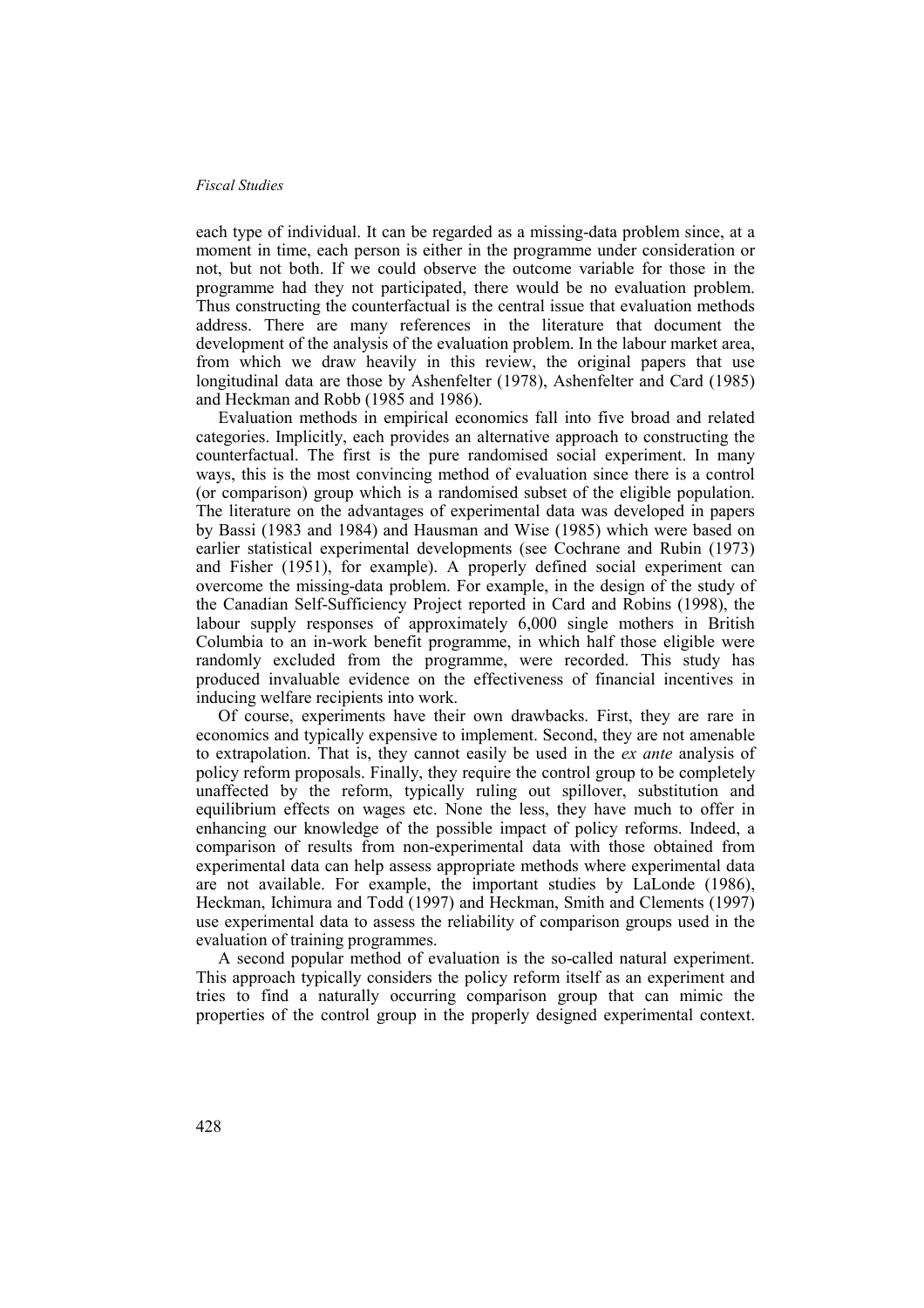This method is also often labelled 'difference-in-differences' since it is usually implemented by comparing the difference in average behaviour before and after the reform for the eligible group with the before and after contrast for the comparison group.

Under certain conditions, this approach can be used to recover the average effect of the programme on those individuals who entered into the programme or those individuals 'treated' by the programme — thus measuring the average effect of the treatment on the treated. It does this by removing unobservable individual effects and common macro effects. However, it relies on the two critically important assumptions of *common time effects across groups* and *no composition changes within each group*. 1 Together, these assumptions make choosing a comparison group extremely difficult. For example, in their heavily cited evaluation study of the impact of Earned Income Tax Credit reforms on the employment of single mothers in the US, Eissa and Liebman (1996) use single women without children as a control group. However, this comparison can be criticised for not capturing differential macro effects. In particular, this control group is already working to a very high level of participation in the US labour market (around 95 per cent) and therefore cannot be expected to increase its level of participation in response to the economy coming out of a recession. In this case, all the expansion in labour market participation in the group of single women with children will be attributed to the reform itself.

A third approach is the matching method. This has a long history in nonexperimental statistical evaluation (see the references in Heckman, Ichimura and Todd (1997)). The aim of matching is simple. It is to select sufficient observable factors that any two individuals with the same values of these factors will display no systematic differences in their reactions to the policy reform. Consequently, if each individual undergoing the reform can be matched with an individual with the same matching variables who has not undergone the reform, the impact of the reform on individuals of that type can be measured. As in the choice of control group in a natural experiment, it is a matter of faith as to whether the appropriate matching variables have been chosen. If they have not, the counterfactual effect will not be correctly measured. Again, experimental data can help here in evaluating the choice of matching variables, and this is precisely the motivation for the Heckman, Ichimura and Todd (1997) study. As we document below, matching methods have been extensively refined in the recent evaluation literature and are now a valuable part of the evaluation toolbox.

The fourth approach is the selection model. Developed by Heckman (1979), it was fully integrated into the evaluation literature in Heckman and Robb (1985 and 1986). This approach relies on an exclusion restriction, which requires a variable that determines participation in the programme but not the outcome of the programme itself. In contrast to matching, which can be considered as

 $\frac{1}{1}$ <sup>1</sup>See Blundell, Duncan and Meghir (1998) for a precise description of these conditions.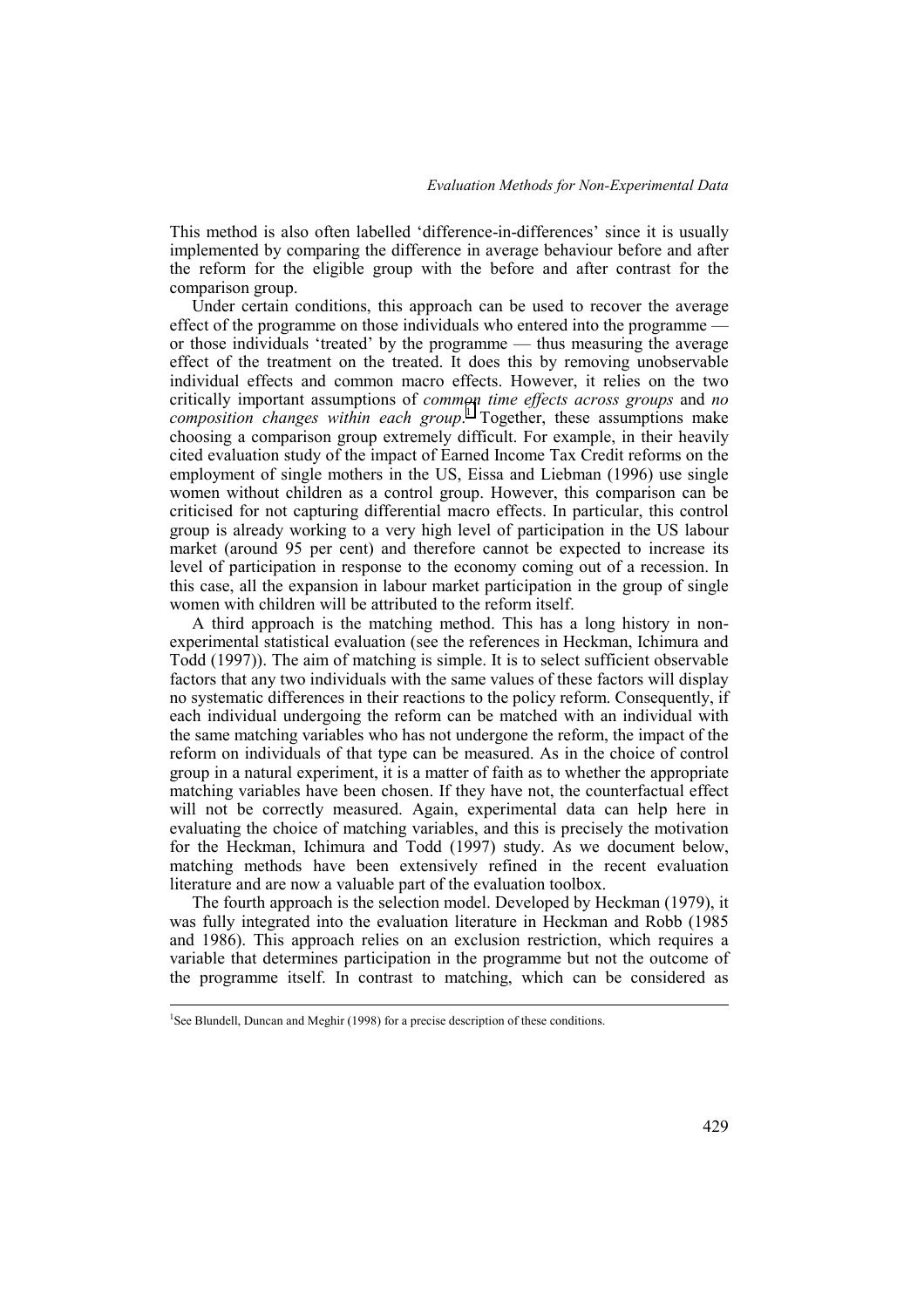'selection on the observables', the Heckman approach accounts for selection on the unobservables. A comparison of these two approaches turns out to be extremely informative in understanding the advantages and drawbacks of these methods.

The final approach is the structural simulation model. This approach is closely related to the selection model and has long been at the centre of tax reform evaluation where behaviour can often be reasonably modelled by some rational choice framework (see Blundell and MaCurdy (1999) for a review). It has the advantage of separating preferences from constraints and can therefore be used to simulate new policy reforms that change the constraint while leaving preferences unaffected. Moreover, this approach can feed into some overall general equilibrium evaluation. However, these models require a believable behavioural model for individuals, something the experimental and quasiexperimental approaches ignore by design.

Appropriate evaluation methods therefore depend on several overall criterion: (i) the nature of the programme — that is, whether it is local or national, smallscale or 'global'; (ii) the nature of the question to be answered — that is, the overall impact, the effect of treatment on the treated or the extrapolation to a new policy reform; and (iii) the nature of the data available. With regard to the nature of the data, there are a number of issues. Does the dataset contain information for individuals before and after their programme participation? Are similar questionnaires administered to potential comparison groups or are we to use other survey data to construct comparisons? In some studies, comparison groups are chosen in the same location and asked to respond to the same questionnaire as those in the programme. In other studies, a comparison group has to be drawn from individuals who are much less likely to be similar. This turns out to be critical in the implementation of matching methods, which we discuss in detail below.

This paper is organised as follows. Our aim is to discuss evaluation methods when experimental data are not available. We outline the measurement problem in Section II and consider the types of data and their implication for the choice of evaluation method in Section III. Section IV is the main focus of this paper as it presents a detailed comparison of alternative methods of evaluation for nonexperimental data. In Section V, we illustrate these methods drawing on recent applications in the evaluation literature. Section VI concludes.

## **II. WHAT ARE WE TRYING TO MEASURE?**

An important decision to be made when evaluating the impact of a programme is whether to assume homogeneous or heterogeneous treatment effects. Typically, we do not expect all individuals to respond to a policy intervention in exactly the same way. That is, there will be heterogeneity in the impact across individuals. Consequently, there are two possible questions that evaluation methods attempt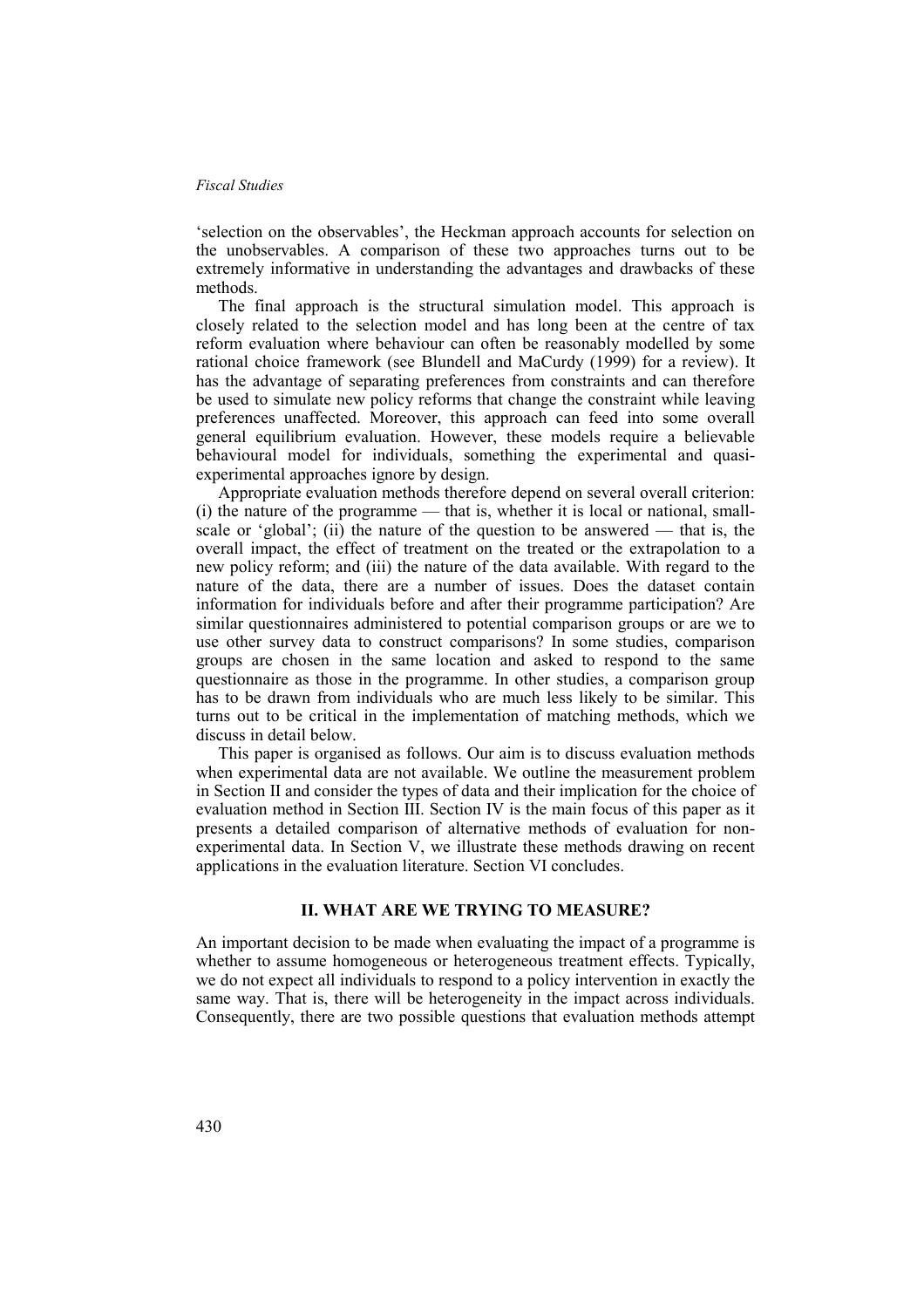to answer. The first is the measurement of the impact of the programme on individuals of a particular type as if they were assigned to such a programme randomly from the population of *all* people of that type. The second is the impact on individuals of a particular type among those who *were* assigned to the programme.

Under the assumption of homogeneous treatment effects, these two measures are identical, but this is not so when treatment effects can vary. In this case, the latter measure is often referred to as the 'effect of treatment on the treated'.

# *1. Homogeneous Treatment Effects*

To make things more precise, suppose there is a policy reform or intervention for which we want to measure the impact on some outcome variable, *Y*. This outcome is assumed to depend on a set of exogenous variables, *X*, and on a dummy variable, *d*, such that  $d_i = 1$  if individual *i* has participated in the programme and  $d_i = 0$  otherwise. For ease of exposition, we will assume that the programme takes place in period *k*, so that, in each period *t*,

(1) 
$$
Y_u = X_u \beta + d_i \alpha + U_u \quad \text{if} \quad t > k
$$

$$
Y_u = X_u \beta + U_u \quad \text{if} \quad t \le k,
$$

where  $\alpha$  measures the homogeneous impact of treatment for individual  $i^2$ . The set of parameters *β* in (1) define the relationship between the exogenous variables *X* and the dependent variable *Y*, and  $U_i$  is the error term of mean zero, which is assumed to be uncorrelated with *X*.

Except in the case of experimental data, assignment to treatment is most probably not random. As a consequence, the assignment process is likely to lead to a non-zero correlation between enrolment in the programme — represented by  $d_i$  — and the error term in the outcome equation —  $U_i$ . This happens because an individual's participation decision is probably based on personal characteristics that may well affect the outcome *Y* as well. If this is so, and if we are unable to control for all the characteristics affecting *Y* and *d* simultaneously, then some correlation between the error term, *U*, and the participation variable, *d*, is expected. In such case, the standard econometric approach, which would regress *Y* on a set of regressors including *d*, is not valid.

We assume that the participation decision can be parametrised in the following way. For each individual, there is an index, *IN*, depending on a set of

 $\frac{1}{2}$ <sup>2</sup>In most of what follows, we will assume a linear specification of the outcome equation. However, this is relaxed when dealing with non-parametric estimators, as in the case of the general matching estimator described in Section IV(4).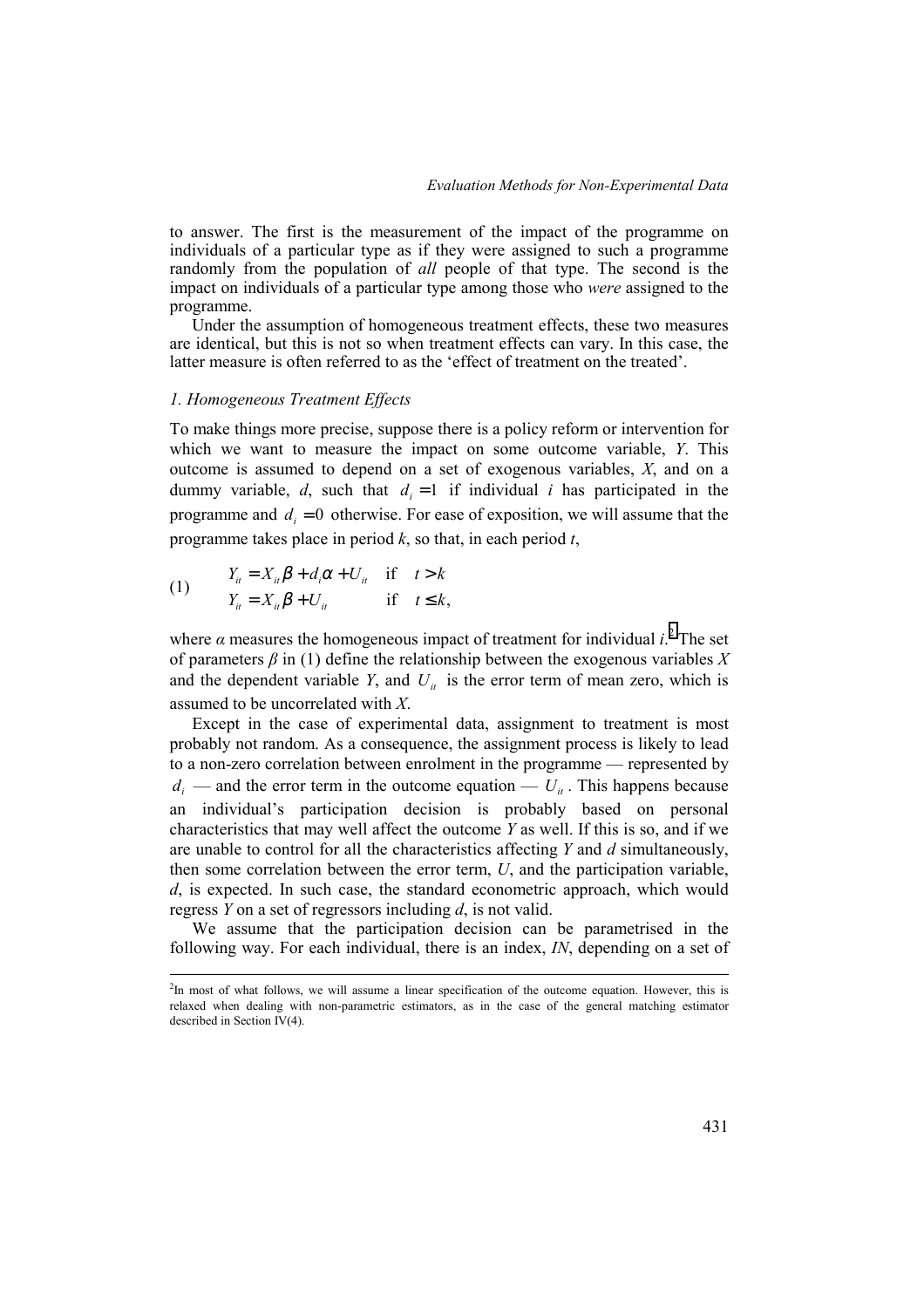variables *Z* and parameters *γ*, for which enrolment occurs when this index rises above zero. That is,

$$
(2) \tIN_i = Z_i \gamma + V_i,
$$

where  $V_i$  is the error term and

(3) 
$$
d_i = 1 \quad \text{if} \quad IN_i > 0
$$

$$
d_i = 0 \quad \text{otherwise.}
$$

## *2. Heterogeneous Treatment Effects*

However, it seems reasonable to assume that the treatment impact varies across individuals. Naturally, these differentiated effects should also influence the decision process and so are likely to be correlated with the treatment indicator,  $d_i$ .

Abstracting from other regressors, *X*, the outcome equation takes the form (when  $t > k$ )

$$
(4) \t Y_{it} = \beta + d_i \alpha_i + U_{it},
$$

where  $\alpha_i$  is the treatment impact on individual *i*. Define  $\overline{\alpha}$  as the population mean impact,  $\varepsilon$ <sub>*i*</sub> as worker *i*'s deviation from the population mean and  $\alpha$ <sub>*T*</sub> as the mean impact of treatment on the treated. Thus

(5) 
$$
\alpha_i = \overline{\alpha} + \varepsilon_i
$$

$$
\alpha_T = \overline{\alpha} + E(\varepsilon_i | d_i = 1),
$$

where  $E(\varepsilon, | d_i = 1)$  stands for the mean deviation of the impact among participants. The outcome regression equation may now be rewritten in the following way:

$$
(6) \qquad Y_{ii} = \beta + d_i \overline{\alpha} + [U_{ii} + d_i \varepsilon_i] = \beta + d_i \overline{\alpha} + [U_{ii} + d_i (\alpha_i - \overline{\alpha})].
$$

Obviously, the additional problem with this heterogeneous specification of treatment effects concerns the form of the error term,  $U_{it} + d_i(\alpha_i - \overline{\alpha})$ . This can be seen to differ across observations according to the treatment status of each individual — as  $d_i$  assumes the values 0 and 1. The identification of the parameter  $\overline{\alpha}$  is more difficult in the case of non-zero correlation with the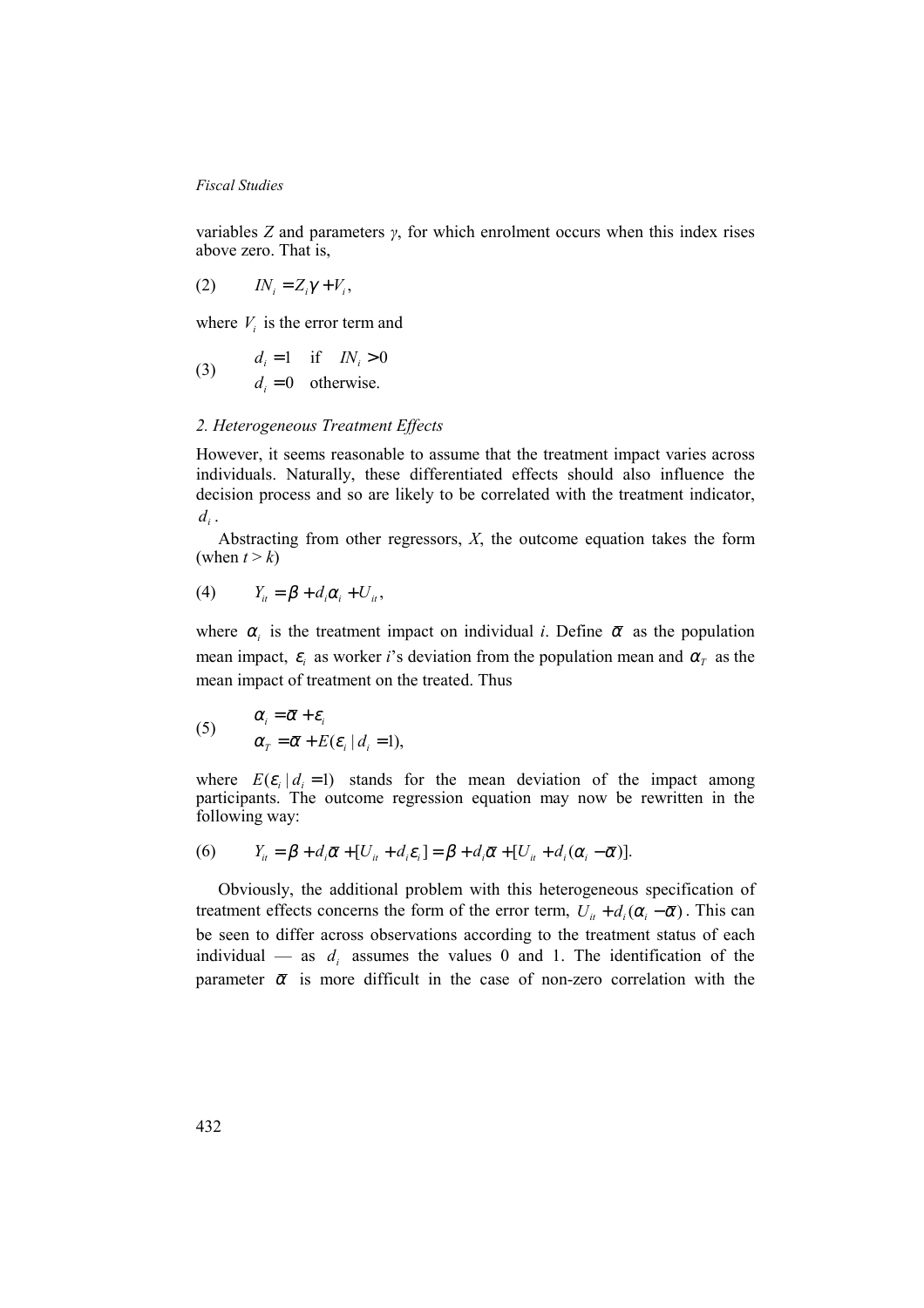treatment indicator. Notice that if  $E(\varepsilon_i d_i) \neq 0$ , we should have  $E(\varepsilon_i | d_i) \neq 0$ ,<sup>3</sup> and thus

(7) 
$$
E(Y_{ii} | d_i) = \beta + d_i [\overline{\alpha} + E(\varepsilon_i | d_i)] + E(U_{ii} | d_i).
$$

In this case, the ordinary least squares (OLS) estimator identifies

$$
(8) \qquad E(\hat{\alpha}) = \overline{\alpha} + E(\varepsilon_i \mid d_i = 1) + E(U_{it} \mid d_i = 1) - E(U_{it} \mid d_i = 0).
$$

Consequently, even if  $U_i$  is uncorrelated with  $d_i$ , so that  $E(U_i | d_i = 1) =$  $E(U_{ii} | d_i = 0) = 0$ , an identification problem remains. It is clear from (8) that, without further assumptions or information, only the impact of treatment on the treated,  $\alpha_T = \overline{\alpha} + E(\varepsilon_i | d_i = 1)$ , is identifiable. This is because, even if the error term, *U*, is uncorrelated with the decision process, the individual-specific component of the treatment effect, *ε*, is most likely not to be. We expect individuals to decide taking into account their own specific conditions, in which case  $E(\varepsilon_i | d_i = 1) \neq 0$  and the identification of  $\overline{\alpha}$  becomes more difficult.

# **III. EXPERIMENTAL AND NON-EXPERIMENTAL DATA**

### *1. Experimental Data*

As mentioned above, experimental data provide the correct missing counterfactual, eliminating the evaluation problem. The contribution of experimental data is to rule out self-selection (according to observables or unobservables) as a source of bias. In fact, as individuals are randomly assigned to the programme, a decision process such as the one described in Section II is ruled out.

Let us suppose, for example, that an experiment is conducted and that a random sample from a group of eligible individuals is chosen to participate in a programme; these are administered the treatment. Within that target group, assignment to treatment is completely independent of a possible outcome variable, which is to say that it is independent of the treatment effect. If no sideeffects exist, the comparison group composed of the non-treated is statistically equivalent to the treated group in all respects except treatment status. In the case

<sup>-</sup><br>3 <sup>3</sup>This is because, by iterated expectations,  $E(\varepsilon_i d_i) = E_d[E(\varepsilon_i d_i | d_i)] = E_d[E(\varepsilon_i | d_i = 1)] = Prob(d_i = 1)E(\varepsilon_i | d_i = 1)$ and, by construction,  $E(\mathcal{E}_i) = \text{Prob}(d_i = 1) E(\mathcal{E}_i | d_i = 1) + \text{Prob}(d_i = 0) E(\mathcal{E}_i | d_i = 0) = 0,$ which means that, in general,  $E(\varepsilon, |d|) \neq 0$ .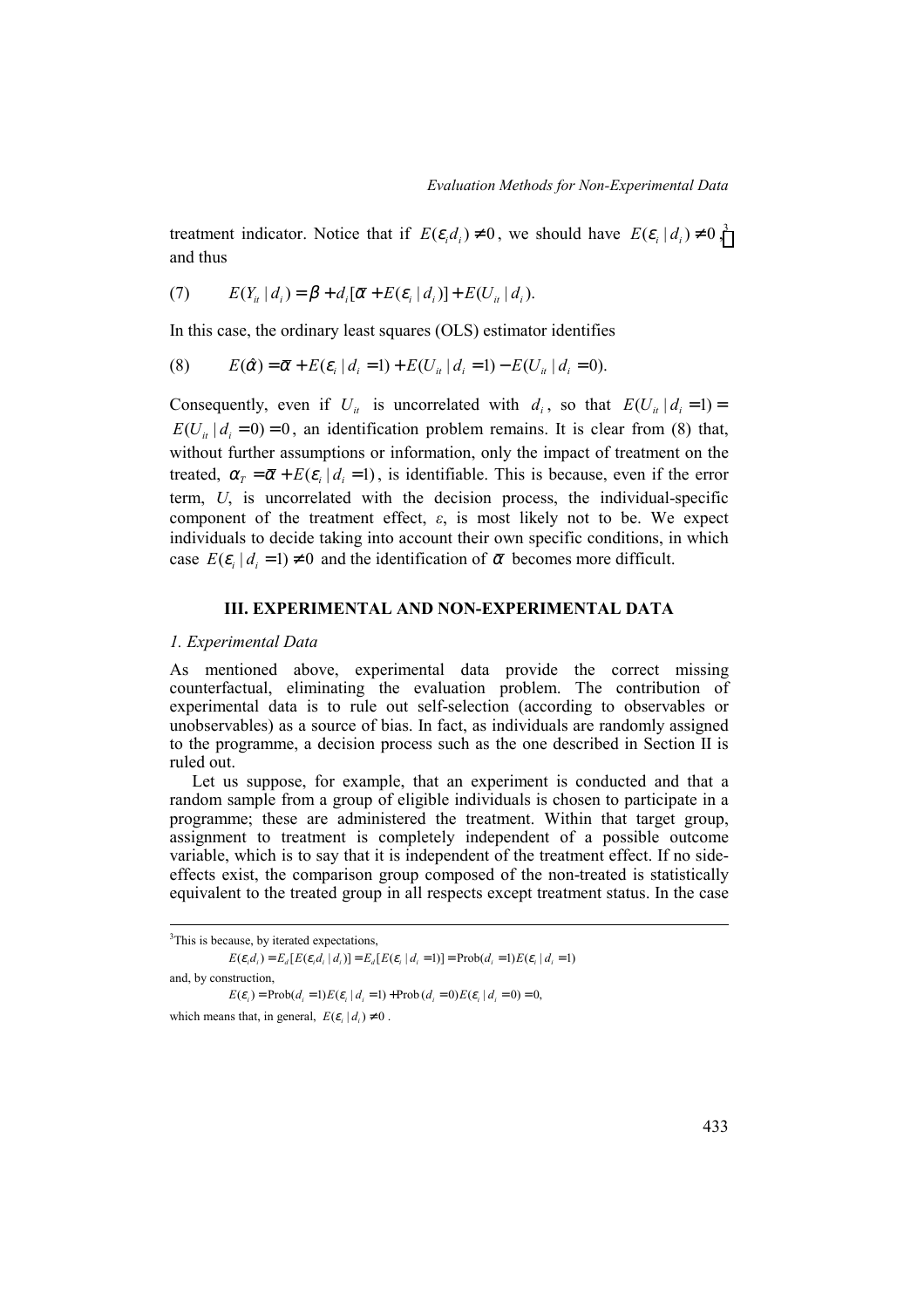of homogeneous treatment effects, where the  $\alpha_i$  are the same for all *i*, the impact of treatment can be easily measured by a simple subtraction of mean outcomes:

(9) 
$$
\hat{\alpha} = \overline{Y}_t^{(1)} - \overline{Y}_t^{(0)}, \quad t > k,
$$

where  $\overline{Y}_t^{(1)}$  and  $\overline{Y}_t^{(0)}$  are, respectively, the treated and non-treated mean outcomes at a time *t* after the programme.

However, some factors associated with the experimental design may invalidate this ideal setting. It is likely that some drop-out occurs, especially among the experimental controls. If this process is not random, it will alter the fundamental characteristic of experimental data. An idea of the importance of this non-random selection may be obtained by comparing the observable characteristics of both the control and treatment groups. This comparison ensures random assignment, at least with respect to the observables. If the nontreated are offered other treatment programmes, further differentiating factors are introduced and the comparison of means in (9) is unable to identify the treatment effect. Finally, other factors may change the behaviour of experiment participants, such as the experiment itself when selecting treated and non-treated. This also invalidates the consistency of such an estimator in an experimental framework.

#### *2. Non-Experimental Data*

Despite the above comments, non-experimental data are even more difficult to deal with and require special care. Imagine a dataset composed of a treatment group from a given programme and a comparison group drawn from the population at large. Even when the choice of the comparison group obeys the strict comparability rules based on observable information, which is frequently quite hard or even impossible to guarantee, we cannot be sure about the absence of differences in unobservables that are related to programme participation. This is the 'econometric selection problem', as commonly defined. In this case, using the estimator (9) results in a fundamental 'non-identification problem'. Abstracting from other regressors in the outcome equation, for large samples the estimator identifies

(10) 
$$
E(\hat{\alpha}) = \alpha + [E(U_{it} | d_i = 1) - E(U_{it} | d_i = 0)].
$$

In the case where  $E(U_{i}, d_{i}) \neq 0$ , unless the terms in the square brackets cancel out, this expectation will differ from *α*. Thus alternative estimators are needed. This motivates the methods we will focus on below in Section IV: instrumental variables, selection, difference-in-differences and matching methods.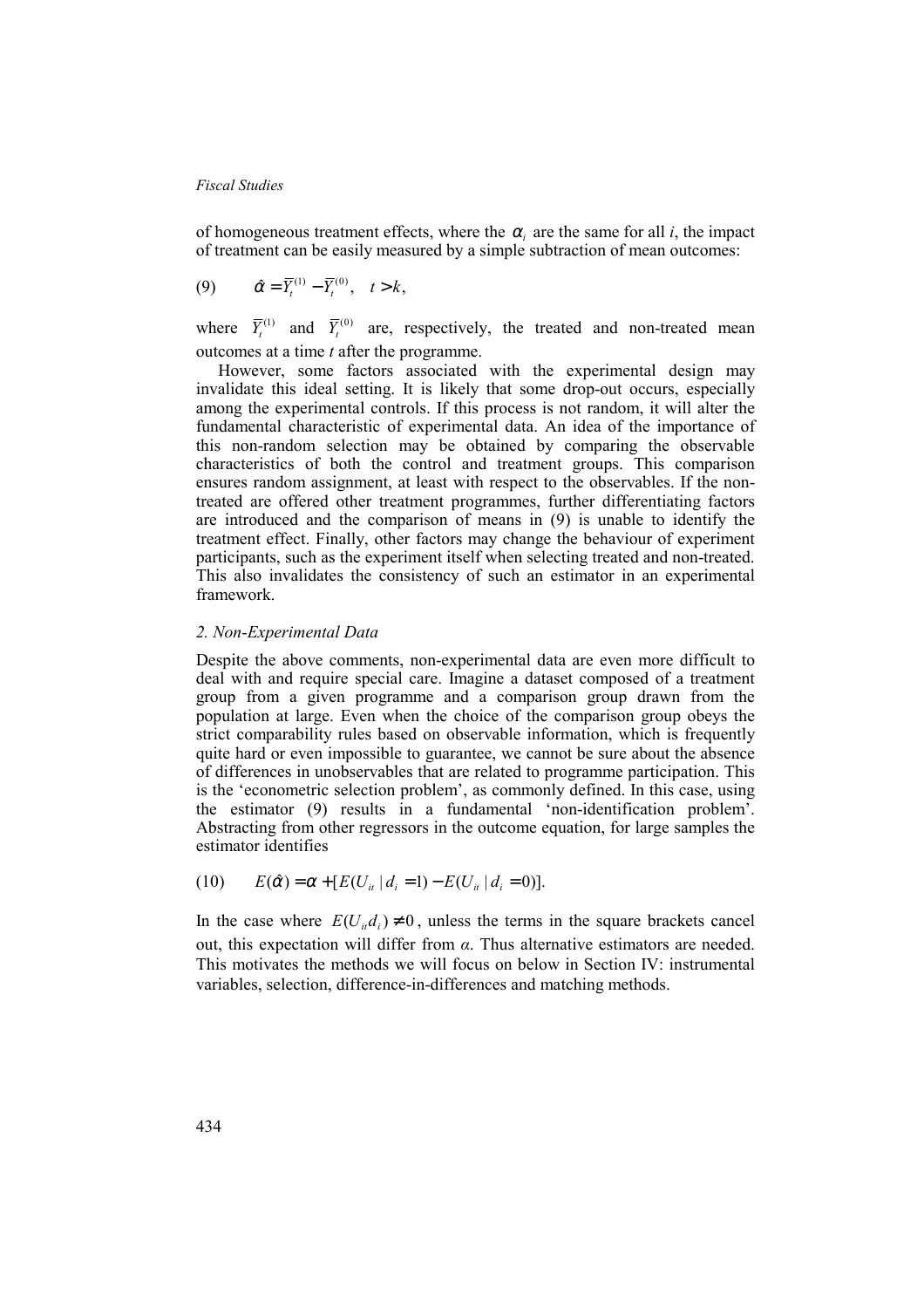## *3. An Example: The LaLonde Study*

To highlight the distinction between experiments and non-experiments, we briefly consider the study by LaLonde (1986). This used an experiment dataset to compare between experimentally and non-experimentally determined results and between different types of non-experimental estimation methodologies. The programme the study is based on is called National Supported Work Demonstration (NSWD). This was operated in 10 sites across the US and was designed to help disadvantaged workers, in particular women in receipt of AFDC (aid for families with dependent children), ex-drug-addicts, ex-criminaloffenders and high-school drop-outs. Qualified applicants were randomly assigned to treatment, which comprised a guaranteed job for nine to 18 months. Treatment and control groups totalled 6,616 individuals. Data on all participants were collected before, while and after treatment took place, and earnings were the chosen outcome measure.

To assess the reliability of the experimental design, pre-treatment earnings and other demographic variables for male treatments and controls are presented in Table 1 (see also LaLonde (1986)). It can be seen that there are no significant differences to be found between these two groups: they were statistically equivalent in terms of observables, at least at the start of the programme. In the absence of non-random drop-out and with no alternative treatment offered and no changes in behaviour induced by the experiment, the controls constitute the perfect counterfactual to estimate the treatment impact.

Table 2 shows the earnings evolution for treatments and controls from a preprogramme year (1975), through the treatment period (1976–77), until the postprogramme period (1978). It can be seen that the treatments' and controls' earnings were nearly the same before treatment, diverged substantially during the

|                                                                                                                                                                                                                                                                                                                                                                               | <i>Treatments</i> | Controls |
|-------------------------------------------------------------------------------------------------------------------------------------------------------------------------------------------------------------------------------------------------------------------------------------------------------------------------------------------------------------------------------|-------------------|----------|
| Age                                                                                                                                                                                                                                                                                                                                                                           | 24.49             | 23.99    |
| Years of school                                                                                                                                                                                                                                                                                                                                                               | 10.17             | 10.17    |
| Proportion high-school drop-outs                                                                                                                                                                                                                                                                                                                                              | 0.79              | 0.80     |
| Proportion married                                                                                                                                                                                                                                                                                                                                                            | 0.14              | 0.13     |
| Proportion black                                                                                                                                                                                                                                                                                                                                                              | 0.76              | 0.75     |
| Proportion Hispanic                                                                                                                                                                                                                                                                                                                                                           | 0.12              | 0.14     |
| Real earnings one year before treatment <sup>a</sup>                                                                                                                                                                                                                                                                                                                          | 1,472             | 1,558    |
| Real earnings two years before treatment <sup>a</sup>                                                                                                                                                                                                                                                                                                                         | 2,860             | 3,030    |
| Hours worked one year before treatment                                                                                                                                                                                                                                                                                                                                        | 278               | 274      |
| Hours worked two years before treatment                                                                                                                                                                                                                                                                                                                                       | 458               | 469      |
| Number of observations<br>$\overline{a}$ . $\overline{a}$ . $\overline{a}$ . $\overline{a}$ . $\overline{a}$ . $\overline{a}$ . $\overline{a}$ . $\overline{a}$ . $\overline{a}$ . $\overline{a}$ . $\overline{a}$ . $\overline{a}$ . $\overline{a}$ . $\overline{a}$ . $\overline{a}$ . $\overline{a}$ . $\overline{a}$ . $\overline{a}$ . $\overline{a}$ . $\overline{a}$ . | 2,083             | 2,193    |

TABLE 1

## **Comparison of Treatments and Controls: Characteristics for the NSWD Males**

<sup>a</sup> Annual earnings in US dollars.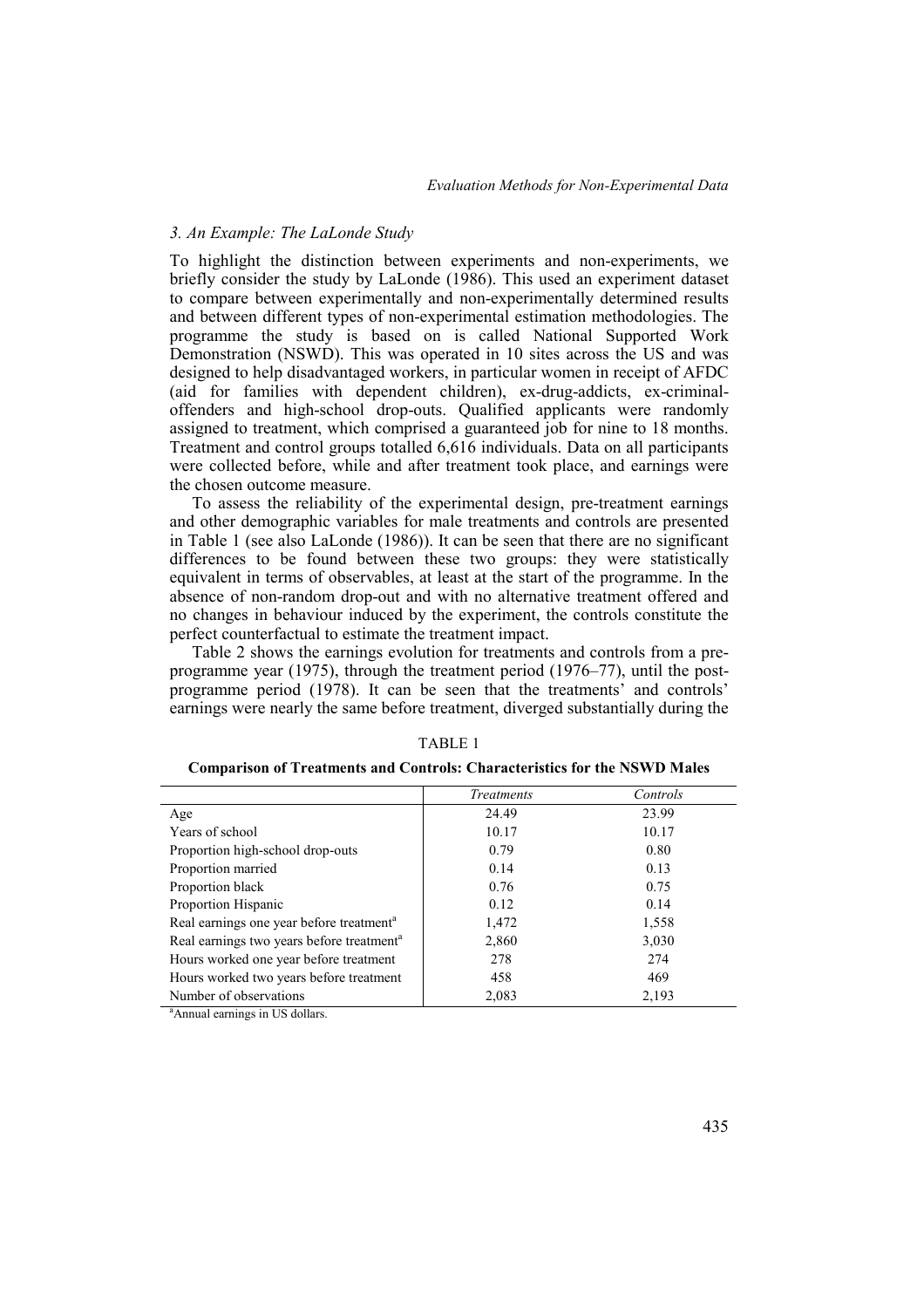| $\sim$ $\sim$ $\sim$ $\sim$ $\sim$ $\sim$ $\sim$ | <i>Treatments</i> | Controls |
|--------------------------------------------------|-------------------|----------|
| 1975                                             | 3,066             | 3,027    |
| 1976                                             | 4,035             | 2,121    |
| 1977                                             | 6,335             | 3,403    |
| 1978                                             | 5,976             | 5,090    |
| Number of observations                           | 297               | 425      |

TABLE 2 **Annual Earnings of Male Treatments and Controls** 

programme and converged somewhat after it. The estimated impact one year after treatment is almost +\$900.

Another interesting feature of the experimental data is the robustness to the choice of estimator. Table 3 (see Tables 5 and 6 of LaLonde (1986)) includes a set of estimates obtained using the control group and a number of other constructed comparison groups and based on different specifications that result in different estimation techniques. The choice of the 'non-experimentally

TABLE 3

**Estimated Treatment Effects for the NSWD Male Participants using the Control Group and Comparison Groups from the PSID and the CPS-SSA** 

| Comparison<br>group | Unadjusted<br>difference of<br>mean post-<br>programme<br>earnings | Adjusted<br>difference of<br>mean post-<br>programme<br>earnings | Unadjusted<br>difference-in-<br>differences | Adjusted<br>difference-in-<br>differences | Two-step<br>estimator |
|---------------------|--------------------------------------------------------------------|------------------------------------------------------------------|---------------------------------------------|-------------------------------------------|-----------------------|
| Controls            | 886                                                                | 798                                                              | 847                                         | 856                                       | 889                   |
| PSID <sub>1</sub>   | $-15,578$                                                          | $-8.067$                                                         | 425                                         | $-749$                                    | $-667$                |
| PSID <sub>2</sub>   | $-4,020$                                                           | $-3,482$                                                         | 484                                         | $-650$                                    |                       |
| PSID <sub>3</sub>   | 697                                                                | $-509$                                                           | 242                                         | $-1,325$                                  |                       |
| CPS-SSA 1           | $-8,870$                                                           | $-4,416$                                                         | 1,714                                       | 195                                       | 213                   |
| CPS-SSA 2           | $-4,095$                                                           | $-1,675$                                                         | 226                                         | $-488$                                    |                       |
| CPS-SSA 3           | $-1,300$                                                           | 224                                                              | $-1,637$                                    | $-1,388$                                  |                       |
| Definitional        |                                                                    |                                                                  |                                             |                                           |                       |

Definitions:

PSID 1 — all male household heads continuously in the period studied (1975–78) who were less than 55 years old and did not classify themselves as retired in 1975.

PSID 2 — all men in PSID 1 not working when surveyed in the spring of 1976.

PSID 3 — all men in PSID 1 not working when surveyed in either the spring of 1975 or the spring of 1976.

CPS-SSA 1 — all males based on Westat's criterion except those over 55 years old.<sup>4</sup>

CPS-SSA 2 — all males in CPS-SSA 1 who were not working when surveyed in March 1976.

CPS-SSA 3 — all males in CPS-SSA 1 who were unemployed in 1976 and whose income in 1975 was below the poverty level.

 $\frac{1}{4}$ Westat's criterion selects individuals who were in the labour force in March 1976 with nominal income less than \$20,000 and household income less than \$30,000.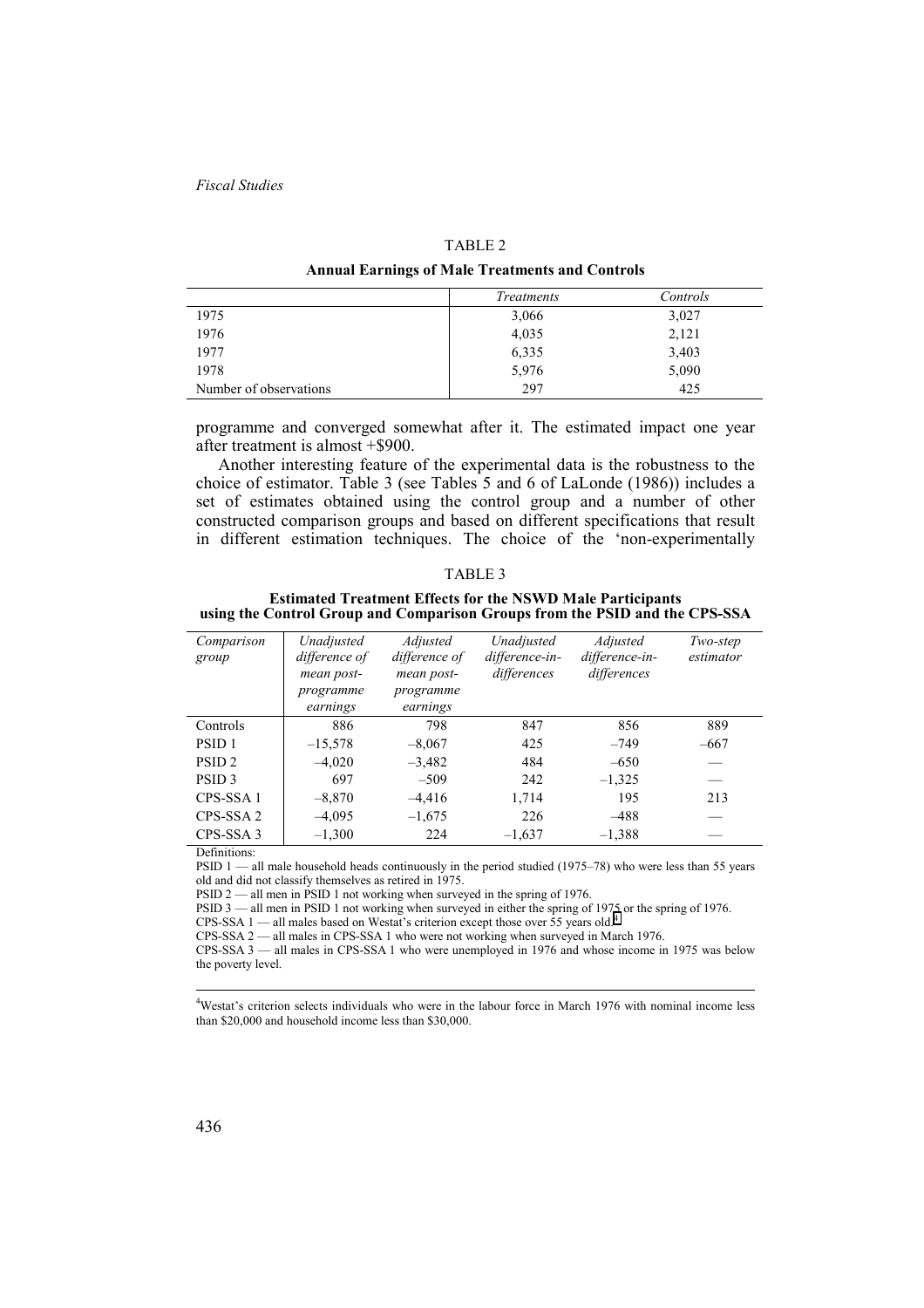determined' comparison group is quite important, given the goal of reproducing the experimental setting as closely as possible. The aim is therefore to construct optimally a group of non-participants that closely reproduces what the participants would have been without the programme — which the group of controls is assumed to represent (experimental data). Given the observed characteristics, the comparison groups were drawn either from the Panel Study of Income Dynamics (those designated by PSID) or from the Current Population Survey, Social Security Administration (those designated by CPS-SSA).

Using comparisons from non-experimental control samples not only appears to change the results significantly but also raises the problem of dependence on the adopted specification for the earnings function and participation decision. We now turn to a general discussion of non-experimental methods in homogeneous and heterogeneous treatment effect models.

# **IV. METHODS FOR NON-EXPERIMENTAL DATA**

The appropriate methodology for non-experimental data depends on three factors: the type of information available to the researcher, the underlying model and the parameter of interest. Datasets with longitudinal or repeated crosssection information support less restrictive estimators due to the relative richness of information. Not surprisingly, there is a clear trade-off between the available information and the restrictions needed to guarantee a reliable estimator.

Two estimators will be considered when only a single cross-section is available — namely, the instrumental variables (IV) and the two-step Heckman selection estimators. The IV method uses at least one variable that is related to the participation decision but otherwise unrelated to the outcome. It provides the required randomness in the assignment rule since the instrument is assumed to be in no way related to the outcome except through participation. Thus the relationship between the instrument and the outcome for different participation groups identifies the impact of treatment avoiding selection problems. The Heckman selection estimator is a two-step method that uses an explicit model of the selection process to control for the part of the participation decision that is correlated with the error term in the outcome equation.

If the available data are in a longitudinal or repeated cross-section format, difference-in-differences (diff-in-diffs) can provide a more robust estimate of the impact of the treatment. We will outline the conditions necessary for diff-in-diffs to estimate the impact parameter of interest reliably. In particular, we will also suggest an extension to overcome the common trends assumption. This assumption, which is crucial for the consistency of the estimator, states that the treatment and comparison groups are affected in the same way by macro shocks. This, of course, is often difficult to justify for comparison groups chosen from non-experimental data.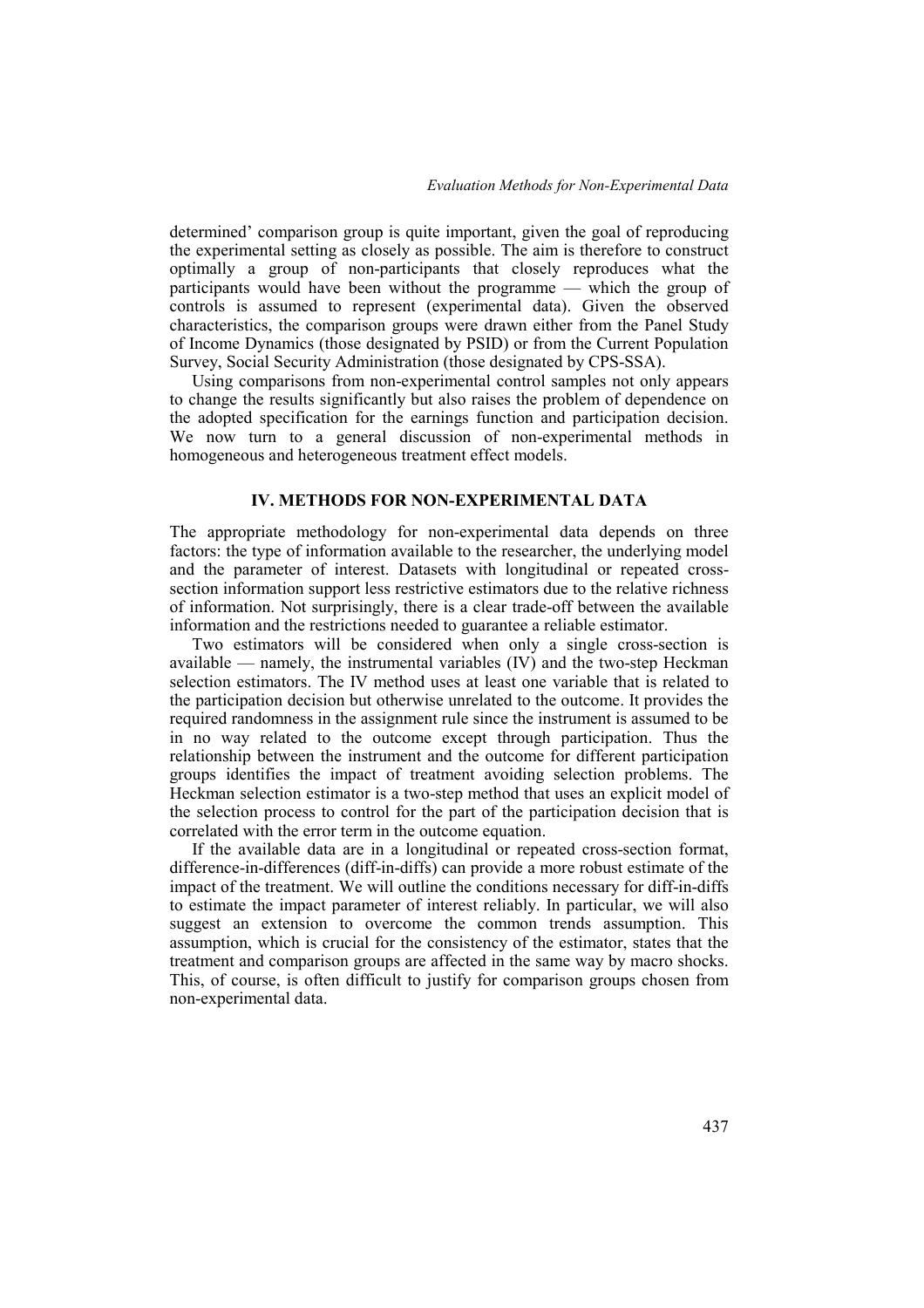An alternative approach is the method of matching, which can be adopted with either cross-section or longitudinal data, although typically detailed individual information is required from before and after the programme for both the participant group and the non-participant comparison group. It will be shown that, with sufficiently detailed data, a simple 'propensity score' method of matching can often produce quite reasonable results. Matching deals with the selection process by constructing a comparison group of individuals with observable characteristics similar to those of the treated. One way of doing this is to model the probability of participation, estimate its value for each individual (called the propensity score) and match individuals with similar propensity scores. As will be explained below, a non-parametric propensity score approach to matching that combines this method with diff-in-diffs has the potential to improve the quality of non-experimental evaluation results significantly.

For each estimator, we will discuss its ability to identify the treatment impact in a homogeneous and a heterogeneous environment, as well as other specific advantages and disadvantages. The cross-section methodologies are introduced in the first two subsections: first the IV estimator is presented and then the Heckman selection estimator (Heckman, 1979). Subsection 3 discusses the diffin-diffs approach and potential extensions when the common macro trends restriction does not hold. In subsection 4, we present the standard matching method and extensions to more refined techniques, such as the use of propensity scores to match and the use of diff-in-diffs along with matching.

## *1. The Instrumental Variables (IV) Estimator*

Consider, first, the 'homogeneous treatment effect' case. The IV method requires the existence of at least one regressor exclusive to the decision rule,  $Z^*$ , satisfying the following three conditions: first,  $Z^*$  determines programme participation — that is, it has a non-zero coefficient in the decision rule; second, we can find a transformation, *g*, such that  $g(Z^*)$  is uncorrelated with the error, *U*, given the exogenous variables, *X*; finally,  $Z^*$  is not completely (or almost) determined by *X*. The variable(s)  $Z^*$  is/are called the instrument(s), and it is a source of exogenous variation used to approximate randomised trials: it provides variation that is correlated with the participation decision but does not affect the potential outcomes from treatment directly. Under the above conditions, the standard IV procedure may be applied, replacing the treatment indicator by  $g(Z^*)$  and running a regression. An alternative is to use both  $Z^*$  and X to predict d, building a new variable,  $\hat{d}$ , which is used in the regression instead of d.

This is a very simple estimator but it suffers from two main drawbacks. The first concerns the instrument choice. In the 'treatment evaluation problem', it is not easy to think of a variable that satisfies all the three assumptions required to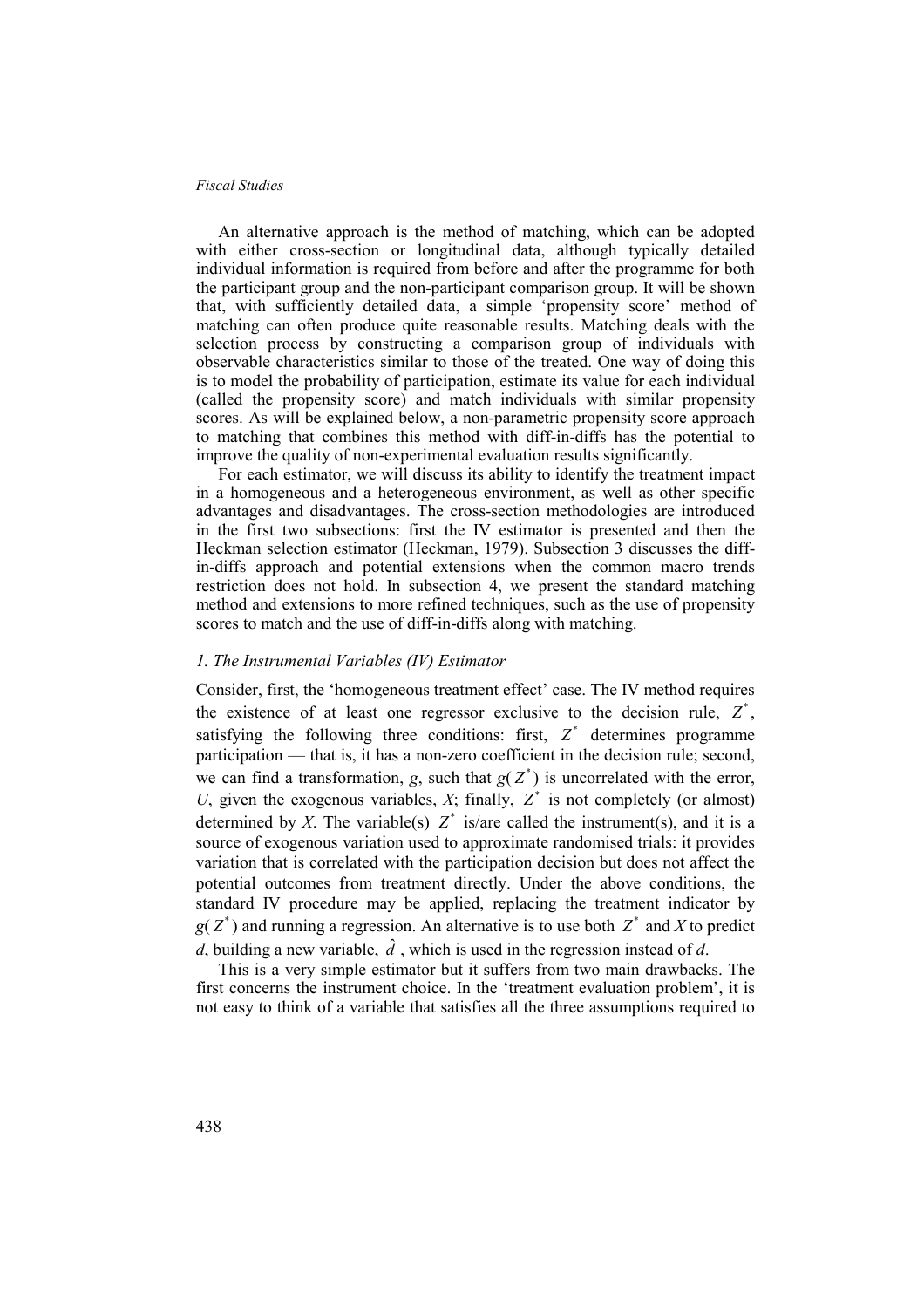identify *α*. The difficulty lies, mainly, in the simultaneous requirements of 'participation determination' and 'non-influence on the outcome of participation'. A commonly proposed solution, possible when longitudinal or past data are available, is to consider lagged values of some determinant variables. However, they are likely to be strongly correlated with future values, included in the outcome regression, and hence this is unlikely to solve the problem.

The second issue becomes clear when trying to evaluate the impact of training in a heterogeneous framework. To understand why, recall that, from (6), the error term is given by

$$
(11) \tU_{it} + d_i \varepsilon_i = U_{it} + d_i (\alpha_i - \overline{\alpha}).
$$

It is now evident that, even if  $Z_i^*$  is uncorrelated with  $U_i$ , the same is not true with respect to  $U_{i} + d_{i}(\alpha_{i} - \overline{\alpha})$  because  $Z_{i}^{*}$  determines  $d_{i}$  by assumption. The violation of this fundamental hypothesis invalidates the application of the IV methodology in a heterogeneous framework.

## *2. The Heckman Selection Estimator*

This method is more robust than the IV estimator but also more demanding on assumptions about the structure of the model. As above, the simpler 'homogeneous treatment effect' case will be considered first. The main assumption required to guarantee reliable estimates of the treatment effect is the existence of at least one additional regressor in the decision rule. This regressor is required to have a non-zero coefficient in the decision rule equation and to be independent of the error term, *V*. Moreover, knowledge of or ability to estimate consistently the joint density of the distribution of the errors  $U_i$  and  $V_i$   $h_i(U_i, V_i)$ , say — is required. The rationale of this estimator is to control directly for the part of the error term in the outcome equation that is correlated with the participation dummy variable. The procedure uses two steps. In the first, the part of the error term  $U_{ii}$  that is correlated with  $d_i$  is estimated. It is then included in the outcome equation and the effect of the programme is estimated in a second step. Of course, by construction, what remains of the error term in the outcome equation is not correlated with the participation decision.

Take, for example, the popular special case where  $U_{it}$  and  $V_i$  are assumed to follow a joint normal distribution. Adopting the standardisation  $\sigma_v = 1$ , we may now write the conditional outcome expectation as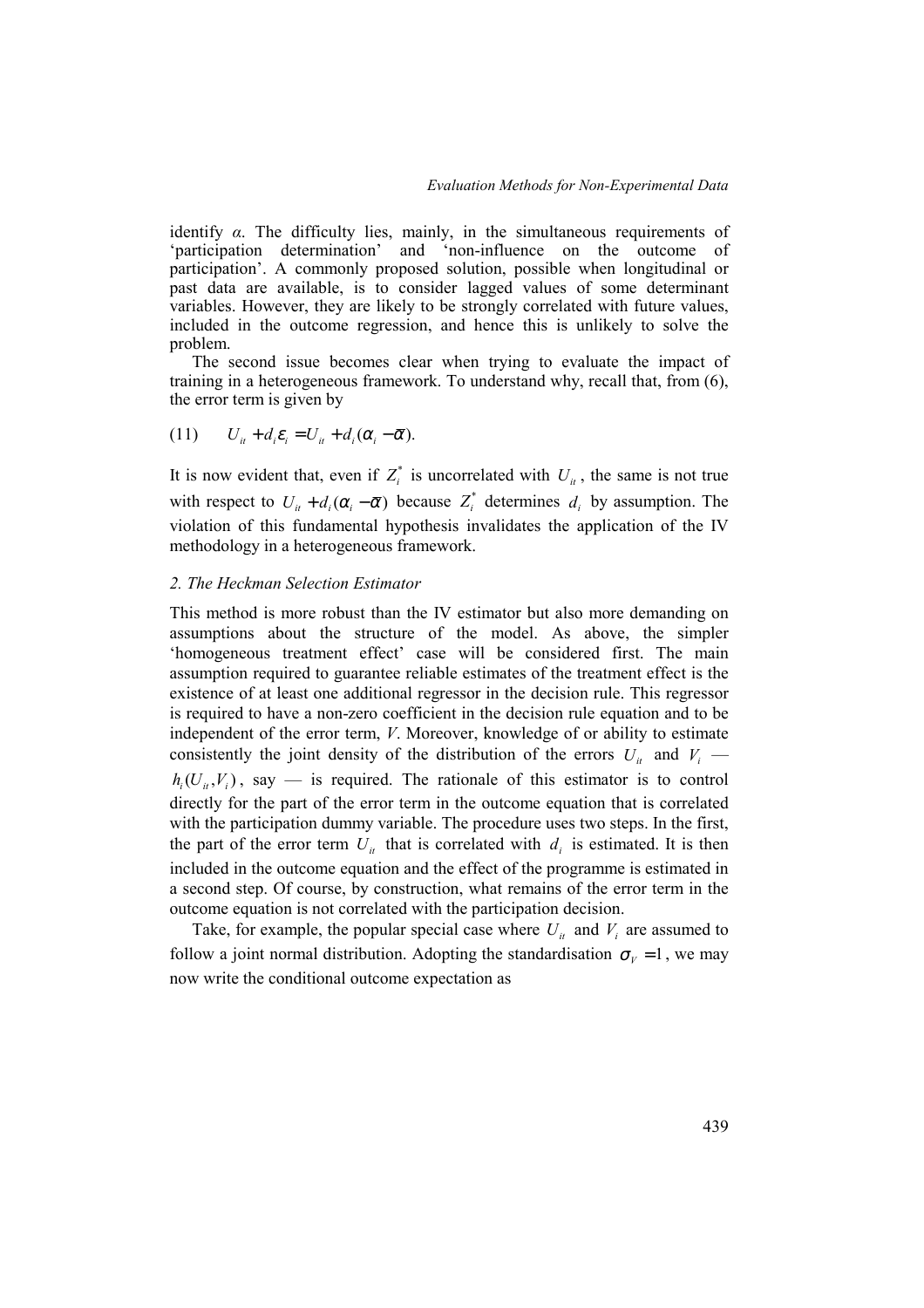(12)  

$$
E(Y_{ii} | d_i = 1) = \beta + \alpha + \rho \frac{\phi(Z_i \gamma)}{\Phi(Z_i \gamma)}
$$

$$
E(Y_{ii} | d_i = 0) = \beta - \rho \frac{\phi(Z_i \gamma)}{1 - \Phi(Z_i \gamma)},
$$

where the last term on the right-hand side of each equation represents the expected value of the error term conditional on the participation variable,  $d_i$ . This is precisely what is missing from (1) when assignment to treatment is nonrandom, as described in subsection  $II(1)$ . This new regressor deals with the part of the error term that is correlated with the decision process. By including it in the outcome equation, we are able to separate the true impact of treatment from the selection process, which accounts for the differences between participants and non-participants. Thus it is possible to estimate  $\alpha$ , the Heckman selection estimator for the selection model, by replacing  $\gamma$  with  $\hat{\gamma}$  (obtained from regressing *IN* on *Z*) and running a least squares regression on  $(12)$ .<sup>5</sup>

(a) The Heckman Selection Estimator: Choice-Based Samples

One advantage of the two-step procedure in the 'homogeneous treatment effect' case relates to its robustness to choice-based sampling. This is the kind of nonrandomness obtained when drawing the comparison group (non-treated) from the population. Usually, the sample proportion of treated  $(p_t^*)$  differs from the population one  $(p_t)$ . The treated are likely to be over-represented in the sample, resulting in a non-zero expectation of the outcome error term:

$$
(13) \t p_t^* E(U_{it} | d_i = 1) + (1 - p_t^*) E(U_{it} | d_i = 0) \neq 0.
$$

Robustness is achieved by controlling for the part of  $U_{it}$  that is correlated with  $d_i$ . In fact, since the remaining error is orthogonal to  $d_i$ , it is unaffected by this type of stratification.

(b) The Heckman Selection Estimator: Heterogeneous Treatment Effects

Now suppose that the treatment impact differs across agents. The outcome equation becomes

(14) 
$$
Y_{it} = \beta + \alpha_T d_i + \{U_{it} + d_i[\varepsilon_i - E(\varepsilon_i | d_i = 1)]\} = \beta + \alpha_T d_i + \xi_{it}.
$$

 $\frac{1}{5}$  ${}^{5}$ For a more detailed description of this estimator, see the Appendix.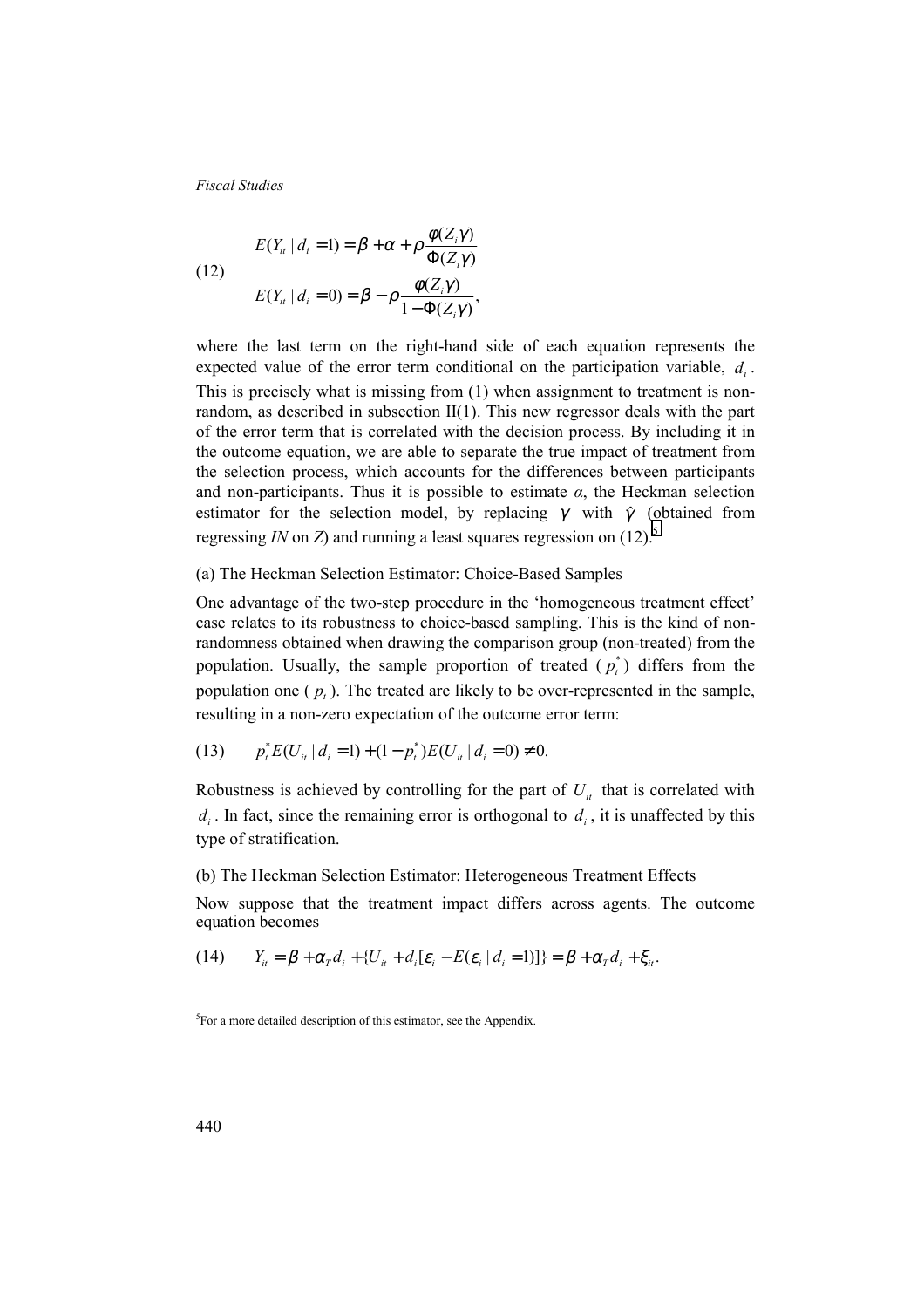The two-step procedure requires knowledge of the joint density of  $U_i$ ,  $V_i$  and  $\varepsilon_i$ . Continuing to assume a joint normal distribution ( $\sigma_y = 1$ ),

(15)  
\n
$$
E(\xi_{ii} \mid d_i = 1) = \text{Corr}(U_{ii} + \varepsilon_i, V_i) \text{Var}(U_{ii} + \varepsilon_i)^{1/2} \frac{\phi(Z_i \gamma)}{\Phi(Z_i \gamma)} = \rho_{(U, V, \varepsilon)} \frac{\phi(Z_i \gamma)}{\Phi(Z_i \gamma)}
$$
\n
$$
E(\xi_{ii} \mid d_i = 0) = \text{Corr}(U_{ii}, V_i) \text{Var}(U_{ii})^{1/2} \frac{-\phi(Z_i \gamma)}{1 - \Phi(Z_i \gamma)} = \rho_{(U, V)} \frac{-\phi(Z_i \gamma)}{1 - \Phi(Z_i \gamma)}.
$$

Hence the outcome regression equation is

(16) 
$$
Y_{ii} = \beta + d_i \left[ \alpha_T + \rho_{(U,V,\varepsilon)} \frac{\phi(Z_i \hat{\gamma})}{\Phi(Z_i \hat{\gamma})} \right] + (1 - d_i) \rho_{(U,V)} \frac{-\phi(Z_i \hat{\gamma})}{1 - \Phi(Z_i \hat{\gamma})} + \delta_{ii},
$$

which consequently identifies  $\alpha_T$ .

However, this method is unable to identify  $\bar{\alpha}$ , the effect of training if individuals were randomly assigned to treatment. In fact, if  $\bar{\alpha}$  is the parameter of interest, the appropriate equation is

$$
(17) \qquad Y_{ii} = \beta + \overline{\alpha}d_i + (U_{ii} + d_i \varepsilon_i) = \beta + \overline{\alpha}d_i + \eta_{ii}.
$$

Notice that the error term for the treated no longer has a zero expectation. Formally,

(18)  
\n
$$
E(\eta_{ii} | d_i = 1) = E(U_{ii} + d_i \varepsilon_i | d_i = 1) = E(\varepsilon_i | d_i = 1) + \rho_{(U,V,\varepsilon)} \frac{\phi(Z_i \gamma)}{\Phi(Z_i \gamma)}
$$
\n
$$
E(\eta_{ii} | d_i = 0) = E(U_{ii} | d_i = 0) = \rho_{(U,V)} \frac{-\phi(Z_i \gamma)}{1 - \Phi(Z_i \gamma)}.
$$

Therefore the outcome equation is given by

(19)  
\n
$$
Y_{ii} = \beta + d_i \left[ \overline{\alpha} + E(\varepsilon_i | d_i = 1) + \rho_{(U,V,\varepsilon)} \frac{\phi(Z_i \hat{\gamma})}{\Phi(Z_i \hat{\gamma})} \right] + (1 - d_i) \rho_{(U,V)} \frac{-\phi(Z_i \hat{\gamma})}{1 - \Phi(Z_i \hat{\gamma})} + \delta_{ii},
$$

which is exactly the same equation as the one obtained when trying to estimate  $\alpha_T$ . That is, only the treatment-on-the-treated impact is identifiable.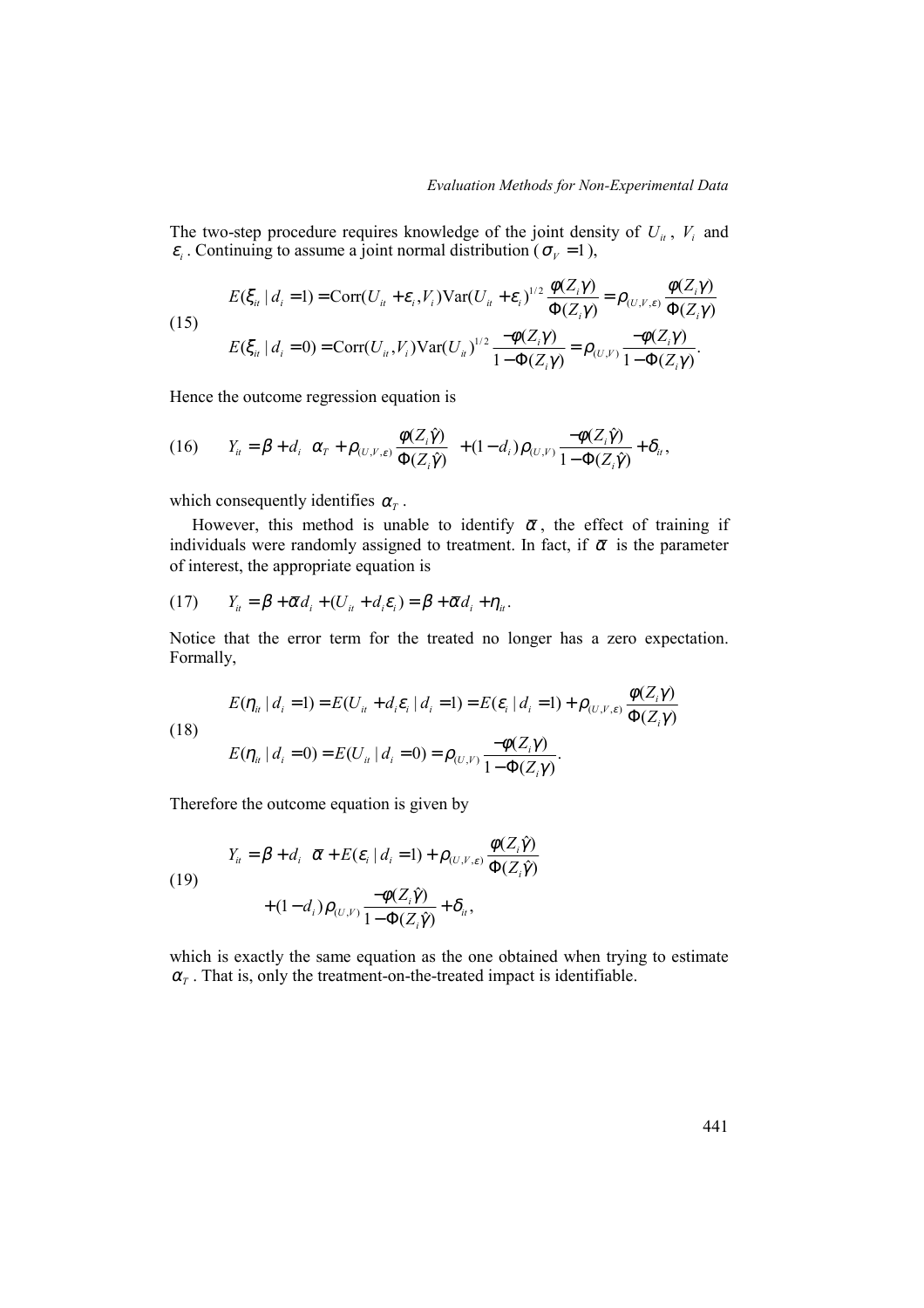# *3. The Difference-in-Differences (Diff-in-Diffs) Estimator*

If longitudinal or repeated cross-section information is available, it is possible to estimate the treatment effect consistently without having to impose such restrictive conditions. To apply the diff-in-diffs estimator, at least one preprogramme set and one post-programme set of observations are required. Let  $t_0$ 

and  $t_1$  denote the pre- and post-programme periods for which data are available.

The diff-in-diffs estimator measures the excess outcome growth for the treated compared with the non-treated. Formally, abstracting from other regressors besides the treatment indicator,

(20) 
$$
\hat{\alpha}_{DID} = (\bar{Y}_{t_1}^T - \bar{Y}_{t_0}^T) - (\bar{Y}_{t_1}^C - \bar{Y}_{t_0}^C),
$$

where  $\overline{Y}^T$  and  $\overline{Y}^C$  are the mean outcomes for the treatment and comparison (non-treatment) groups, respectively.

(a) The Diff-in-Diffs Estimator: Heterogeneous Treatment Effects

Where the impact of treatment is heterogeneous, provided the above conditions are verified, the diff-in-diffs estimator recovers the impact of the treatment on the treated:

(21) 
$$
E(\hat{\alpha}_{DID}) = [\beta + \alpha_T + E(U_{t_1} | d = 1) - \beta - E(U_{t_0} | d = 1)] - [\beta + E(U_{t_1} | d = 0) - \beta - E(U_{t_0} | d = 0)] = \alpha_T.
$$

That is, the effect of treatment on the treated is identifiable, but not the population impact. Intuitively, this happens because the unobserved component of the treatment impact enters in the model as a temporary individual-specific effect that determines participation.

(b) The Diff-in-Diffs Estimator: The Common Trends and Time-Invariant Composition Assumptions

In contrast to the IV and Heckman selection estimators, no exclusion restrictions appear to be required for the diff-in-diffs estimator. In fact, there is no need for any regressor in the decision rule. Even the outcome equation does not have to be specified as long as the treatment impact enters additively. However, strong restrictions on common trends and error composition are implicit, which we now describe.

Consider the following decomposition of the unobservables,  $U_i$ :

$$
(22) \tU_{it} = \phi_i + \theta_t + \mu_{it},
$$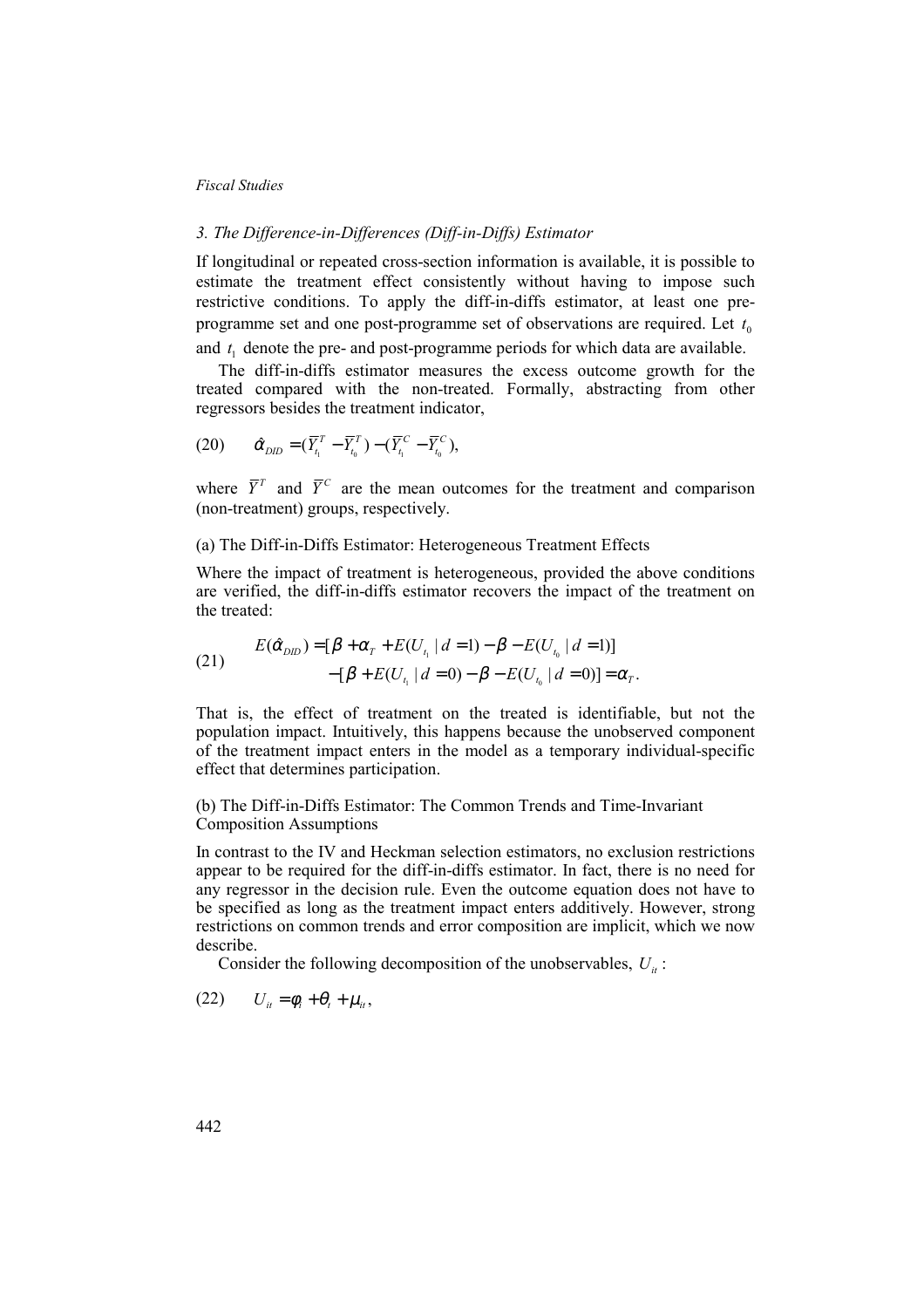where  $\phi_i$  is an individual-specific effect, constant over time,  $\theta_i$  is a common macroeconomic effect, the same for all agents, and  $\mu_i$  is a temporary individualspecific effect. Notice that, if the expectation of  $U_{it}$  conditional on the treatment status depends on the temporary individual-specific effect,  $\mu_{it}$ , diff-in-diffs is inconsistent. This estimator is, however, able to control for the other two errorterm components as they cancel out on subtraction. As is straightforward to verify, a separability condition between individual and temporal effects has to be assumed:

$$
(23) \qquad E(U_{ii} \mid d_i) = E(\phi_i \mid d_i) + \theta_i.
$$

Even simpler than this estimator, a simple difference method could be applied if the only unobservable term is  $\phi$ , the constant individual-specific effect. The estimator

$$
(24) \qquad \hat{\alpha}_{D} = (\overline{Y}_{t_1}^T - \overline{Y}_{t_0}^T)
$$

would suffice to identify *α* consistently.

There are two main weaknesses of the diff-in-diffs approach. The first relates to the lack of control for unobserved temporary individual-specific components that influence the participation decision. In fact, the following can be written:

(25) 
$$
E(\hat{\alpha}) = \alpha + E(\mu_{t_1} - \mu_{t_0} | d = 1) - E(\mu_{t_1} - \mu_{t_0} | d = 0).
$$

To illustrate the conditions under which such inconsistency might arise, suppose we are interested in evaluating a training programme in which enrolment is more prone to happen if a temporary dip in earnings occurs just before the programme takes place (so-called Ashenfelter's dip; see Heckman and Smith (1994)). A faster earnings growth is expected to occur among the treated, even without programme participation. Thus the diff-in-diffs estimator is likely to overestimate the impact of treatment. Also, if only repeated cross-section data are available, it may be difficult to control for the before–after comparability of the groups under this type of selection into the programme. That is, if individuals select into the programme according to some unknown rule, and repeated crosssection data are being used, the assumption that  $E(\phi, |d_i)$  is constant over time for each group may be too strong because the composition of the groups may change over time and be affected by the intervention.

The second weakness occurs if the macro effect has a differential impact across the two groups. This happens when the treatment and comparison groups have some (possibly unknown) characteristics that distinguish them and make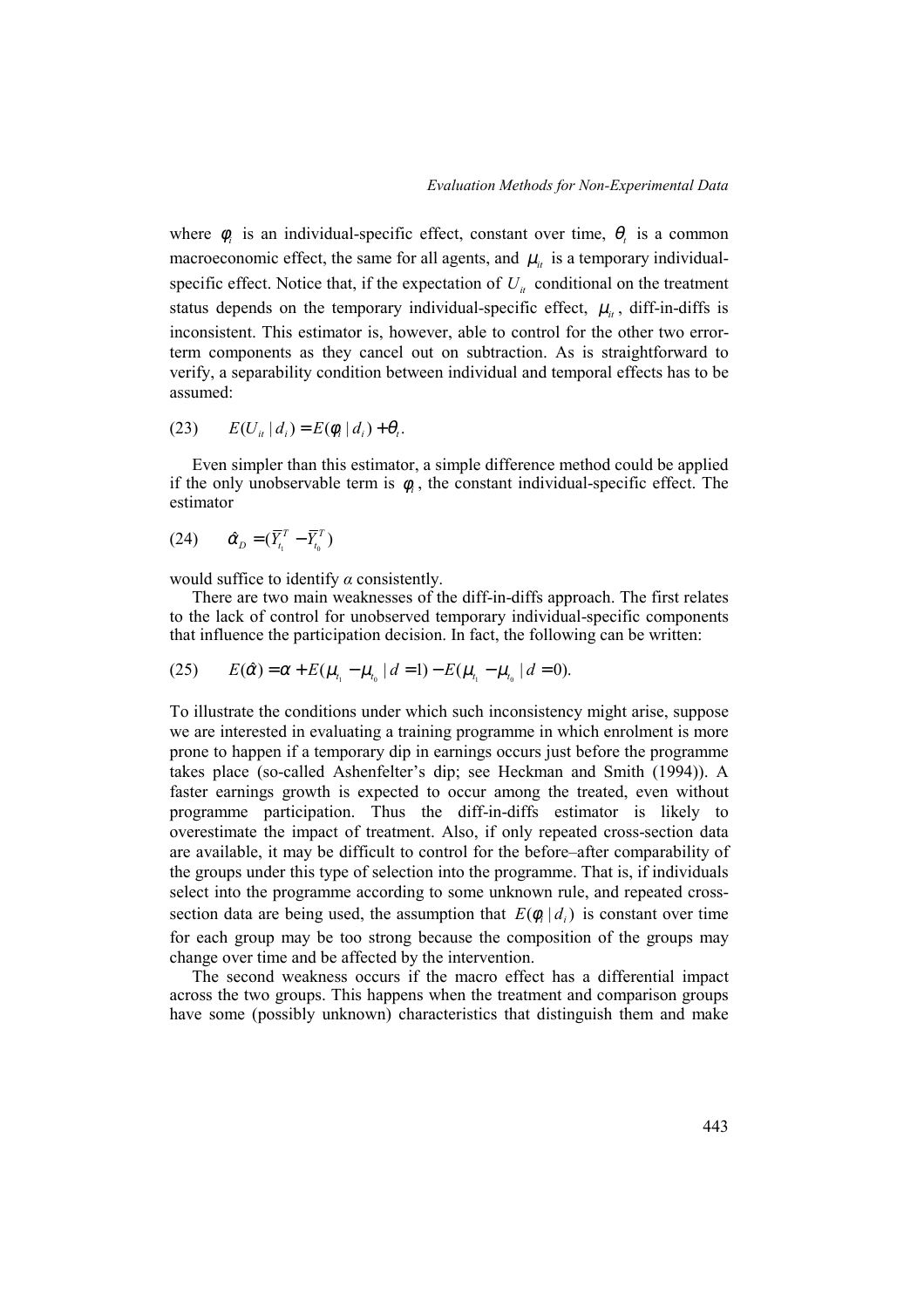them react differently to common macro shocks. This motivates the differentialtrend-adjusted diff-in-diffs estimator that is presented below.

(c) The Diff-in-Diffs Estimator: Adjusting for Differential Trends

Suppose that the comparison group and target group actually satisfy

(26) 
$$
E(U_{it} | d_i) = E(\phi_i | d_i) + k_{g} \theta_{t},
$$

where the  $k_g$  acknowledges the differential macro effect across the two groups. Now it can be seen that the diff-in-diffs estimator identifies

$$
(27) \qquad E(\hat{\alpha}_{\text{DID}}) = \alpha + (k_T - k_C)(\theta_{t_1} - \theta_{t_0}),
$$

where *T* and *C* refer to the treatment and control groups, respectively. This clearly only recovers the true effect of the programme when  $k_T = k_C$ .

Now suppose we take another time interval  $t_*$  to  $t_{**}$ , over which a similar macro trend has occurred. Precisely, we require a period for which the macro trend matches the term  $(k_T - k_C)(\theta_{t_1} - \theta_{t_0})$  in (27). It is likely that the most recent cycle is the most appropriate, earlier cycles possibly having systematically different effects across the target and comparison groups.

The differentially adjusted estimator proposed by Bell, Blundell and Van Reenen (1999), which takes the form

(28) 
$$
\hat{\alpha}_{TADD} = [(\bar{Y}_{t_1}^T - \bar{Y}_{t_0}^T) - (\bar{Y}_{t_1}^C - \bar{Y}_{t_0}^C)] - [(\bar{Y}_{t_{\text{in}}}^T - \bar{Y}_{t_{\text{in}}}^T) - (\bar{Y}_{t_{\text{in}}}^C - \bar{Y}_{t_{\text{in}}}^C)],
$$

will now consistently estimate *α*.

## *4. The Matching Estimator*

The matching method is a non-parametric approach to the problem of identifying the treatment impact on outcomes. It is more general in the sense that no particular specification has to be assumed. Moreover, it can be combined with other methods, producing more accurate estimates and allowing for less restrictive assumptions. However, it too rests on strong assumptions and particularly heavy data requirements.

The main purpose of matching is to re-establish the conditions of an experiment when no such data are available. As discussed earlier, with total random assignment within one group, one could compare the treated and the non-treated directly, without having to impose any structure on the problem. With the matching method, the construction of a correct sample counterpart for the missing information on the treated outcomes had they not been treated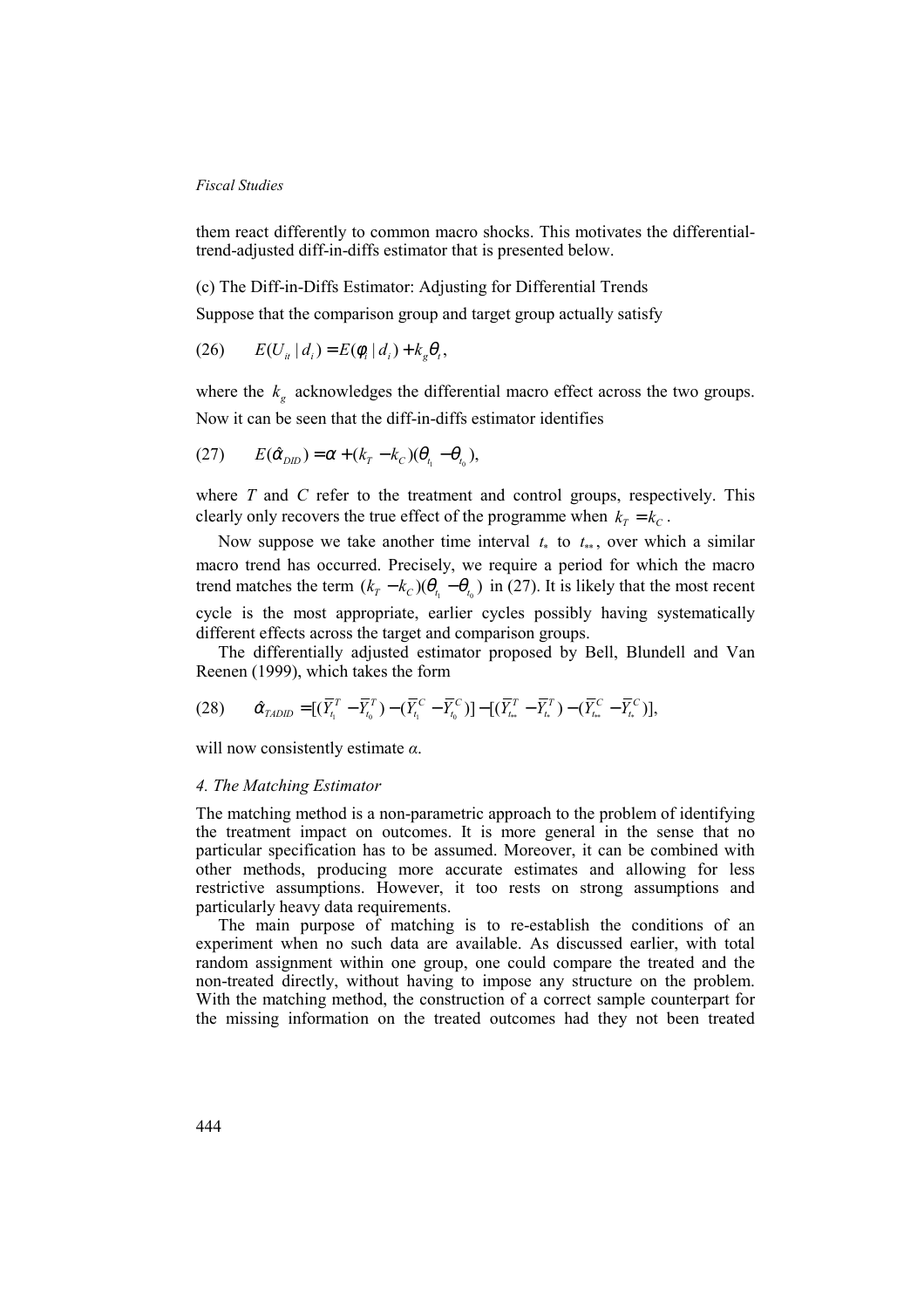consists in pairing each programme participant with members of a comparison group (non-treated). Under the matching assumption, the only remaining difference between the two groups is programme participation.

## (a) The Matching Estimator: General Method

To illustrate the matching solution in a more formal way, consider a general specification of the outcome function,

$$
(29) \qquad \begin{aligned} Y^T &= g^T(X) + U^T \\ Y^C &= g^C(X) + U^C, \end{aligned}
$$

where  $Y^T$  and  $Y^C$  are the outcomes of the treated and the non-treated (comparison group), which can be written as a function of the set of observables, X, plus the unobservable term,  $U^T$  or  $U^C$ . Note that we allow for different outcome functions according to the participation decision.

As above, the most common goal of evaluation is to identify the impact of the treatment on the treated:

(30) 
$$
\alpha_T = E(Y^T - Y^C | X, d = 1).
$$

The solution advanced by matching is based on a fundamental assumption of conditional independence between non-treated outcomes and programme participation:

$$
(31) \tY^C \perp d \mid X.
$$

This assumption states that the outcomes of the non-treated are independent of the participation status, *d*, once one controls for the observable variables, *X*. That is, given *X*, the non-treated outcomes are what the treated outcomes would have been had they not been treated or, in other words, selection occurs only on observables.<sup>6</sup> For each treated observation,  $Y^T$ , we can look for a non-treated (set of) observation(s),  $Y^C$ , with the same *X*-realisation. With the matching assumption, this  $Y^C$  constitutes the required counterfactual. Actually, this is a process of rebuilding an experimental dataset which, in general, places strong requirements on data collection.

Additionally, matching also assumes that  $0 < \text{Prob}(d = 1 | X) < 1$  in order to guarantee that all treated agents have a counterpart in the non-treated population, and that anyone constitutes a possible participant. However, this does not ensure

 $\frac{1}{6}$ Rosenbaum and Rubin, 1985; Rubin, 1979.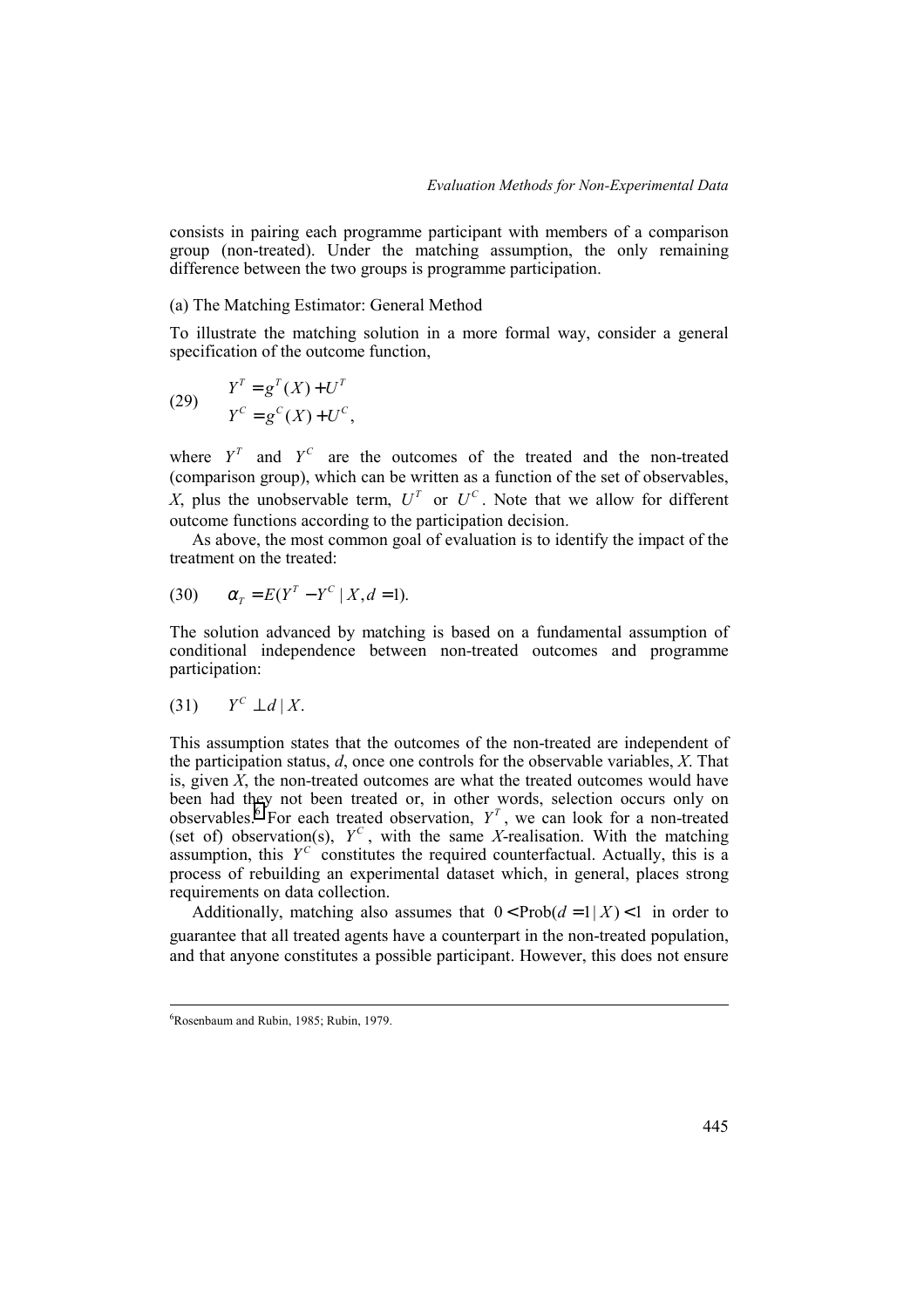that the same happens within any sample, and it is, in fact, a strong assumption when programmes are directed to tightly specified groups.

Let *S* be the set of all possible values the vector of explanatory variables, *X*, may assume. It is called the 'support of  $X$ '. Let  $S^*$  be the common support of  $X$ , or the space of *X* that is simultaneously observed among participants and nonparticipants for the specific dataset being used. Assuming the above described conditions, a subset of comparable observations is formed from the original sample, and with those a consistent estimator for the treatment impact on the treated,  $\alpha_{\tau}$ , is the empirical counterpart of

(32) 
$$
\frac{\int_{S^*} E(Y^T - Y^C | X, d = 1) dF(X | d = 1)}{\int_{S^*} dF(X | d = 1)}.
$$

The numerator of the above expression represents the expected gain from the programme among the subset of participants who are sampled and for whom one can find a comparable non-participant (that is, over  $S^*$ ). To obtain a measure of the impact of the treatment on the treated, individual gains must be integrated over the distribution of observables among participants and re-scaled by the measure of the common support,  $S^*$ . The fraction therefore represents the expected value of the programme effect in the common support of  $X$ ,  $S^*$ . It is simply the mean difference in outcomes over the common support, appropriately weighted by the distribution of participants. If the second assumption is fulfilled and the two populations are large enough, the common support is the entire support of both.

As should now be clear, the matching method avoids specifying a particular form for the outcome equation, decision process or either unobservable term. We simply need to ensure that, given the right observables, *X*, the observations of non-participants are statistically what the observations of the treated would be had they not participated. Under a slightly different perspective, it might be said that we are decomposing the treatment effect in the following way:

(33) 
$$
E(Y^{T} - Y^{C} | X, d = 1) = [E(Y^{T} | X, d = 1) - E(Y^{C} | X, d = 0)] - [E(Y^{C} | X, d = 1) - E(Y^{C} | X, d = 0)],
$$

the latter right-hand-side term being the bias conditional on *X*, which is assumed to be zero. The technique is to replace the unobserved outcomes of the participants had they not been treated with the outcomes of non-participants with the same *X*-characteristics.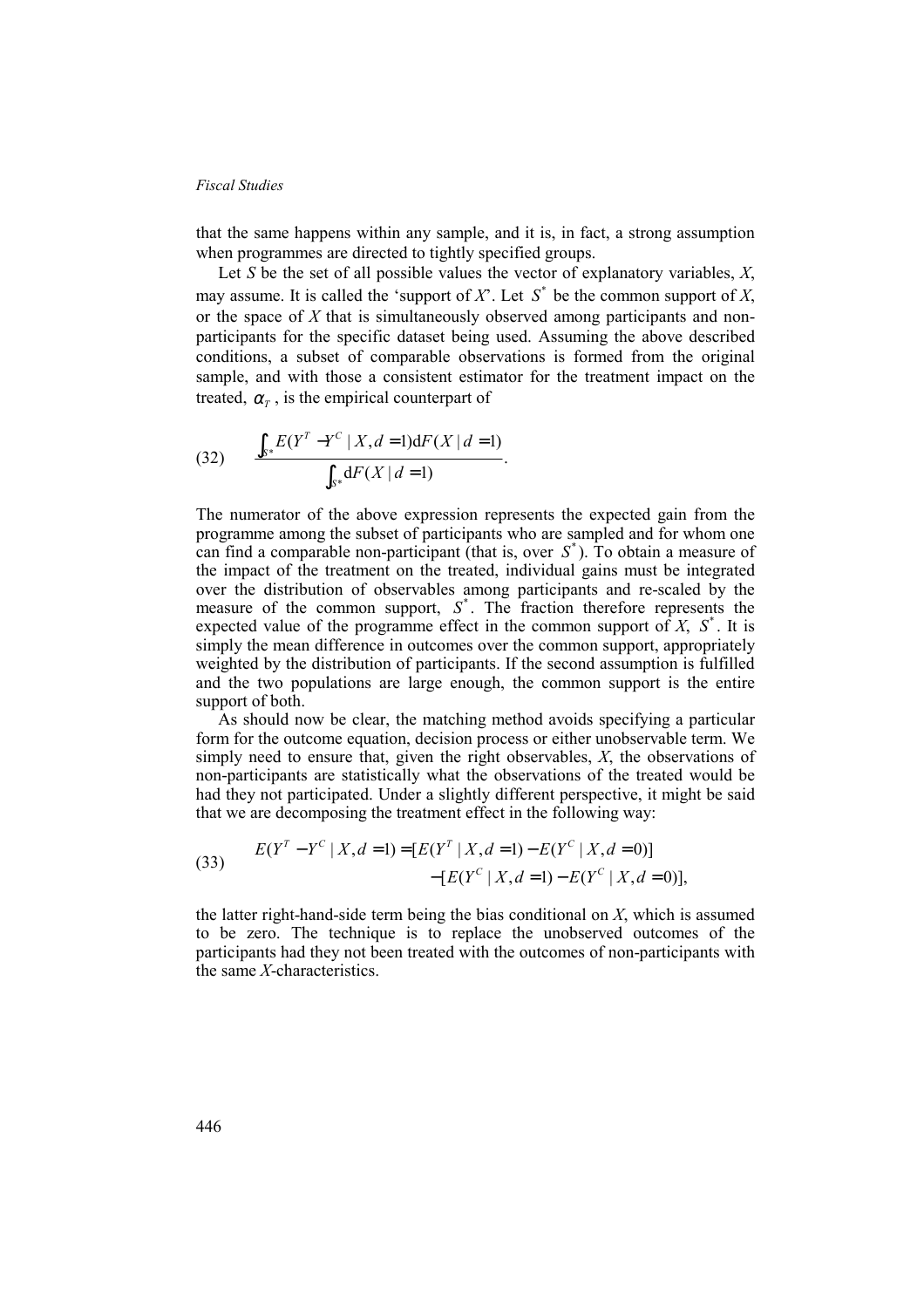# (b) The Matching Estimator: The Role of the Participation Decision

Up to now, we have been differentiating individuals based on participation. However, the structural difference should rely on the participation decision. The participation decision, though, is not observable among non-participants. These form a mixture of those who, if offered the programme, would have decided to participate and those who would have decided not to. All the participants, however, were willing to be treated when the programme was offered to them. In such case, the outcome equations would be

(34) 
$$
Y^T = g^T(X) + U^T
$$

$$
Y^C = g^C(X) + [d^D U_1^C + (1 - d^D)U_0^C],
$$

where  $d^D$  is a dummy variable standing for participation decision and  $U_1^C$  and  $U_0^C$  are the outcome error terms for non-participants who would and would not be willing to participate, respectively.

The parameter of interest — the mean impact of treatment — is

(35) 
$$
E(Y^T - Y^C | X, d = 1) = g^T(X) - g^C(X) + E(U^T - U_1^C | X, d^D = 1).
$$

Therefore there are two possibilities underlying matching assumptions:<br>  $\text{Prob}(d^D = 1 | X) = 1 \quad \forall X \in S^* \text{ or } E(U_0^C | X) = E(U_1^C | X) \quad \forall X \in S^* \text{. The first}$ hypothesis states that *X* completely determines the participation decision: anyone characterised by a value of  $X$  on the common support,  $S^*$ , would be willing to participate if offered the programme. This is the desired outcome if one is willing to reconstruct an experimental setting, since it states that *X* is enough to build up a comparison group with the desired similarities to the treatment group. The second assumption states that, at least as far as the unobservables are concerned, the two comparison groups defined by the participation decision are equal. This means that participation decisions are being based on observables alone and the matching assumption (31) follows.

Under this formulation, matching is always preferable to random sampling if it increases Prob( $d^{D} = 1$ ) among comparisons and/or if it brings  $E(U_1^C)$  and  $E(U_0^C)$  closer in the support, S<sup>\*</sup>. Any of these conditions causes the comparison group to become more similar to the treatment group in the sense that at least a part of the difference is being controlled for by the observables. This is the advantage of applying matching under such circumstances.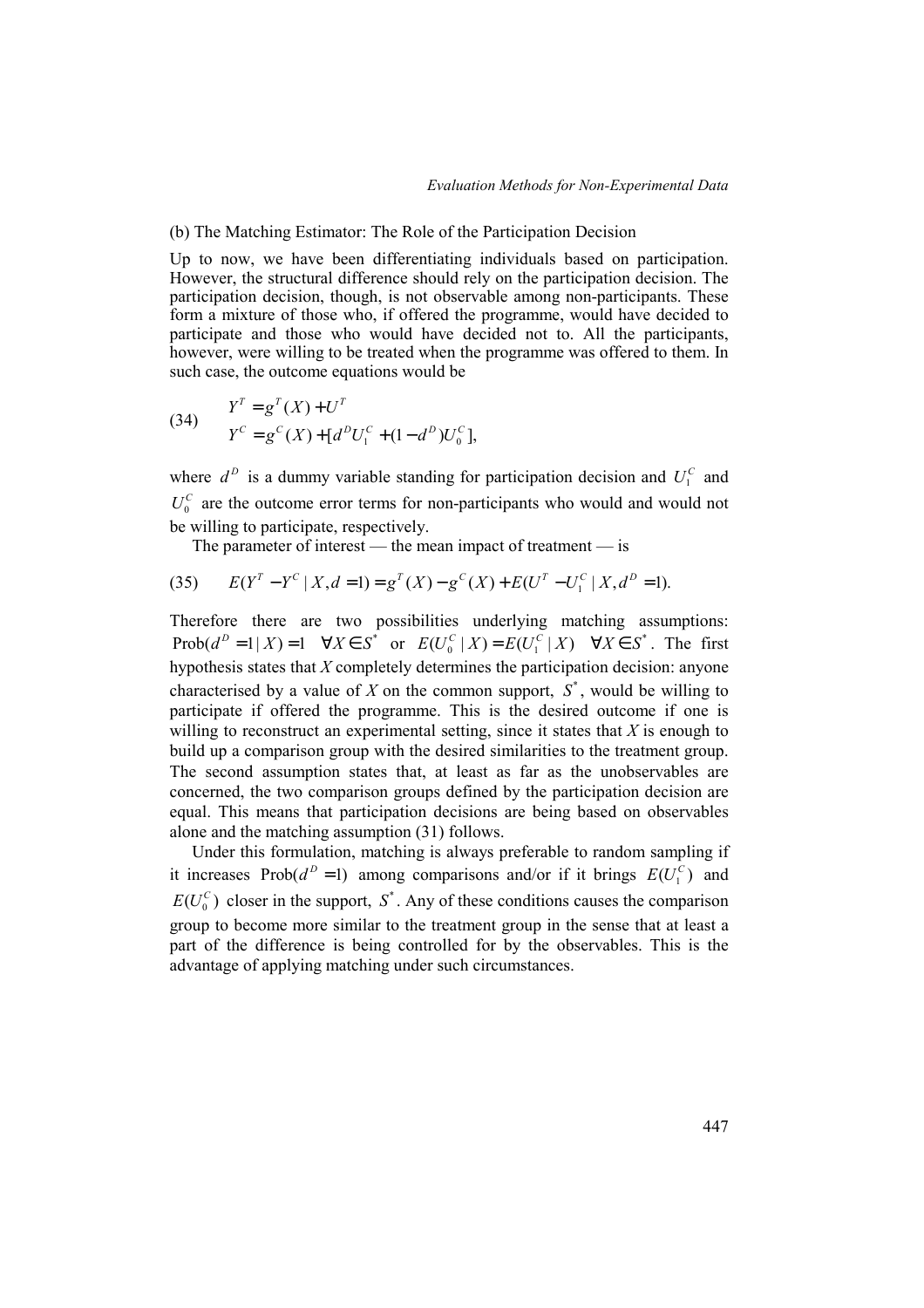# (c) The Matching Estimator: The Use of the Propensity Score

It is clear that when a wide range of variables  $X$  is in use, matching can be very difficult due to the high dimensionality of the problem. A more feasible alternative is to match on a function of *X*. Usually, this is carried out on the propensity to participate, given the set of characteristics,  $X: P(X) =$  $Prob(d_i = 1 | X_i)$ , which is the propensity score. Its use is usually motivated by Rosenbaum and Rubin's (1983 and 1984) result. It is shown that, under the (matching) assumptions

(36) 
$$
(Y^T, Y^C) \perp d \mid X
$$
 and  $0 < \text{Prob}(d = 1 | X) < 1$ ,

the conditional independence remains valid if controlling for *P*(*X*) instead of *X*:

(37) 
$$
(Y^T, Y^C) \perp d \mid P(X)
$$
.

More recently, a study by Hahn (1998) shows that the propensity score is ancillary for the estimation of the average effect of treatment on the population. However, it is also shown that knowledge of the propensity score may improve the efficiency of the estimates of the average effect of treatment on the treated. Its value for the estimation of this latter parameter lies in the 'dimension reduction' feature.

When using the propensity score, the comparison group for each treated individual is chosen with a pre-defined criterion (established by a pre-defined measure) of proximity. Having defined the neighbourhood for each treated observation, the next issue is that of choosing the appropriate weights to associate the selected set of non-treated observations with each participant one. Several possibilities are commonly used, from a unity weight to the nearest observation and zero to the others, to equal weights to all, or kernel weights, which account for the relative proximity of the non-participants' observations to the treated ones in terms of  $P(X)$ .

In general, the form of the matching estimator is given by

$$
(38) \qquad \hat{\alpha}_{MM} = \sum_{i \in T} \left( Y_i - \sum_{j \in C} W_{ij} Y_j \right) w_i,
$$

where  $W_{ii}$  is the weight placed on comparison observation *j* for individual *i* and *wi* accounts for the reweighting that reconstructs the outcome distribution for the treated sample. For example, in the nearest neighbour matching case, the estimator becomes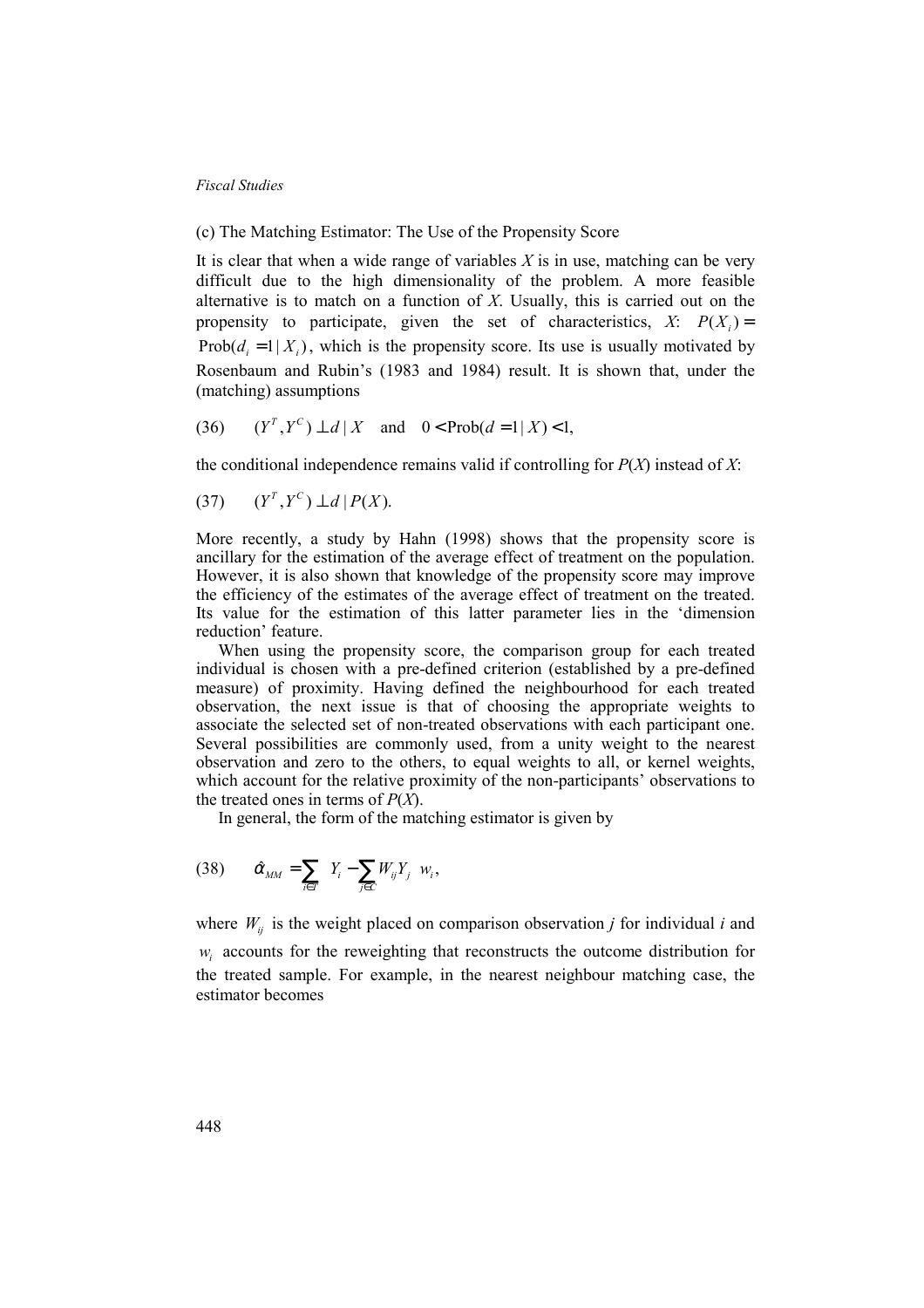(39) 
$$
\hat{\alpha}_{MM} = \sum_{i \in T} (Y_i - Y_j) \frac{1}{N_T},
$$

where  $j$  is the nearest neighbour in terms of  $P(X)$  in the comparison group to  $i$  in the treatment group. In general, kernel weights are used for  $W_{ii}$  to account for the closeness of *Yj* to *Yi*.

# (d) The Matching Estimator: Parametric Approach

Specific functional forms assumed for the *g*-functions in (29) can be used to estimate the impact of treatment on the treated over the whole support of *X*, reflecting the trade-off between the structure one is willing to impose in the model and the amount of information that can be extracted from the data. To estimate the impact of treatment under a parametric set-up, one needs to estimate the relationship between the observables and the outcome for the treatment and comparison groups and predict the respective outcomes for the population of interest. A comparison between the two sets of predictions supplies an estimate of the impact of the programme. In this case, one can easily guarantee that outcomes being compared come from populations sharing exactly the same characteristics.

When a linear specification is assumed with common coefficients for treatments and controls, so that

(40) 
$$
Y^T = X\beta + \alpha_T d + U
$$

$$
Y^C = X\beta + U,
$$

not even the common support requirement is needed to estimate the impact of treatment on the treated — a simple OLS regression using all information on the treated and non-treated will consistently identify  $\alpha_T$ .

#### (e) The Matching Estimator: Drawbacks

It is likely that matching does not succeed in finding a non-treated observation with similar propensity score for all the participants. That is, for some observations, we might be unable to find the right counterfactual, which means that the common support is just a subset of the complete treated support. If the impact of treatment is homogeneous, at least within the treatment group, no additional problems appear besides the loss of information. Note, however, that the setting is general enough to include the heterogeneous case. If the impact of training is heterogeneous within the treatment group itself and the counterfactual is more difficult to obtain for some subgroup(s) of the participants, it may be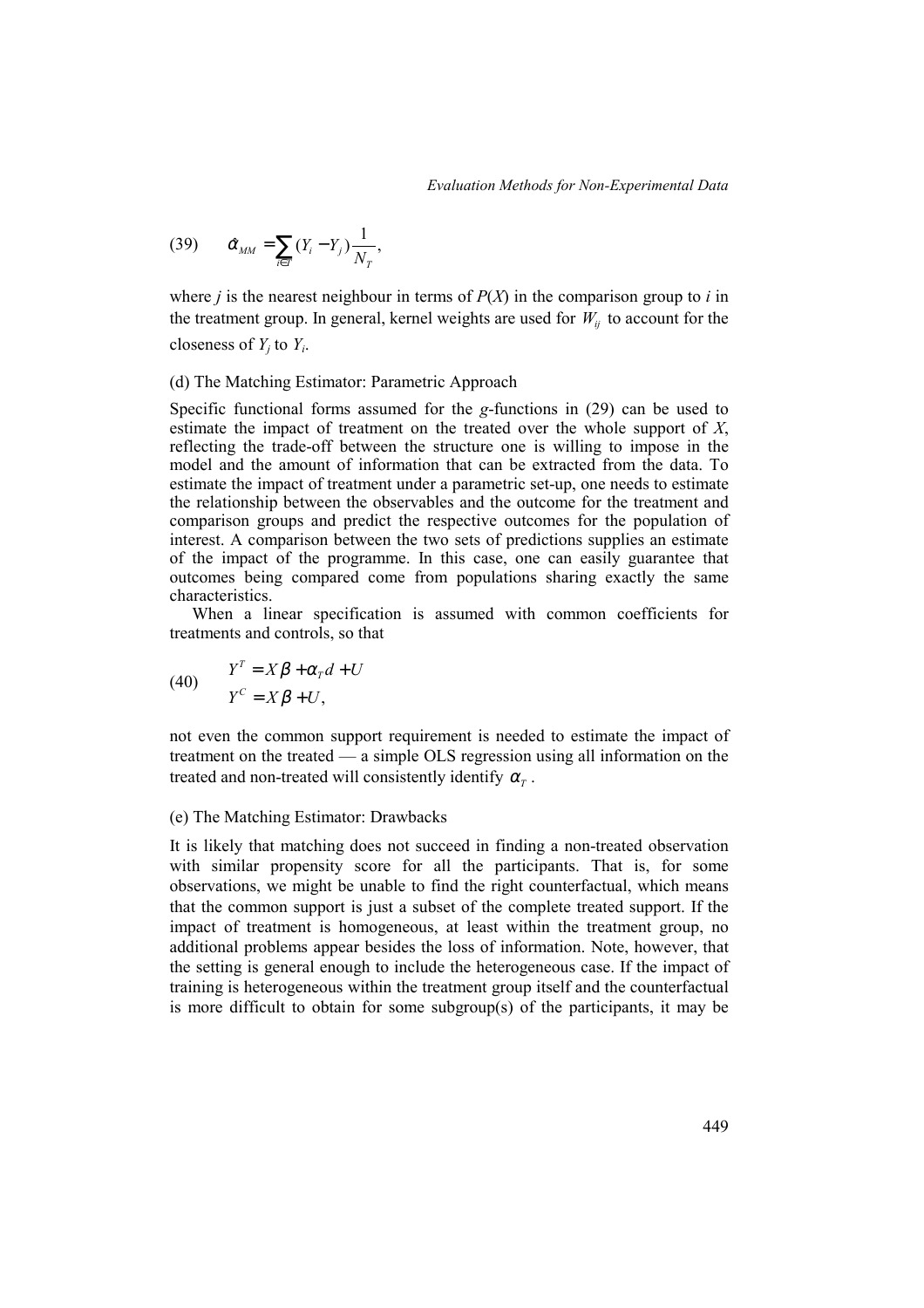impossible to identify  $\alpha_T$ . In other words, if the matching process leads to a considerable loss of observations, the estimator is limited by the loss of information and is only consistent for the common support. In the 'heterogeneous response' case, if the expected impact of participation differs across the treated, it is possible that the estimated impact does not represent the mean outcome of the programme.

Another potential problem with matching is the (heavy) requirements on data. To guarantee that assumption (31) is verified, it is important to obtain the relevant information to distinguish potential participants from others, which is not always easy. On the other hand, the more detailed the information is, the harder it is to find a similar control and the more restricted the common support becomes. That is, the correct balance between the quantity of information to use and the share of the support covered may be difficult to achieve.

## (f) A Bias Decomposition

The bias term can be decomposed into three distinct parts:

(41) 
$$
Bias = E(Y^C | X, d = 1) - E(Y^C | X, d = 0) = B_1 + B_2 + B_3,
$$

where  $B_1$  represents the bias component due to non-overlapping support of  $X$ ,  $B<sub>2</sub>$  is the error part due to misweighting on the common support of *X* as the resulting empirical distributions of treated and non-treated are not the same even when restricted to the same support, and  $B<sub>3</sub>$  is the true econometric selection bias resulting from 'selection on unobservables'. Through the process of choosing and reweighting observations, matching corrects for the first two sources of bias, and the third term is assumed to be zero.

### (g) Matching and Diff-in-Diffs

The assumption of conditional independence between the error term in the outcome equation and the training status (depicted by (31)) is quite strong if it is possible that individuals decide according to their forecast outcome. However, if matching is combined with diff-in-diffs, there is scope for an unobserved determinant of participation as long as it can be represented by separable individual- and/or time-specific components of the error term. To clarify the exposition, let us now assume the following model specification:

(42) 
$$
Y_{it}^T = g_t^T + \phi_i + \theta_i^T + \mu_{it}^T
$$

$$
Y_{it}^C = g_t^C + \phi_i + \theta_i^C + \mu_{it}^C,
$$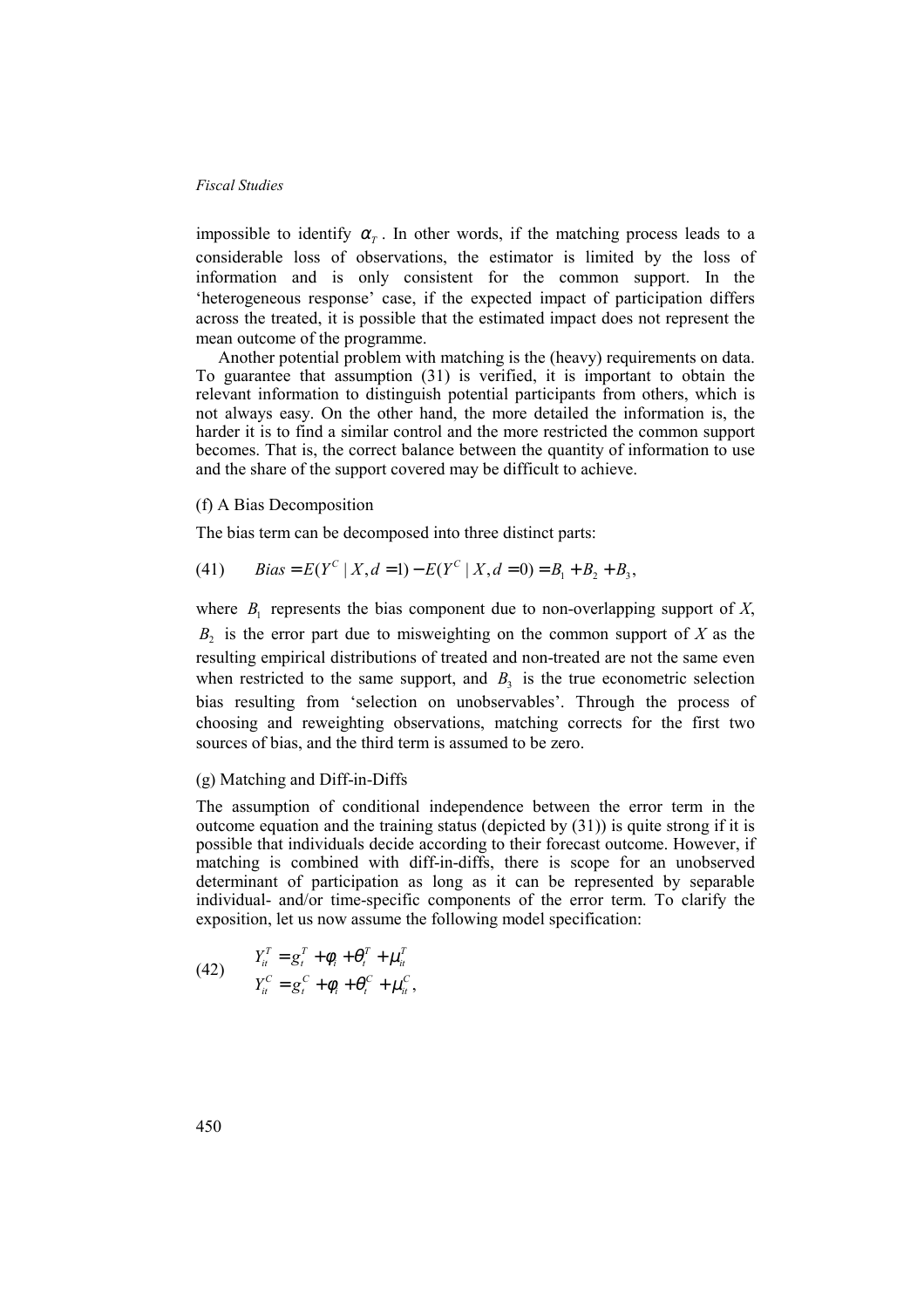which differs from (29) by the composition assumed for the error term and by explicitly acknowledging that the function *g* may change over time.<sup>7</sup>

If performing matching on the set of observables *X* within this setting, the conditional independence assumption (31) can now be replaced by

(43) 
$$
Y_{t_1}^C - Y_{t_0}^C \perp d \mid X,
$$

where  $t_0$  and  $t_1$  stand for the before- and after-programme time periods. Given (42), assumption (43) is equivalent to

(44) 
$$
(g_{t_1}^C - g_{t_0}^C) + (\theta_{t_1}^C - \theta_{t_0}^C) \perp d \mid X.
$$

The main matching hypothesis is now stated in terms of the before–after evolution instead of levels. If both terms of the sum in (44) are conditionally independent of the participation decision, then (44) is verified. It means that controls have evolved from a pre- to a post-programme period in the same way treatments would have done had they not been treated. This happens both on the observable component of the model and on the unobservable time trend.

The effect of the treatment on the treated can now be estimated over the common support of *X*,  $S^*$ , using an extension to (38):

(45) 
$$
\hat{\alpha}_{MMDID}^{LD} = \sum_{i \in T} \left[ (Y_{i t_1} - Y_{i t_0}) - \sum_{j \in C} W_{i j} (Y_{j t_1} - Y_{j t_0}) \right] w_i,
$$

where LD denotes 'longitudinal data' and MMDID denotes 'method of matching with difference-in-differences'.

Quite obviously, this estimator requires longitudinal data to be applied. It is, however, possible to extend it for the repeated cross-sections data case. If only repeated cross-sections are available, one must perform matching three times for each treated individual after being treated: to find the comparable treated before the programme and the controls before and after the programme. If the same assumptions apply, one can estimate the effect of treatment on the treated using the following estimator:

$$
(46) \qquad \hat{\alpha}_{MMDID}^{RCS} = \sum_{i \in T_1} \left[ \left( Y_{it_1} - \sum_{j \in T_0} W_{ijt_0}^T Y_{it_0} \right) - \left( \sum_{j \in C_1} W_{ijt_1}^C Y_{jt_1} - \sum_{j \in C_1} W_{ijt_0}^C Y_{jt_0} \right) \right] w_i,
$$

 $\frac{1}{7}$  $\frac{7}{10}$  course, this latter point is only important when comparing different periods, as done within the diff-in-diffs methodology.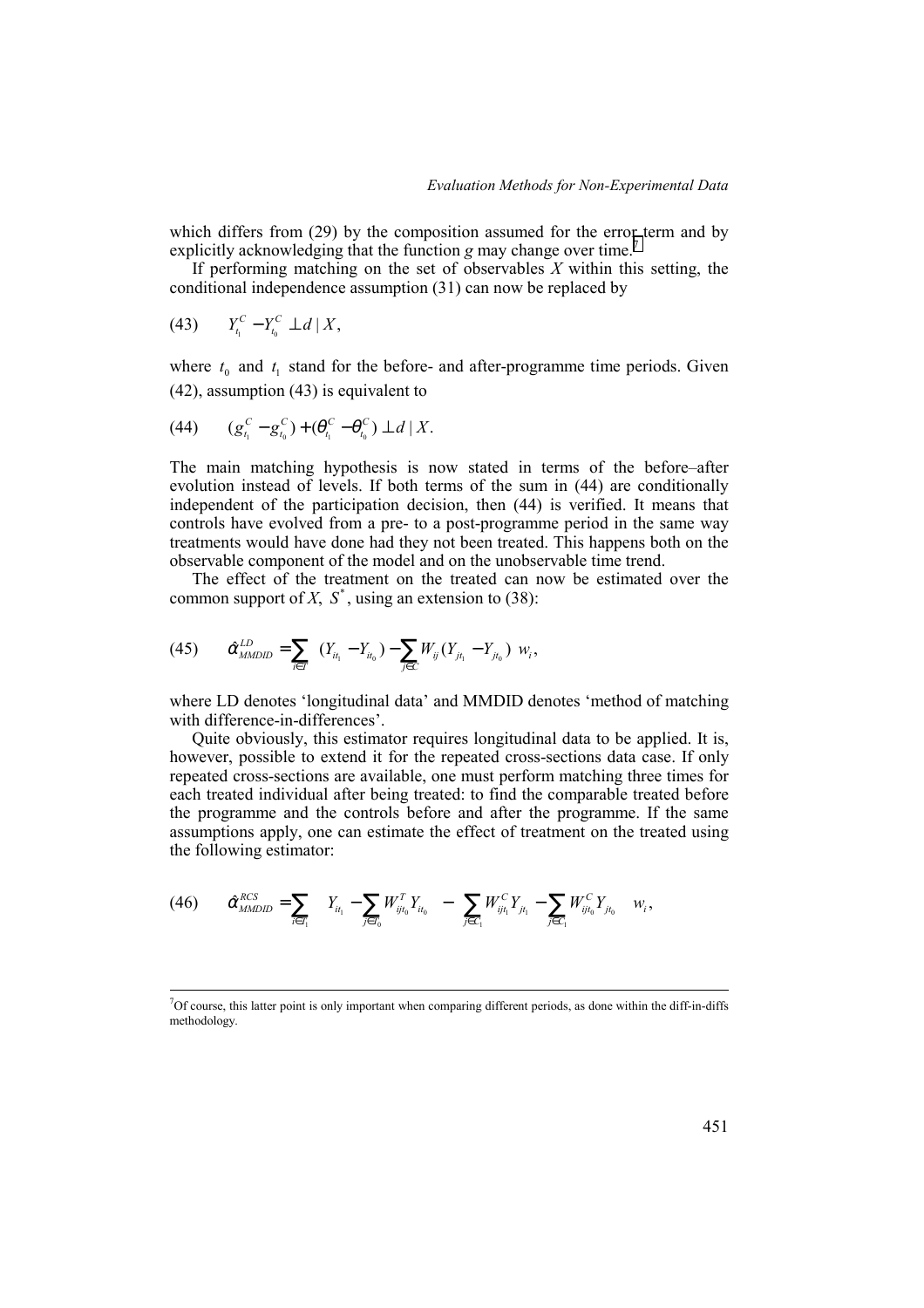where RCS denotes 'repeated cross-section',  $T_0$ ,  $T_1$ ,  $C_0$  and  $C_1$  stand for the treatment and control groups, before and after the programme, respectively, and  $W_{\text{int}}^G$  represent the weights attributed to individual *j* in group *G* (where *G* = *C* or *T*) and at time *t* when comparing with treated individual *i*. 8

## **V. SOME EMPIRICAL STUDIES**

In this section, we draw on two studies, one from the UK and one from the US, to illustrate some of the non-experimental techniques presented in this review. In the influential study by LaLonde (1986), it was concluded that none of the used econometric methodologies estimate accurately the treatment impact when only non-experimental data are available.<sup>9</sup> However, there are two potential issues with the LaLonde study (see Heckman, Ichimura and Todd (1997)). The first concerns the questionnaires: controls and comparisons answered different questions, based on different definitions. Second, the comparison group was not guaranteed to operate in the same labour market as the treatments, and hence different macro effects may influence each group's behaviour.

The studies presented below illustrate that the methods we have described for non-experimental data can provide good evaluation information if carefully handled. Both illustrations concern labour market programmes, the first taking place in the UK and the second in the US.

## *1. Diff-in-Diffs and Differential Trends: The New Deal Evaluation in the UK*

The New Deal for Young People is a recent initiative of the UK government to help young unemployed people make their way into or back to work. The programme is targeted at the 19- to 24-year-old long-term unemployed. Participation is compulsory, so that every eligible individual is due to participate under the threat of losing entitlement to benefits. The criteria for eligibility are simple: every individual aged 19–24 by the time of completion of the sixth month on jobseeker's allowance (JSA) is immediately assigned to the programme and starts receiving treatment. Given the stated rules, the programme can be classified as one of global implementation, being administered to literally everyone in the UK meeting the eligibility criteria. Indirect effects are therefore expected. The nature of these effects will be discussed below.

Treatment is composed of three steps. On assignment to the programme, the individual starts an intensive job-search assistance period, called the Gateway, which lasts for up to four months. The second stage is composed of a six-month spell in subsidised employment or up to 12 months in full-time education or

 $\frac{1}{8}$  ${}^{8}$ For a more detailed discussion with an application of the combined matching and diff-in-diffs estimator, see Blundell, Costa Dias, Meghir and Van Reenen (2000).

 $^{9}$ Tables 5 and 6 of LaLonde (1986) reveal that better estimates are attained when using two-step estimators.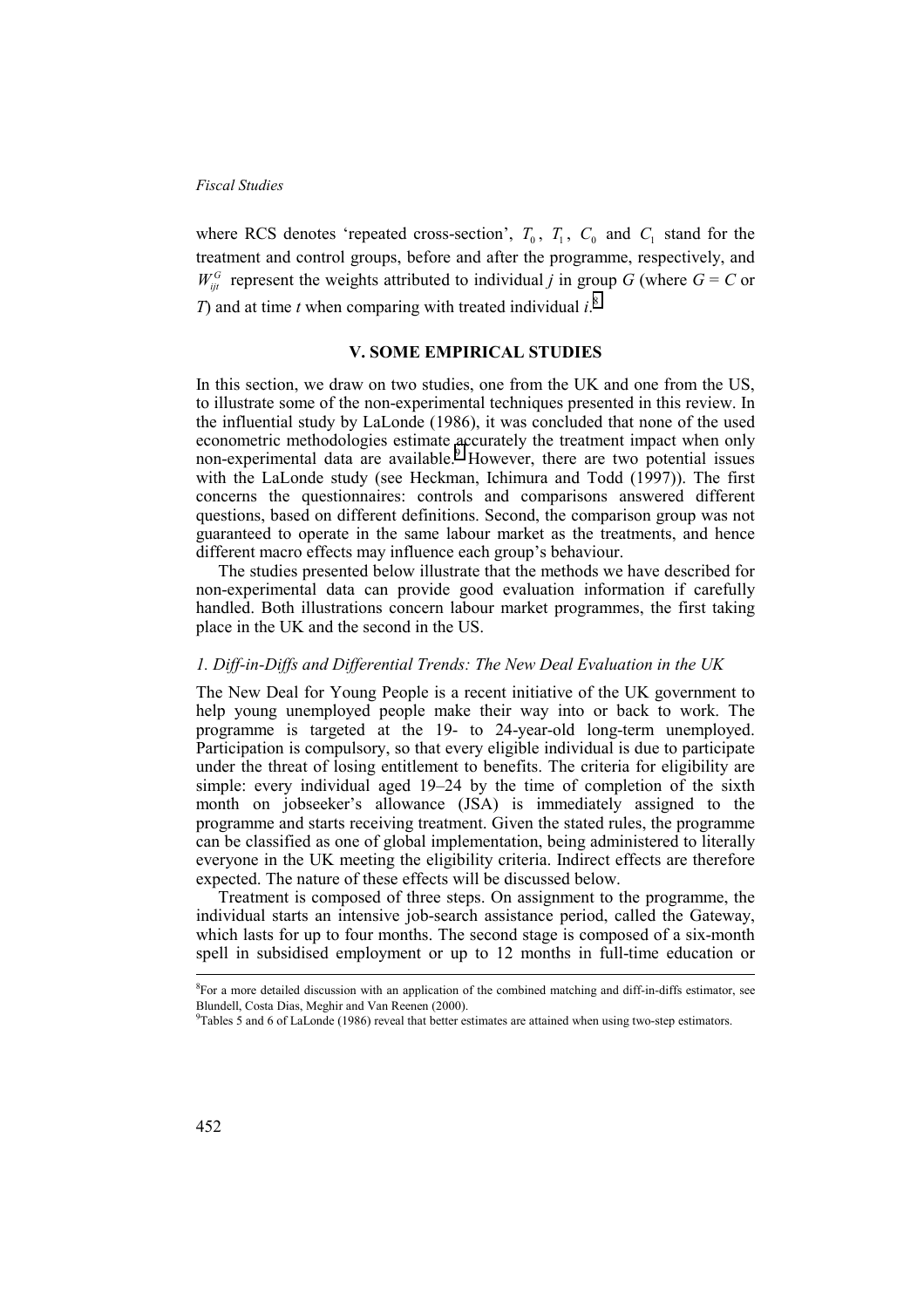training. The former involves a payment of a subsidy to the employer while the employee receives the offered wage. For the latter, the individual receives an amount equivalent to the JSA payment and may be eligible for special grants in order to cover exceptional expenses. Once the option period is over, individuals who remain unemployed enrol in a new period of intense job search, the Follow-Through, which takes up to 13 weeks.

The programme was launched in the whole UK by April 1998. There was, however, a previous three-month experimental period (January 1998 to March 1998) when the programme was tried in 12 regions, called Pathfinders. The goal was to perform a three-month experiment with the Pathfinders, having as counterfactual the rest of the UK or some regions that would match the Pathfinders more closely. Clearly, identification of the treatment effect under these conditions requires stronger assumptions than when the experiment is run within regions using random assignment. As will be discussed, the problem relates to the fact that the counterfactual must be drawn either from a different labour market or from a group with different characteristics operating in the same labour market. Different types of hypotheses will be studied below.

The analysis that follows is based on the study by Blundell, Costa Dias, Meghir and Van Reenen (2000). It uses the publicly available 5 per cent sample of the whole population claiming JSA in the UK since 1982 (JUVOS). This database includes a small set of demographic variables and the start and exit dates from the claimant count, making it possible to reconstruct the unemployment history of the individuals. The outflow from the claimant count is the outcome of interest, the choice having been determined by the availability and quality of the data used (outflows by destination are also covered in Blundell, Costa Dias, Meghir and Van Reenen (2000), but since the necessary information is only available since late 1996, we have chosen to focus here on the outflows to all destinations taken together). Also, since the programme is very recent, it is still not possible to make a long-run analysis of the effect of participation. Given this, we will use two measures in trying to evaluate the effect of the programme: outflows from the claimant count within, respectively, two and four months of completion of the sixth month on unemployment subsidy.

The rest of this section goes as follows. We start by briefly discussing the nature of the experiment. The second subsection addresses the problem of choosing and assessing a control group. We then present the estimates of the effect of the programme, and finally we discuss these results and their potential problems, mainly related to the nature of the programme.

## (a) The Experimental Period

We will present a detailed analysis of the experimental period of the New Deal for Young People. The experiment was undertaken during the first three months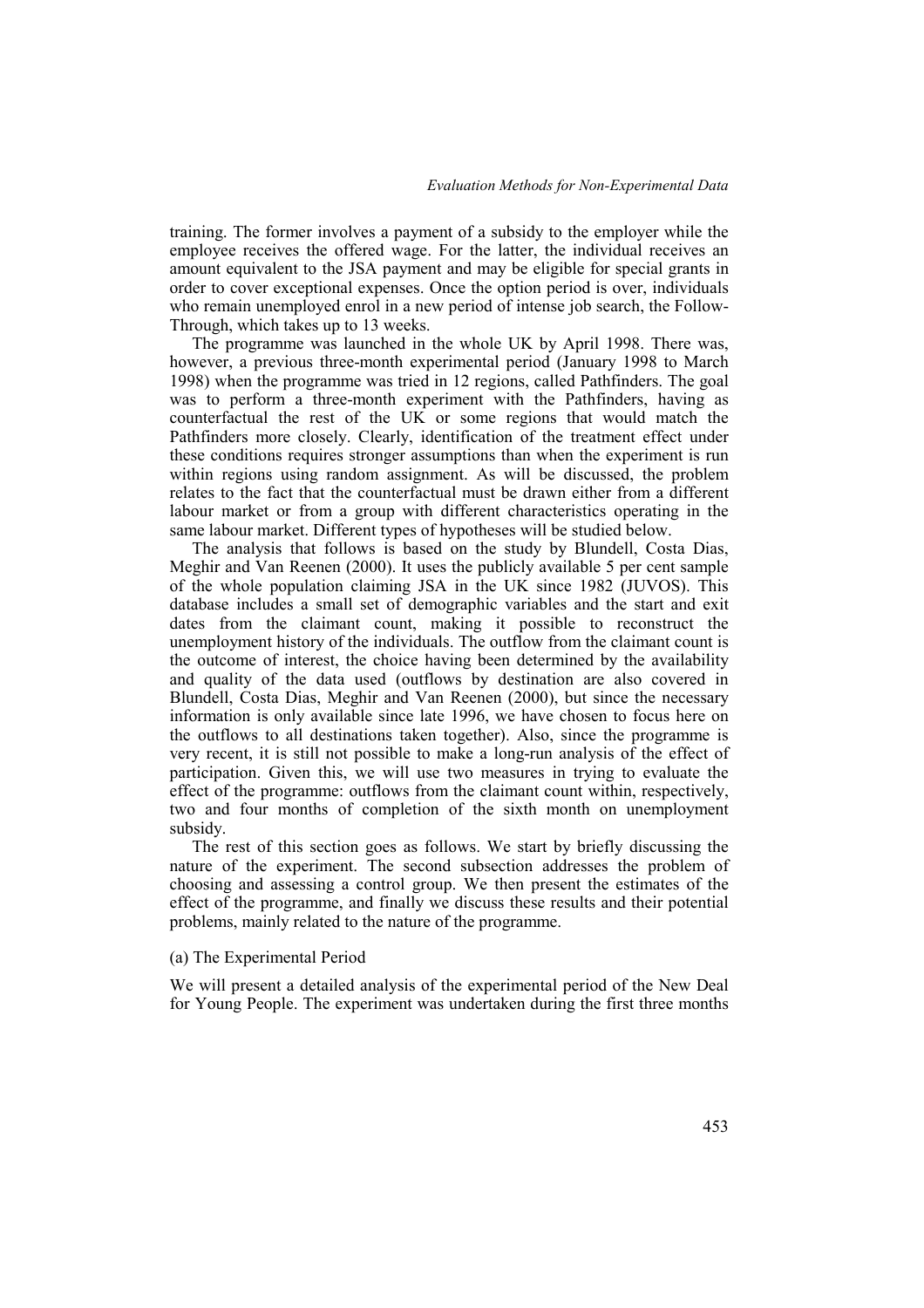of 1998 in a selected set of 12 regions in the UK. Every individual attending the local employment offices and meeting the eligibility criteria was assigned to the programme and started receiving treatment. Outside the Pathfinder areas, however, the New Deal was only released three months later, by April 1998.

To clarify things, it must be recognised that what has been done is not a true experiment. The main reason relates to the lack of random assignment. The regions were chosen and the programme was globally implemented in the selected places. Also, the information collected within the programme only included participants. We do not make use of data collected by the programme administration in non-Pathfinder regions. This latter issue, however, raises no relevant problem for the analysis being performed since we are using a truly random sample of all individuals claiming JSA, and for all of them the same type of information is available.

## (b) Defining and Assessing the Potential Comparison Groups

The analysis will be performed based on three possible comparison groups. They are defined as follows. Comparison Group 1 is composed of individuals living in non-Pathfinder areas, aged 19–24 and completing their sixth month on JSA during the first quarter of 1998. To construct Comparison Group 2, we have used information on the labour market to determine which regions are 'closest' to the Pathfinder areas in the following sense. The variable selected to choose the regions was the time taken to leave unemployment by agents aged 19–24. The procedure used monthly data on the median number of days claiming JSA, by region, and for each Pathfinder area selected the two non-Pathfinder regions that best reproduced its time-series pattern before the programme took place. Systematic differences in levels were not the main concern, since they can be controlled for using diff-in-diffs methodologies. Instead, the variability in the difference between the two curves was minimised, attempting to make the difference as constant over time as possible. Thus Comparison Group 2 comprises the subset of non-Pathfinder local labour markets with a time pattern that most closely resembles the ones observed for Pathfinder areas. Comparison Group 3 is taken to be the set of individuals living in Pathfinder areas, aged 25 to 30 and completing their sixth month on JSA during the first quarter of 1998. The treatment group is, of course, composed of individuals living in Pathfinder areas, aged 19–24 and completing their sixth month on JSA during the first quarter of 1998.

In what follows, we will compare the characteristics of the different groups before the programme is released. We begin by analysing the time to leave the claimant count, the variable chosen to select the regions used in Comparison Group 2. This variable is not exactly what will be used as a measure of the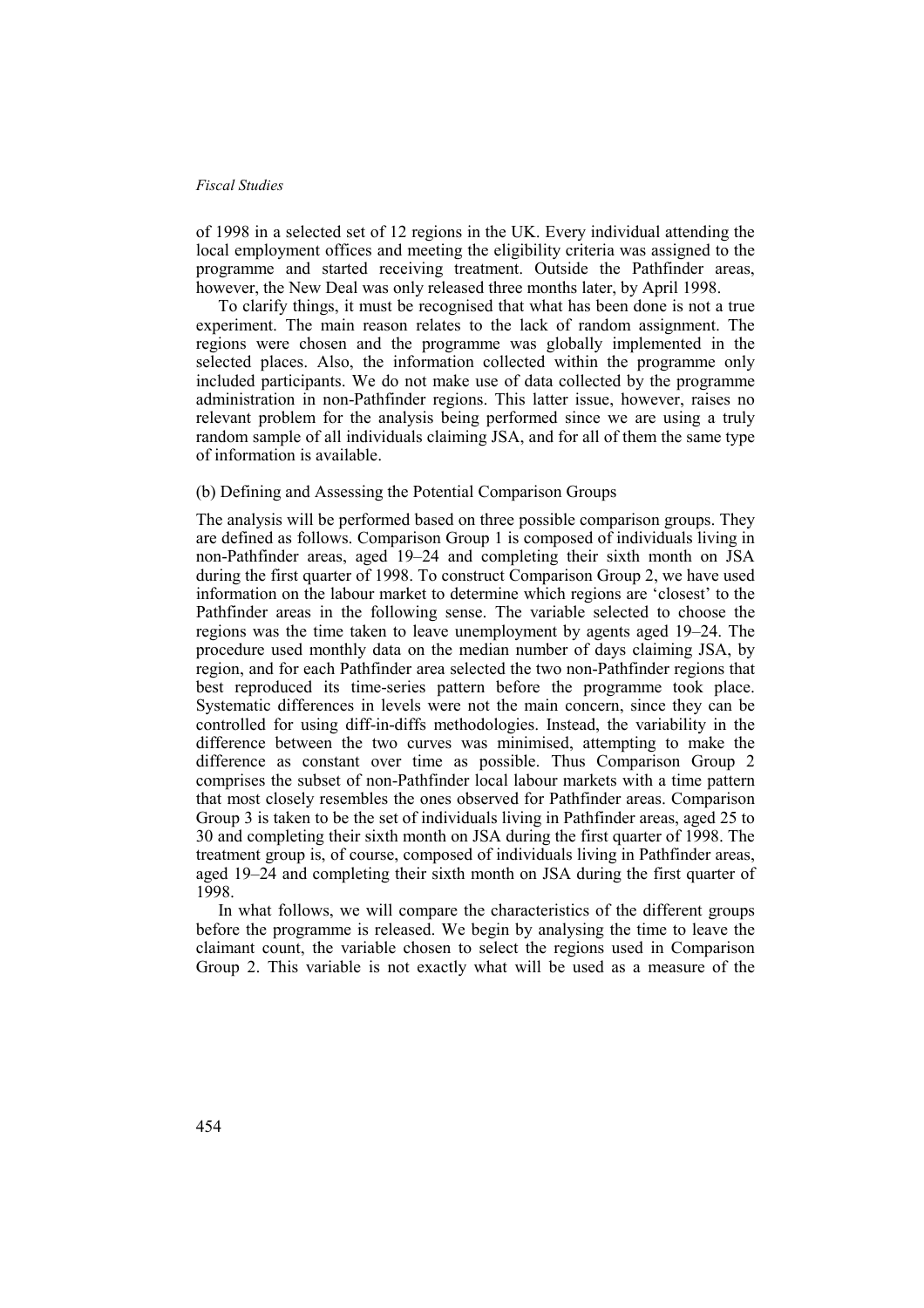*Evaluation Methods for Non-Experimental Data* 



FIGURE 1

**Median Number of Days Claiming JSA: Comparing 19- to 24-Year-Olds and 25- to 30-Year-Olds Living in Pathfinder and** 

| IGURE |  |
|-------|--|
|-------|--|

**Median Number of Days Claiming JSA: Comparing 19- to 24-Year-Olds Living in Pathfinder, Non-Pathfinder and Matched Non-Pathfinder Areas** 

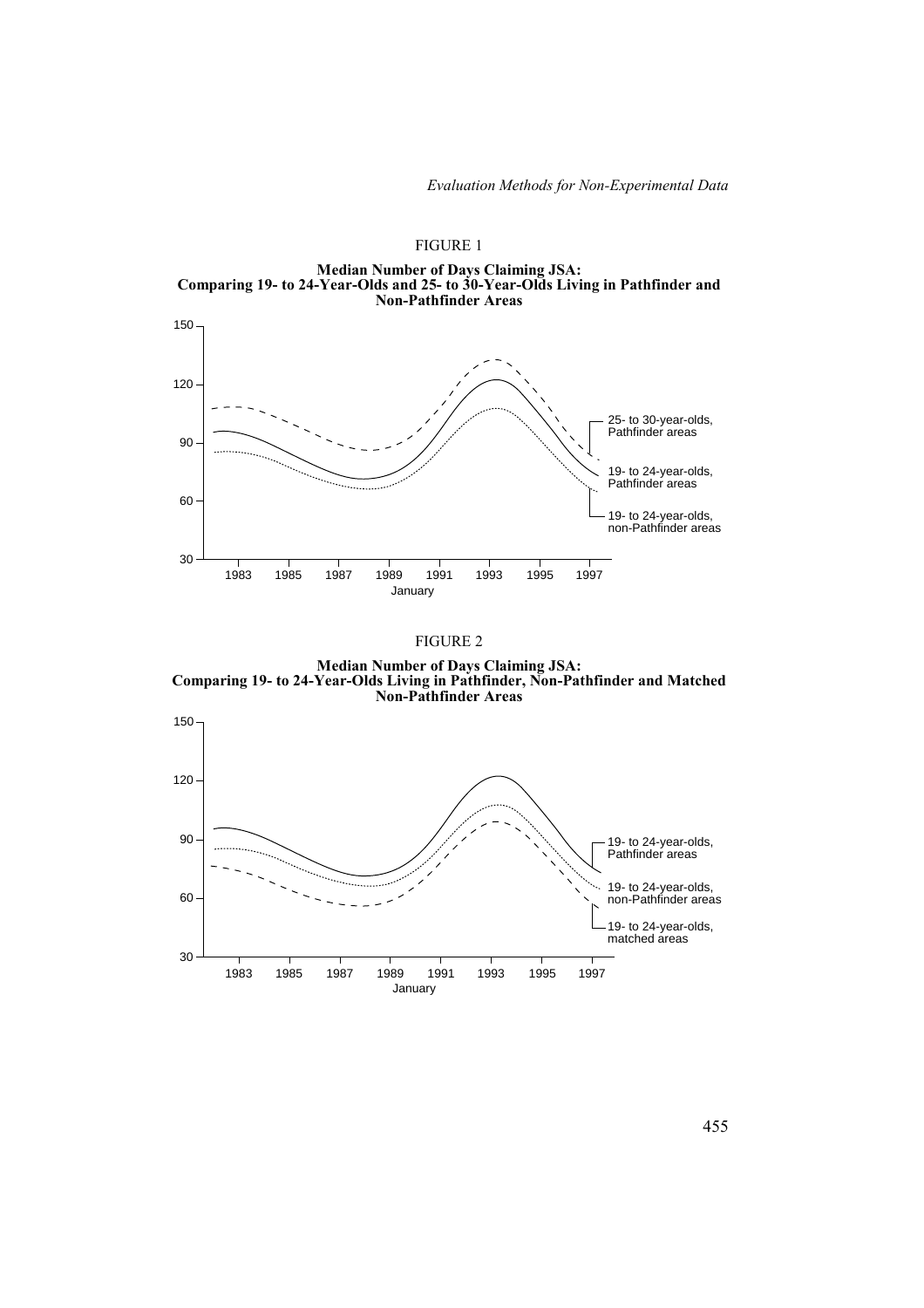outcome, since it includes everybody entering unemployment, not just those remaining unemployed for more than six months. However, it may provide a good characterisation of the labour market.

Figures 1 to 3 illustrate the performance of the different comparison groups against the performance of the treatment group in terms of the time to leave unemployment. Figure 1 includes Comparison Groups 1 and 3 along with the treatment group. The younger groups take less time to leave the claimant count, and the Pathfinder areas seem to behave historically worse than the rest of the UK as the unemployed there take longer to leave the claimant count. However, since constant differences do not affect the estimates of the treatment effect, we are more interested in analysing the variability of the differences over time. The three curves exhibit some parallelism but maybe not as much as would be desirable. The difference between the treatment group and Comparison Group 1 curves seems to be more volatile than the difference between the curves corresponding to the treatment group and Comparison Group 3 (the variances of the differences are 3.2 and 2.6, respectively). This seems to indicate that labour markets for different age-groups in the same region are more similar than labour markets in different regions for the same age-group.

Figure 2 presents Comparison Groups 1 and 2 against the treatment group. The matching procedure seems to have created a better comparison group. In fact, the variance of the difference between treatment group and Comparison Group 2 is about 2.6, lower than the 3.2 found when using Comparison Group 1.

#### FIGURE 3

**Median Number of Days Claiming JSA: Comparing 25- to 30-Year-Olds Living in Pathfinder, Non-Pathfinder and Matched Non-Pathfinder Areas** 

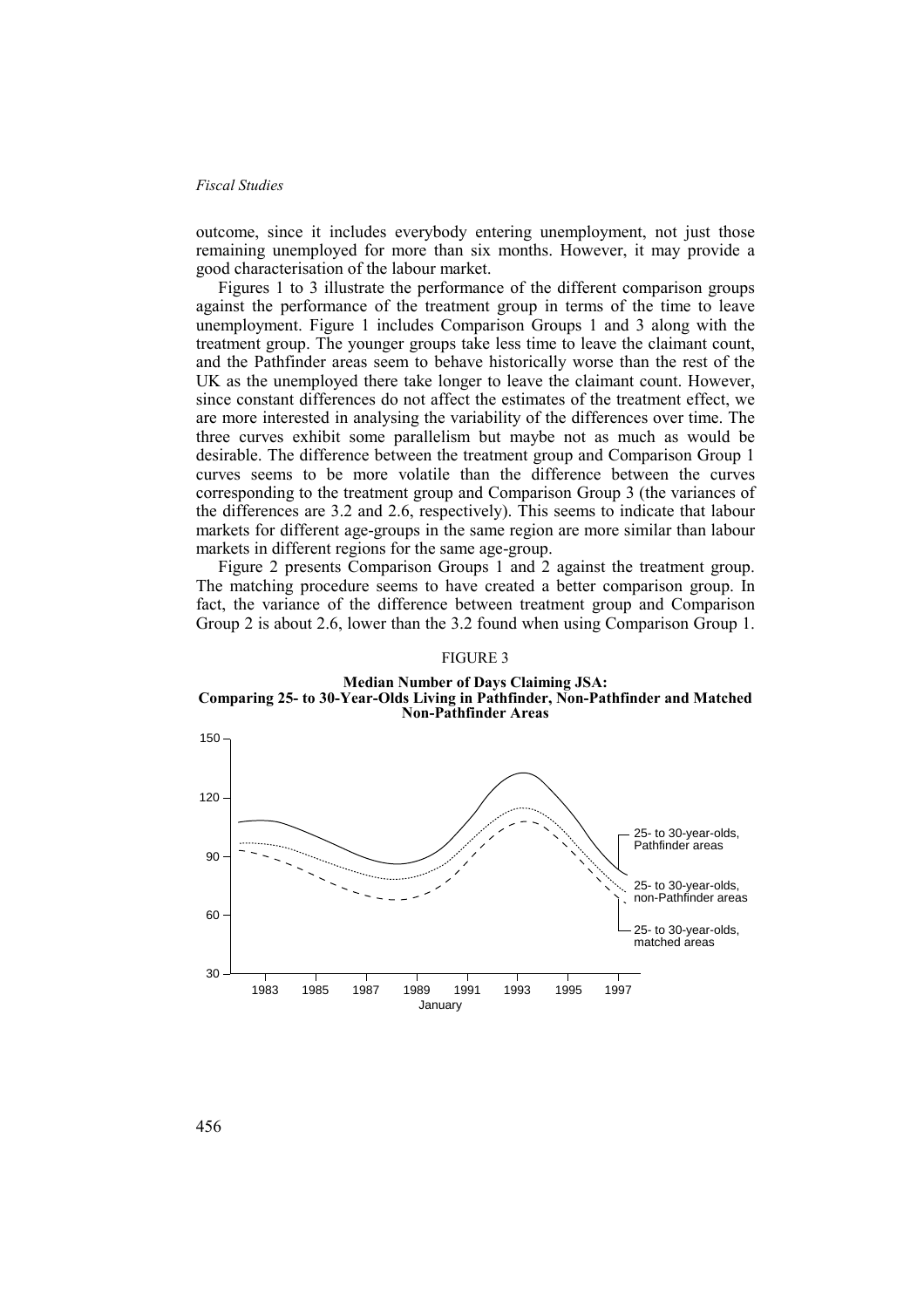# TABLE 4

## **Comparing the Characteristics of the Treatment and Comparison Groups Marital status: proportion married**

|                                                         | Entry quarter |           |           |           |               |           |           |           |
|---------------------------------------------------------|---------------|-----------|-----------|-----------|---------------|-----------|-----------|-----------|
|                                                         | 1990:I        | 1991:1    | 1992:1    | 1993:1    | 1994:I        | 1995:1    | 1996:1    | 1997:1    |
| Treatment group                                         | 0.040         | 0.036     | 0.052     | 0.036     | 0.040         | 0.038     | 0.027     | 0.028     |
| Comp. Group 1                                           | 0.043         | $0.045*$  | 0.046     | 0.040     | 0.036         | 0.031     | 0.028     | 0.026     |
| Comp. Group 2                                           | 0.039         | 0.041     | 0.043     | 0.040     | 0.036         | $0.027*$  | 0.027     | 0.026     |
| Comp. Group 3                                           | $0.353**$     | $0.318**$ | $0.359**$ | $0.293**$ | $0.290**$     | $0.242**$ | $0.239**$ | $0.204**$ |
| Unemployed less than six months over the last two years |               |           |           |           |               |           |           |           |
|                                                         |               |           |           |           | Entry quarter |           |           |           |
|                                                         | 1990:I        | 1991:1    | 1992:1    | 1993:1    | 1994:I        | 1995:1    | 1996:1    | 1997:1    |
| Treatment group                                         | 0.749         | 0.781     | 0.865     | 0.727     | 0.688         | 0.645     | 0.663     | 0.692     |
| Comp. Group 1                                           | 0.762         | 0.786     | $0.883**$ | 0.737     | 0.683         | 0.651     | 0.673     | 0.674     |
| Comp. Group 2                                           | $0.773*$      | $0.812**$ | $0.896**$ | 0.745     | 0.708         | 0.661     | 0.685     | 0.684     |
| Comp. Group 3                                           | $0.520**$     | $0.621**$ | 0.853     | $0.586**$ | $0.523**$     | $0.450**$ | $0.432**$ | $0.444**$ |
| Unemployed less than 12 months over the last two years  |               |           |           |           |               |           |           |           |
|                                                         |               |           |           |           | Entry quarter |           |           |           |
|                                                         | 1990:I        | 1991:1    | 1992:1    | 1993:1    | 1994:I        | 1995:1    | 1996:I    | 1997:1    |
| Treatment group                                         | 0.885         | 0.901     | 1.000     | 0.864     | 0.832         | 0.803     | 0.831     | 0.827     |
| Comp. Group 1                                           | 0.899         | 0.911     | 0.999     | $0.883**$ | 0.833         | 0.801     | $0.810**$ | 0.822     |
| Comp. Group 2                                           | $0.908**$     | $0.928**$ | 1.000     | $0.887**$ | 0.842         | 0.807     | 0.813     | 0.830     |
| Comp. Group 3                                           | $0.732**$     | $0.803**$ | 1.000     | $0.768**$ | $0.704**$     | $0.652**$ | $0.650**$ | $0.619**$ |
| No unemployment spells within the last two years        |               |           |           |           |               |           |           |           |
|                                                         |               |           |           |           | Entry quarter |           |           |           |
|                                                         | 1990:I        | 1991:1    | 1992:1    | 1993:1    | 1994:I        | 1995:1    | 1996:I    | 1997:1    |
| Treatment group                                         | 0.350         | 0.367     | 0.537     | 0.442     | 0.464         | 0.438     | 0.425     | 0.445     |
| Comp. Group 1                                           | 0.361         | 0.398**   | 0.528     | 0.441     | $0.437**$     | 0.418     | 0.419     | $0.418*$  |
| Comp. Group 2                                           | 0.361         | $0.409**$ | 0.549     | 0.445     | 0.457         | 0.417     | 0.431     | 0.430     |
| Comp. Group 3                                           | $0.220**$     | $0.300**$ | $0.483**$ | $0.332**$ | $0.254**$     | $0.235**$ | $0.219**$ | $0.212**$ |
| <b>Number of observations</b>                           |               |           |           |           |               |           |           |           |
|                                                         |               |           |           |           | Entry quarter |           |           |           |
|                                                         | 1990:I        | 1991:1    | 1992:1    | 1993:1    | 1994:1        | 1995:1    | 1996:1    | 1997:I    |
| Treatment group                                         | 1,727         | 1,762     | 1,815     | 1,752     | 1,628         | 1,623     | 1,512     | 1,424     |
| Comp. Group 1                                           | 11,102        | 11,869    | 11,951    | 12,029    | 11,014        | 11,585    | 9,721     | 8,402     |
| Comp. Group 2                                           | 2,349         | 2,631     | 2,834     | 2,875     | 2,709         | 2,555     | 2,401     | 2,054     |
| Comp. Group 3                                           | 781           | 881       | 1,036     | 1,140     | 1,089         | 1,028     | 1,013     | 949       |
|                                                         |               |           |           |           |               |           |           |           |

Key: Treatment group: men aged 19–24 living in Pathfinder areas

Comp. Group 1: men aged 19–24 living in non-Pathfinder areas

Comp. Group 2: men aged 19–24 living in matched non-Pathfinder areas

Comp. Group 3: men aged 25–30 living in Pathfinder areas

\*Estimates for treatment and respective comparison group are statistically different at 10 per cent. \*\*Estimates for treatment and respective comparison group are statistically different at 5 per cent.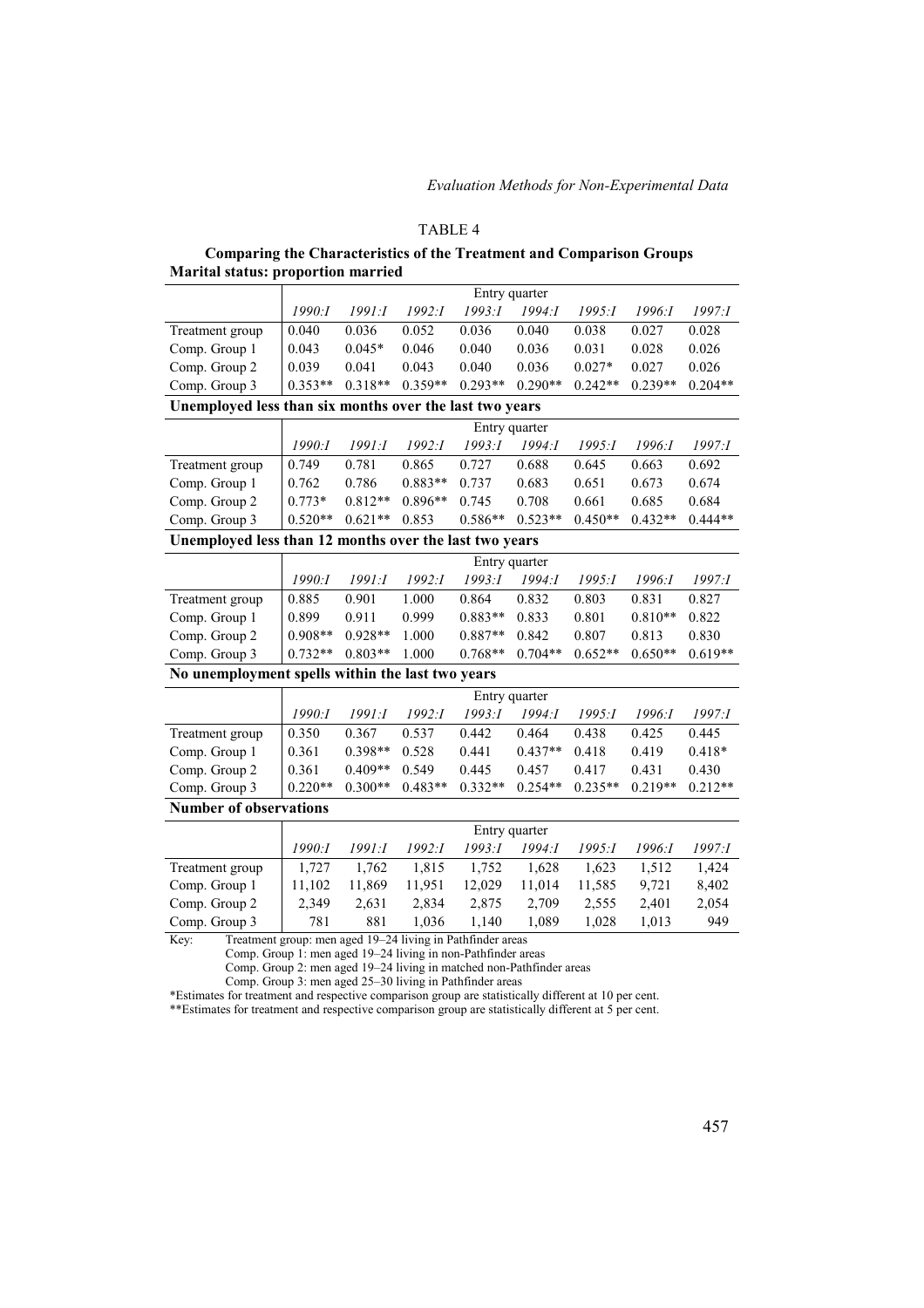Figure 3 presents the same kind of comparisons for the 25- to 30-year-olds, using the regions matched for the younger group. Similar comments apply.

Table 4 compares the treatment group with the three selected comparison groups in a range of other characteristics before the programme was launched.

In general, there are no significant differences between the treatment group and Comparison Groups 1 and 2. Comparison Group 3, however, exhibits a different pattern in literally all the presented dimensions. As mentioned above, differences that are constant over time do not affect the consistency of the diffin-diffs estimates, and these differences certainly show some systematic pattern.

#### (c) The Effect of the Programme

To assess the effect of the treatment, we have chosen to use two possible outcome variables: the outflow from the claimant count within two months of completing the sixth month on unemployment subsidy (the start of the treatment) and the outflow from the claimant count within four months of the start of the treatment. Table 5 presents some of the estimated effects for both measures when comparing the treatment group with the three comparison groups considered.

The first column of estimates presented in Table 5 uses a single differences method. It is assumed that the instrumental variables used to define the comparison groups (either the living area or the age) are correlated with the treatment indicator but uncorrelated with the outcome. The results obtained are as follows. Using Comparison Group 1, we estimate that the probability of leaving the claimant count within two months of completion of the sixth month on unemployment benefit is 4.4 per cent higher for treated individuals. This estimate is not significant, however, but after four months the estimated effect rises to almost 12 per cent and achieves statistical significance. If these are the true parameters, it means that the New Deal is effectively helping people out of unemployment quite significantly.

We have reproduced these estimates under weaker assumptions. The second estimator in the table is the diff-in-diffs, using the first quarter of 1997 as the 'before-programme' period. This procedure assumes that treatments and comparisons are equally affected by the same macro shocks, but they are allowed to have group-specific characteristics that are constant over time. Given that the comparison groups are drawn either from different regions or from a different age-group, this assumption may be rather strong. The results obtained are significantly higher than the ones obtained with the single differences procedure: the estimated effects increase by over 3 percentage points for both outcome variables using Comparison Group 1.

We also considered the possibility of group-specific time effects. This suggests the use of a trend-adjusted diff-in-diffs estimator. This method does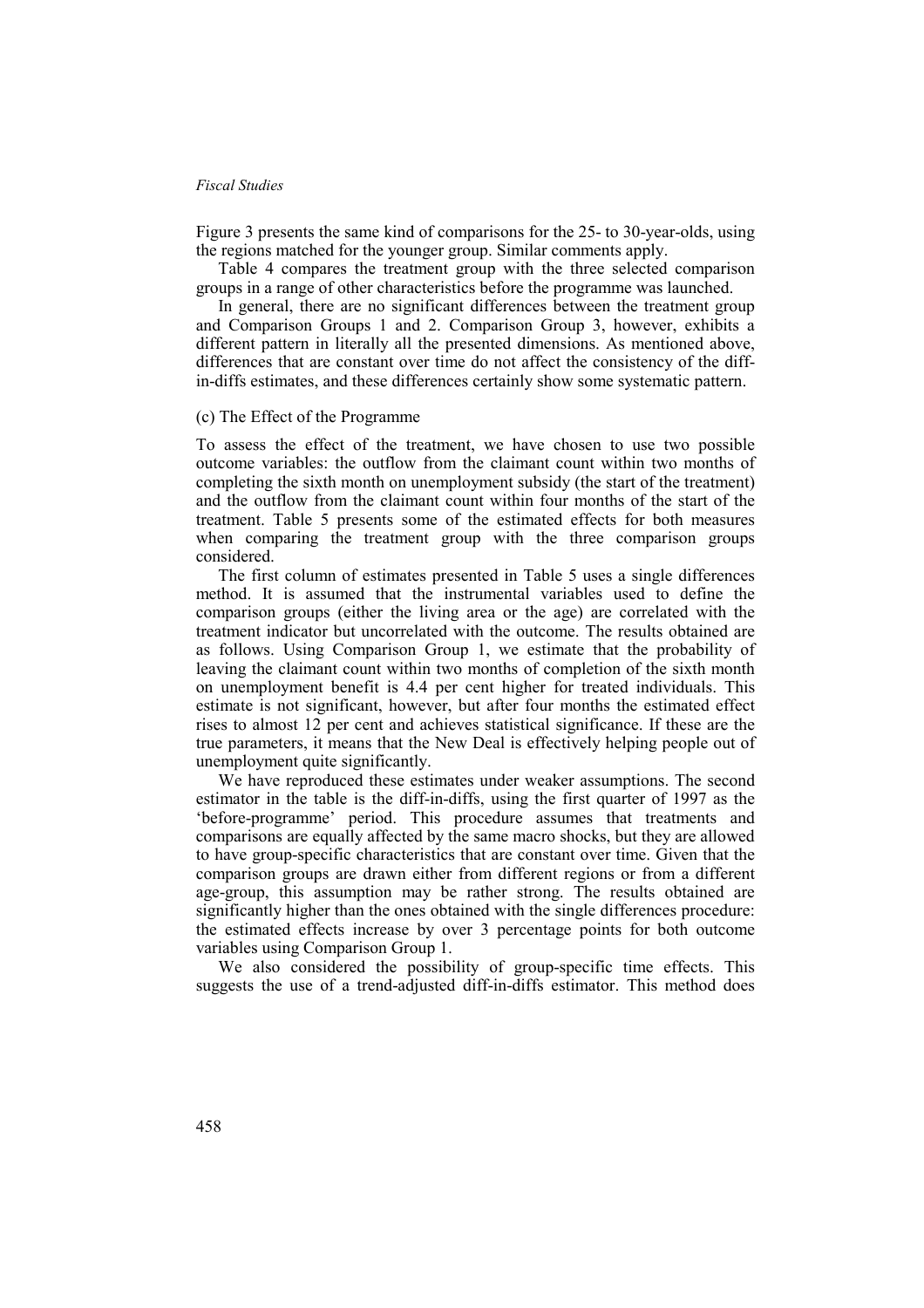## TABLE 5

## **Treatment Effects for People Joining the Programme during the First Quarter of 1998**

| Comparison Group 1, 17- to 24-year-olds hying in non-f atminuer areas          |                       |                 |                                     |                                        |                                                              |
|--------------------------------------------------------------------------------|-----------------------|-----------------|-------------------------------------|----------------------------------------|--------------------------------------------------------------|
|                                                                                | Single<br>differences | $Diff-in-diffs$ | Trend-<br>adjusted<br>diff-in-diffs | Linear<br>matching<br>$diff$ -in-diffs | Linear<br>matching<br>trend-<br>adjusted<br>$diff$ -in-diffs |
| No. of observations                                                            | 1,627                 | 3,716           | 8,556                               | 3,716                                  | 8,556                                                        |
| Effect after two                                                               | 0.044                 | $0.082**$       | 0.072                               | $0.076*$                               | 0.062                                                        |
| months of treatment                                                            | (0.031)               | (0.041)         | (0.056)                             | (0.041)                                | (0.056)                                                      |
| Effect after four                                                              | $0.119**$             | $0.152**$       | $0.144**$                           | $0.147**$                              | $0.135**$                                                    |
| months of treatment                                                            | (0.033)               | (0.044)         | (0.061)                             | (0.044)                                | (0.061)                                                      |
| Comparison Group 2: 19- to 24-year-olds living in matched non-Pathfinder areas |                       |                 |                                     |                                        |                                                              |
|                                                                                | Single<br>differences | Diff-in-diffs   | Trend-<br>adjusted<br>diff-in-diffs | Linear<br>matching<br>$diff$ -in-diffs | Linear<br>matching<br>trend-<br>adiwetad                     |

|  |  |  | Comparison Group 1: 19- to 24-year-olds living in non-Pathfinder areas |
|--|--|--|------------------------------------------------------------------------|
|--|--|--|------------------------------------------------------------------------|

|                                                                    |             |               | vJ            |                 | adjusted<br>$diff-in-diffs$ |
|--------------------------------------------------------------------|-------------|---------------|---------------|-----------------|-----------------------------|
| No. of observations                                                | 683         | 1,590         | 3,350         | 1,590           | 3,350                       |
| Effect after two                                                   | 0.011       | $0.109**$     | 0.073         | $0.191**$       | 0.060                       |
| months of treatment                                                | (0.036)     | (0.049)       | (0.066)       | (0.052)         | (0.066)                     |
| Effect after four                                                  | $0.070*$    | $0.098**$     | $0.180**$     | $0.173**$       | $0.164**$                   |
| months of treatment                                                | (0.039)     | (0.049)       | (0.071)       | (0.052)         | (0.072)                     |
| Comparison Group 3: 25- to 30-year-olds living in Pathfinder areas |             |               |               |                 |                             |
|                                                                    | Single      | Diff-in-diffs | Trend-        | Linear          | Linear                      |
|                                                                    | differences |               | adjusted      | matching        | matching                    |
|                                                                    |             |               | diff-in-diffs | $diff-in-diffs$ | trend-                      |
|                                                                    |             |               |               |                 | adjusted                    |
|                                                                    |             |               |               |                 | $diff-in-diffs$             |
| No. of observations                                                | 469         | 1,096         | 2,137         | 1,096           | 2,137                       |
| Effect after two                                                   | 0.060       | 0.031         | 0.031         | 0.031           | 0.022                       |
| months of treatment                                                | (0.042)     | (0.055)       | (0.079)       | (0.056)         | (0.080)                     |
| Effect after four                                                  | $0.154**$   | $0.144**$     | 0.117         | $0.137**$       | 0.113                       |
| months of treatment                                                | (0.046)     | (0.061)       | (0.089)       | (0.062)         | (0.089)                     |

\*Significant at 10 per cent level.

\*\*Significant at 5 per cent level.

Notes: Standard errors are given in parentheses below the estimate. Trend-adjusted estimates used the 1989:I– 1990:I period.

indeed allow for distinct time trends across groups but requires the groupspecific macro shocks to exhibit cyclical behaviour, repeating themselves over the cycles. Under this assumption, the best choice for the comparison period is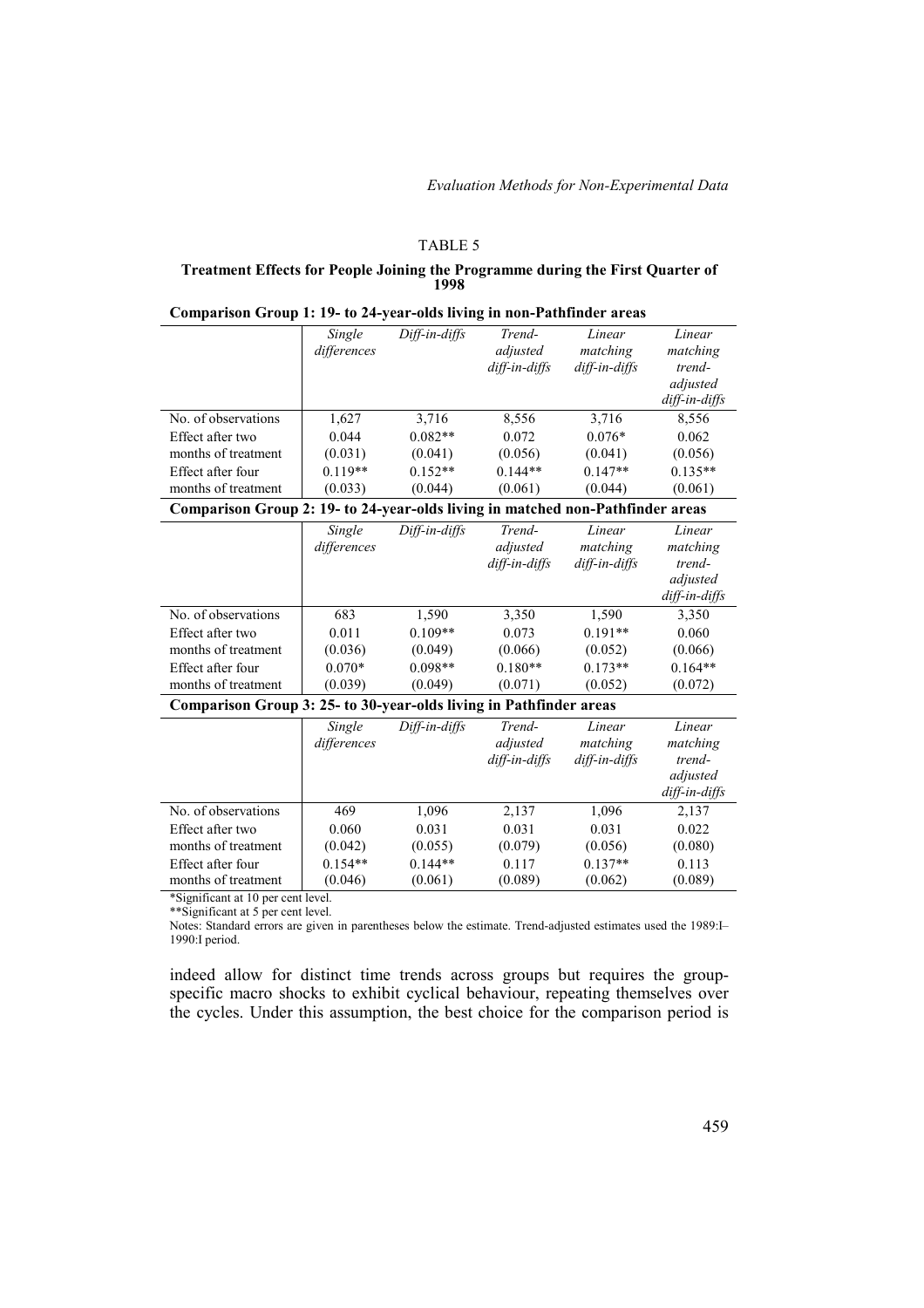the comparable part of the previous cycle. We have used the 1989:I–1990:I period. The estimates remain at similar levels for Comparison Group 1, being pushed down by around 1 percentage point, but the effect after two months loses statistical significance.

Finally, a linear matching procedure has been applied. It guarantees that groups with similar observable characteristics are being compared. We have combined it with the diff-in-diffs and with the trend-adjusted diff-in-diffs methods. The necessary assumptions on the group-specific effects are being relaxed to the hypothesis that their temporary part is independent of participation, given that we control for a set of observables. However, the use of linear matching along with diff-in-diffs and trend-adjusted diff-in-diffs changes the results for Comparison Group 1 only marginally.

When using Comparison Group  $2 - a$  subset of Comparison Group 1 using the most similar regions — the estimates increase, in general, by between 2 and 4 percentage points. This does not happen, however, with the single differences, where the estimates actually fall.

Constructing the counterfactual from the older group (Comparison Group 3) weakens the results, especially when considering the effect of two months of treatment: these estimates are generally lower when using this comparison group and none of them is significant at conventional levels. The effect after four months of treatment is occasionally estimated with less precision but at levels very similar to the ones obtained when using Comparison Group 1. Given the size of the sample for these comparisons, some loss of statistical significance is to be expected.

Overall, the estimates give the same indication, independently of the chosen comparison group or estimation technique: there is a positive and significant impact of the programme in taking people out of the benefit account. However, these results are not free from criticism. There are a number of reasons why they may not be robust. It could be that the programme itself pushes participants out of the claimant count by placing them in options that they are expected to accept. There may be self-selection on unobservables that are not controlled for by the matching and differencing methods. A third potential criticism of the results relates to substitution. Suppose that the labour supplied by participants if at work is substitutable for the labour supplied by workers similar to but older than the ones we are comparing participants to. If participants are being made more effective at job-searching and are being offered subsidised jobs, it is likely that they will take some of the jobs that would have been taken by their older counterparts. However, without very strong assumptions, it is generally not possible to distinguish the substitution effects from macro shocks. Finally, the global nature of the programme may also give rise to wage effects, especially if the target group is relatively large. These issues are discussed more fully in Blundell, Costa Dias, Meghir and Van Reenen (2000).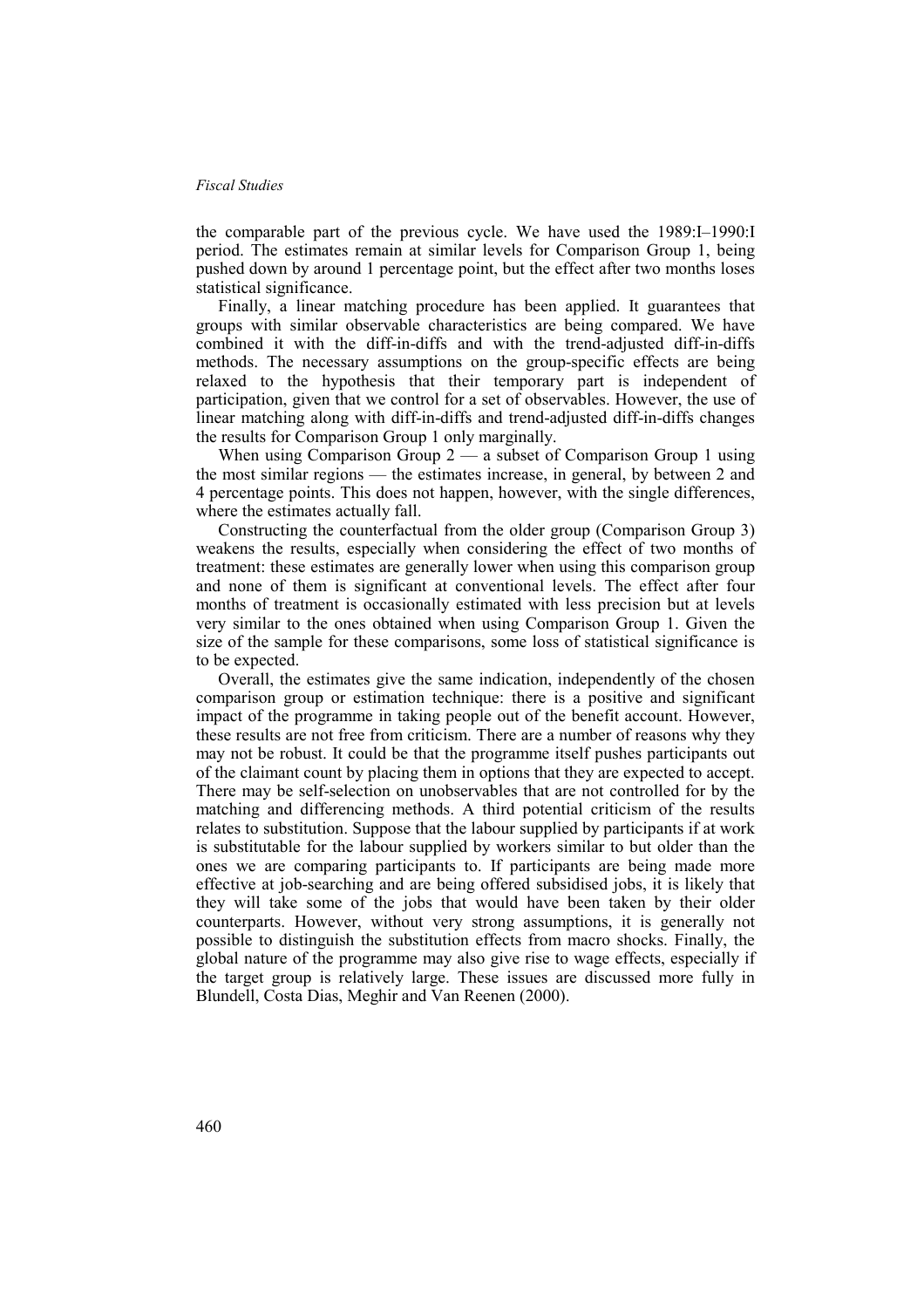#### *2. The Method of Matching: The JTPA Evaluation in the US*

A recent study by Heckman, Ichimura and Todd (1997) evaluates matching methods under different assumptions on the richness of available data. Information gathered under the Job Training Partnership Act (JTPA) was used to compare the performance of matching models with experimental procedures. The JTPA is the main US government training programme for disadvantaged workers. It provides on-the-job training, job-search assistance and classroom training to youths and adults. Eligibility is determined by family income being near or below the poverty level for six months prior to application or by participation in federal, state or local welfare and food stamp programmes. Detailed longitudinal data were collected under an experimental setting for a group of treatments and randomised-out controls, as well as for a potential comparison group of eligible non-participants (see Devine and Heckman (1996), Kemple, Dolittle and Wallace (1993) and Orr et al. (1994)). All the groups were resident in the same narrowly defined geographic regions and were administered the same questionnaire. The richness of information also allowed the construction of close comparison groups from other surveys. As in the LaLonde (1986) study, earnings are the outcome measure. With such data, a formal analysis of estimated bias was possible and thus the relative advantages of matching were clearly stated.

Let us start by focusing on the results concerned with the comparability of supports. Heckman, Ichimura and Todd (1997) draw the densities of *P*(*X*) (probability of programme participation) for controls and eligible nonparticipants. It is clear from this study that the common support defined by the propensity to participate is very restricted. This means that the potential nonexperimental comparison group, composed of the eligible non-participants, does not reproduce the characteristics of the treated as represented by the experimental comparison group, composed of the controls. Therefore a significant source of bias when dealing with non-experimental data should come from not controlling for non-overlapping support. It is also clear that if the common support is a relatively small subset of the whole support for the treatment group, then the entire group is unlikely to be represented. Of course, the fact that non-experimental evaluations use only a small part of the treated support in trying to avoid the 'non-overlapping support' type of bias implies that the parameter being estimated is not the same as when an experiment dataset is available.

An empirical decomposition of the evaluation bias as measured by the average monthly earnings is presented in Table 6 (see also Table 2 in Heckman, Ichimura and Todd (1997)). As already mentioned, the total evaluation bias is given by  $B = E(Y^C | X, d = 1) - E(Y^C | X, d = 0)$ . Recall that the total bias may be decomposed into three parts: the bias due to non-overlapping support of *X*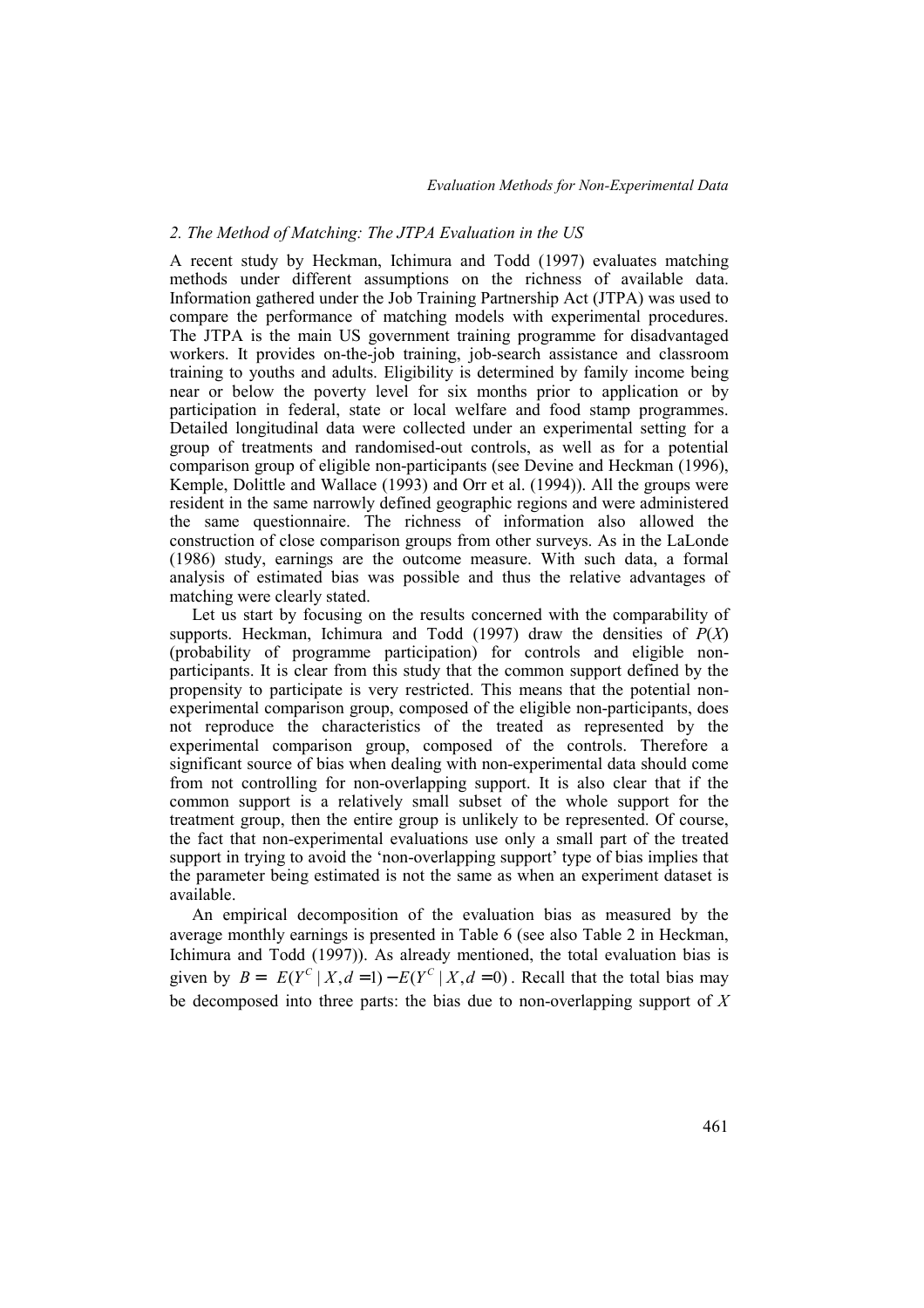$(B_1)$ , the bias due to misweighting on the common support of  $X(B_2)$  and the bias resulting from selection on unobservables  $(B_3)$ . In this study, the first term is estimated with the controls' reported earnings, while for the second term three options are used: eligible non-participants, a group based on the Survey on Income and Program Participation (SIPP) and a group of no-shows which include controls and persons assigned to treatment that dropped out before

# TABLE 6

# **Bias Decomposition of Simple Difference in Post-Programme Mean Earnings Estimator**

|                                                 | Mean       | $Non-$               | Density              | Selection              | Average                                | $\overline{\hat{\mathbf{B}}}_{\text{common}}$ as |
|-------------------------------------------------|------------|----------------------|----------------------|------------------------|----------------------------------------|--------------------------------------------------|
|                                                 | difference | overlap              | weighting            | bias                   | bias                                   |                                                  |
|                                                 | Ê          | $\hat{\mathbf{B}}_I$ | $\hat{\mathbf{B}}_2$ | $\hat{\mathbf{B}}_{3}$ | $\hat{\overline{B}}_{\textrm{common}}$ | percentage<br>of                                 |
|                                                 |            |                      |                      |                        |                                        | treatment                                        |
|                                                 |            |                      |                      |                        |                                        | impact                                           |
| Adult males                                     | $-342$     | 218                  | $-584$               | 23                     | 38                                     | 87%                                              |
| <b>Adult females</b>                            | 33         | 80                   | $-78$                | 31                     | 38                                     | 129%                                             |
| Male youth                                      | 20         | 142                  | $-131$               | 9                      | 14                                     | 23%                                              |
| Female youth                                    | 42         | 74                   | $-67$                | 35                     | 49                                     | 7,239%                                           |
| <b>Experimental controls and SIPP eligibles</b> |            |                      |                      |                        |                                        |                                                  |
|                                                 | Mean       | Non-                 | Density              | Selection              | Average                                | $\hat{\overline{\mathbf{B}}}_{\text{common}}$ as |
|                                                 | difference | overlap              | weighting            | bias                   | bias                                   |                                                  |
|                                                 | Ê          | $\hat{\mathbf{B}}_I$ | $\hat{\mathbf{B}}_2$ | $\hat{\mathbf{B}}_3$   | $\hat{\overline{B}}_{\text{common}}$   | percentage<br>of                                 |
|                                                 |            |                      |                      |                        |                                        | treatment                                        |
|                                                 |            |                      |                      |                        |                                        | impact                                           |
| <b>Adult</b> males                              | $-145$     | 151                  | $-417$               | 121                    | 192                                    | 440%                                             |
| Adult females                                   | 47         | 97                   | $-172$               | 122                    | 198                                    | 676%                                             |
| Male youth                                      | $-188$     | 65                   | $-263$               | 9                      | 21                                     | 36%                                              |
| Female youth                                    | $-88$      | 83                   | $-168$               | $-3$                   | $-13$                                  | 1,969%                                           |
| <b>Experimental controls and no-shows</b>       |            |                      |                      |                        |                                        |                                                  |
|                                                 | Mean       | $Non-$               | Density              | Selection              | Average                                | $\hat{\overline{\mathbf{B}}}_{\text{common}}$ as |
|                                                 | difference | overlap              | weighting            | bias                   | bias                                   |                                                  |
|                                                 | Ê          | $\hat{\mathbf{B}}_I$ | $\hat{\mathbf{B}}_2$ | $\hat{B}_3$            | $\hat{\overline{B}}_{\textrm{common}}$ | percentage<br>of                                 |
|                                                 |            |                      |                      |                        |                                        | treatment                                        |
|                                                 |            |                      |                      |                        |                                        | impact                                           |
| Adult males                                     | 29         | $-13$                | 3                    | 38                     | 42                                     | 97%                                              |
| Adult females                                   | 9          | 1                    | $-9$                 | 18                     | 20                                     | 68%                                              |
| Male youth                                      | 84         | 14                   | $-21$                | 91                     | 99                                     | 171%                                             |
| Female youth                                    | 18         | $\overline{3}$       | $-31$                | 46                     | 51                                     | 7,441%                                           |

**Experimental controls and eligible non-participants**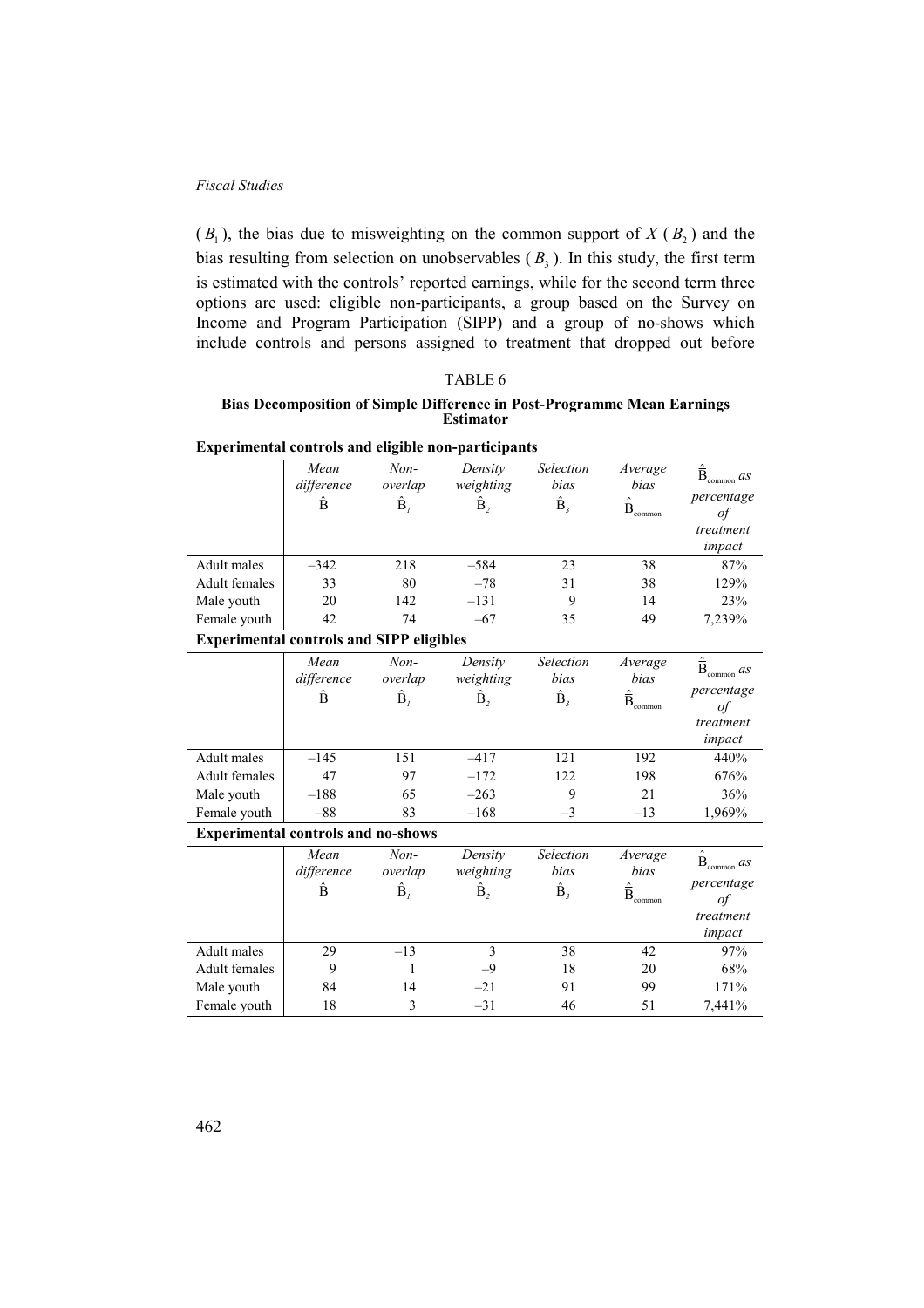receiving any service. The estimated biases result from a simple difference estimator of treatment impact.

It is clear that types  $\hat{1}$  and  $\hat{2}$  bias account for the majority of the error in any case. None the less, selection bias as correctly defined is a significant error when compared with the treatment impact and is even greater when evaluating the bias on the common support. Another relevant point concerns the usage of different datasets to construct the comparison group. The SIPP data panel includes information detailed enough to evaluate eligibility, but the precise location of respondents is unknown and the survey questions are not exactly the same. As a result, selection bias for estimates using this information is typically higher in both absolute and relative terms.

The results obtained when using no-shows as a comparison group are quite interesting. Those people are likely to be very similar to the treated. In fact, if non-enrolment were random with respect to outcomes, they would be just like the experimental group. Most probably, this is not the case, but the same matching methods as the ones used with eligible non-participants can be applied here to control for the differences. The third panel of Table 6 shows that the bias is substantially lower when using this group instead of eligible non-participants (except for male youth) but it is more heavily weighted toward the selection bias component,  $B_3$ .

The comparison between diff-in-diffs and single difference matching estimators using the group of eligible non-participants is reported in Table 7. The outcome measures are the quarterly earnings for quarters 1 to 6 after treatment. The values presented are estimates of the selection bias on common support,  $B_{\rm s}$ , from four different matching estimators — respectively, simple and regression-adjusted single differences and difference-in-differences. The regression-adjusted estimator lies between fully non-parametric and parametric approaches and is likely to improve the results when compared with completely non-parametric estimators. It is based on a particular specification for the notreatment outcomes, linear say:  $Y^{C} = X\beta + U^{C}$ . To estimate the treatment impact, we should firstly estimate  $\beta$  and then remove  $X\hat{\beta}$  from each  $Y^T$  and  $Y^C$  observation. With such values, we perform matching on *X* or *P*(*X*) as desired and estimate the impact by a simple mean difference. When using the diff-indiffs estimator, the removal operation is required for each pre- and posttreatment observation.

The estimates in Table 7 are based on kernel weights. Specifically, each treatment observation is matched with a weighted average of the outcomes for all individuals in the comparison group. Local linear weights are used because they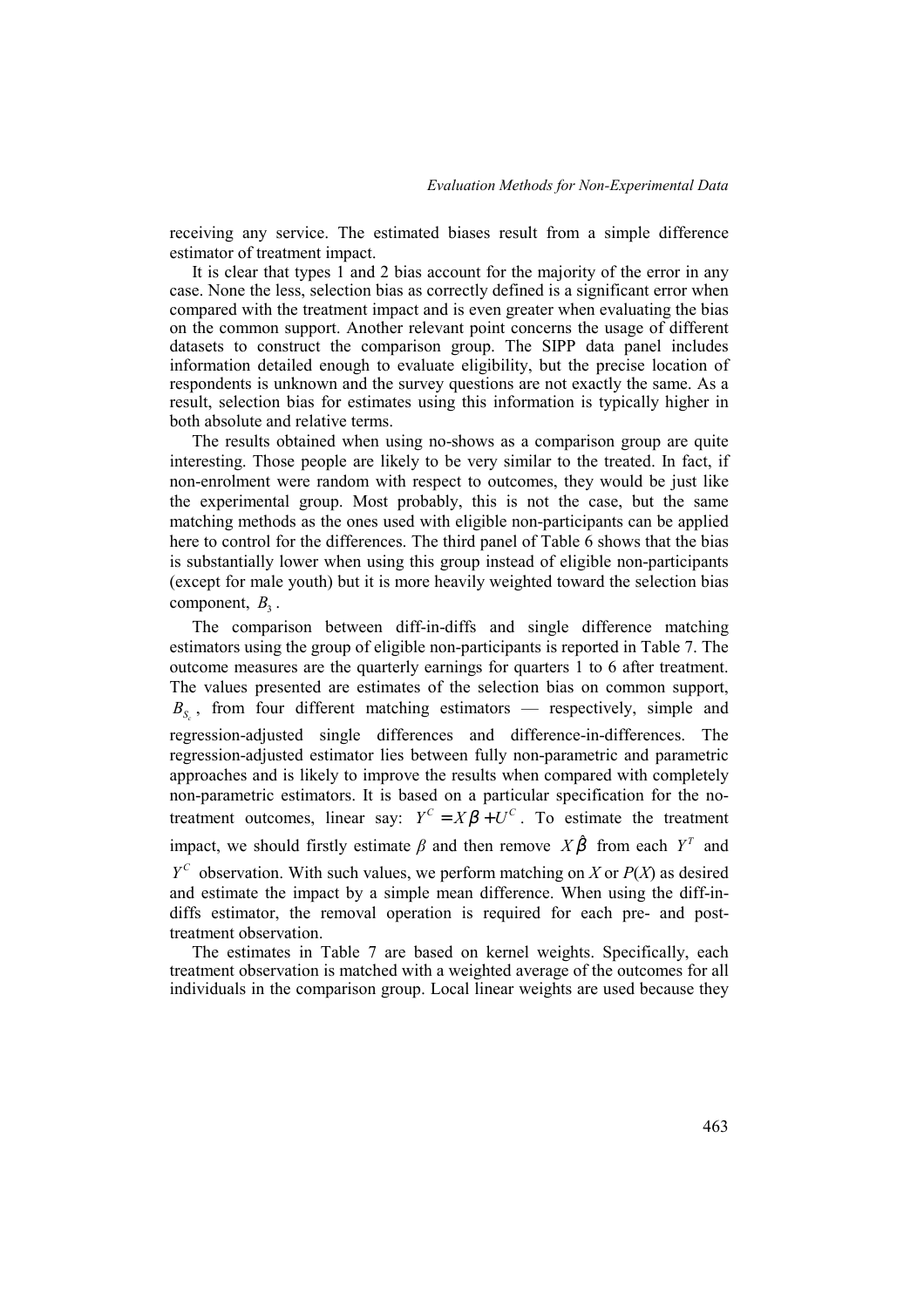|                      | <b>Experimental Controls and Eligible Non-Participants</b> |                                                  |                                           |                                                                   |  |  |  |
|----------------------|------------------------------------------------------------|--------------------------------------------------|-------------------------------------------|-------------------------------------------------------------------|--|--|--|
| Quarter              | Local linear<br>matching                                   | Regression-<br>adjusted local<br>linear matching | Diff-in-diffs<br>local linear<br>matching | Diff-in-diffs<br>regression-<br>adjusted local<br>linear matching |  |  |  |
| <b>Adult</b> males   |                                                            |                                                  |                                           |                                                                   |  |  |  |
| $t=1$                | 33                                                         | 39                                               | 97                                        | 104                                                               |  |  |  |
| $t=2$                | 37                                                         | 39                                               | 77                                        | 77                                                                |  |  |  |
| $t=3$                | 29                                                         | 21                                               | 90                                        | 74                                                                |  |  |  |
| $t=4$                | 80                                                         | 65                                               | 112                                       | 98                                                                |  |  |  |
| $t=5$                | 64                                                         | 50                                               | 19                                        | $-5$                                                              |  |  |  |
| $t=6$                | 37                                                         | 17                                               | $\overline{4}$                            | $-35$                                                             |  |  |  |
| Average, 1-6         | 47                                                         | 38                                               | 67                                        | 52                                                                |  |  |  |
| % of adjusted impact | 77%                                                        | 62%                                              | 109%                                      | 85%                                                               |  |  |  |
| Adult females        |                                                            |                                                  |                                           |                                                                   |  |  |  |
| $t=1$                | 45                                                         | 55                                               | 65                                        | 74                                                                |  |  |  |
| $t=2$                | 48                                                         | 55                                               | 53                                        | 60                                                                |  |  |  |
| $t=3$                | 26                                                         | 31                                               | 10                                        | 14                                                                |  |  |  |
| $t=4$                | 36                                                         | 35                                               | 12                                        | $\tau$                                                            |  |  |  |
| $t=5$                | 48                                                         | 48                                               | 29                                        | 23                                                                |  |  |  |
| $t=6$                | 23                                                         | 16                                               | $-5$                                      | $-18$                                                             |  |  |  |
| Average, 1-6         | 38                                                         | 40                                               | 27                                        | 27                                                                |  |  |  |
| % of adjusted impact | 109%                                                       | 114%                                             | 78%                                       | 76%                                                               |  |  |  |
| Male youth           |                                                            |                                                  |                                           |                                                                   |  |  |  |
| $t=1$                | 3                                                          | $\,$ 8 $\,$                                      | 43                                        | 80                                                                |  |  |  |
| $t=2$                | 40                                                         | 28                                               | 43                                        | 61                                                                |  |  |  |
| $t=3$                | 33                                                         | $-8$                                             | 92                                        | 70                                                                |  |  |  |
| $t=4$                | 44                                                         | $\overline{4}$                                   | 9                                         | $-5$                                                              |  |  |  |
| $t=5$                | 84                                                         | 42                                               | 18                                        | $-11$                                                             |  |  |  |
| $t=6$                | 28                                                         | $-31$                                            | $-23$                                     | $-64$                                                             |  |  |  |
| Average, 1-6         | 39                                                         | 7                                                | 30                                        | 22                                                                |  |  |  |
| % of adjusted impact | 108%                                                       | 19%                                              | 84%                                       | 61%                                                               |  |  |  |
| Female youth         |                                                            |                                                  |                                           |                                                                   |  |  |  |
| $t=1$                | 31                                                         | $-8\,$                                           | $-7$                                      | $-14$                                                             |  |  |  |
| $t=2$                | 79                                                         | 27                                               | 60                                        | 27                                                                |  |  |  |
| $t=3$                | 121                                                        | 49                                               | 135                                       | 83                                                                |  |  |  |
| $t=4$                | 37                                                         | $-28$                                            | 45                                        | $\overline{\mathcal{L}}$                                          |  |  |  |
| $t=5$                | 65                                                         | $\,$ 8 $\,$                                      | 45                                        | $-7$                                                              |  |  |  |
| $t=6$                | 34                                                         | $\mathbf{1}$                                     | 31                                        | $\sqrt{6}$                                                        |  |  |  |
| Average, 1-6         | 61                                                         | 8                                                | 52                                        | 17                                                                |  |  |  |
| % of adjusted impact | 248%                                                       | 33%                                              | 209%                                      | 67%                                                               |  |  |  |

|                                                                                                                                                                                                                                                                             | TABLE 7 |  |
|-----------------------------------------------------------------------------------------------------------------------------------------------------------------------------------------------------------------------------------------------------------------------------|---------|--|
| <b>Estimated Bias for Alternative Matching Methods:</b>                                                                                                                                                                                                                     |         |  |
| <b>Experimental Controls and Eligible Non-Participants</b>                                                                                                                                                                                                                  |         |  |
| $I = I \cup I$ is the set of $I \cup I$ is the set of $I \cup I$ is the set of $I \cup I$ is the set of $I \cup I$ is the set of $I \cup I$ is the set of $I \cup I$ is the set of $I \cup I$ is the set of $I \cup I$ is the set of $I \cup I$ is the set of $I \cup I$ is |         |  |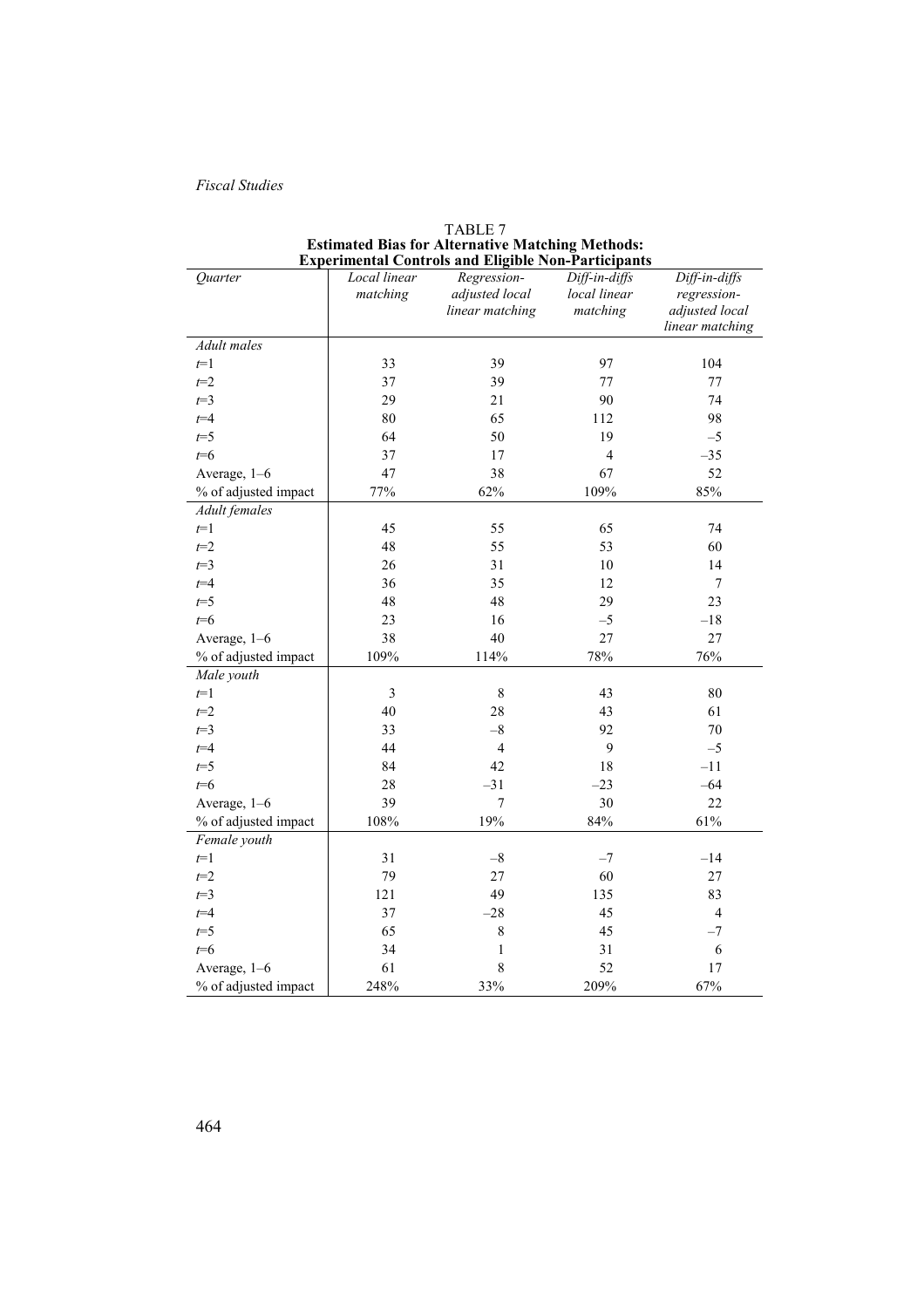enable a faster convergence rate at boundary points and adapt better to different data densities (for more details, see Heckman, Ichimura and Todd (1997) and Fan  $(1992)$ ).<sup>10</sup>

The first two columns of Table 7 present the results using a simple difference matching estimator and the last two contain diff-in-diffs results. The last row of each panel shows the bias as a proportion of the estimated experimental impact on the common support of treatments and eligible non-participants. As predicted, the combination of non-parametric and parametric techniques performs better than fully non-parametric approaches. The diff-in-diffs estimator does better for some groups, but not all.<sup>11</sup> For all estimators presented, there is considerable variation in the estimated bias over time.

In spite of the considerable improvements relative to simpler estimates, the bias remains overly strong as a percentage of the adjusted impact of treatment. There is still considerable selection on unobservables that contaminates the nonexperimental estimates.

# **VI. CONCLUSIONS**

This paper has presented an overview of alternative evaluation methods, focusing on approaches that do not require experimental data. We have assessed a number of approaches, including the use of selection, difference-in-differences and propensity score matching. Drawing on studies from the UK and the US, we have reviewed the performance of alternative methods.

The appropriate choice of evaluation method has been shown to depend on a combination of the data available and the policy parameter of interest. Where non-experimental data are all that is available, a careful combination of matching and differencing can provide useful insights into the impact of some policy interventions. For example, in the study of training programmes, it has been found that, where data on local labour market characteristics and previous work experience are collected, an approach that combines propensity score matching with the difference-in-differences technique is quite robust. It allows matching

<sup>10</sup>The expression for the local linear weights is the following:

$$
W_{N_c,N_r}(i,j) = \frac{G_{ij} \sum_{k \in I_c} G_{ik}(X_k - X_i)^2 - G_{ij}(X_j - X_i) \sum_{k \in I_c} G_{ik}(X_k - X_i)}{\sum_{k \in I_c} G_{il} \sum_{k \in I_c} G_{ik}(X_k - X_i)^2 - \left\{\sum_{k \in I_c} G_{ik}(X_k - X_i)\right\}^2},
$$

where  $W_{N_r, N_r}(i, j)$  is the weight for the comparison *j* when matching with the treated *i*, and the numbers of comparisons and treatments are  $N_c$  and  $N_T$ , respectively.  $G_{ii}$  is a kernel function,  $G_{ii} = G\{(X_i - X_k)/a_{N_i}\}$ , and  $a_{N_n}$  is the band width. Finally,  $I_c$  is the sample of comparisons.

<sup>&</sup>lt;sup>11</sup>It is noteworthy that the identifying hypothesis underlying the diff-in-diffs estimator for symmetric differences around the enrolment date (independence between the post- and pre-treatment mean difference and treatment status) was the only one not being rejected in tests performed by Heckman, Ichimura and Todd (1997).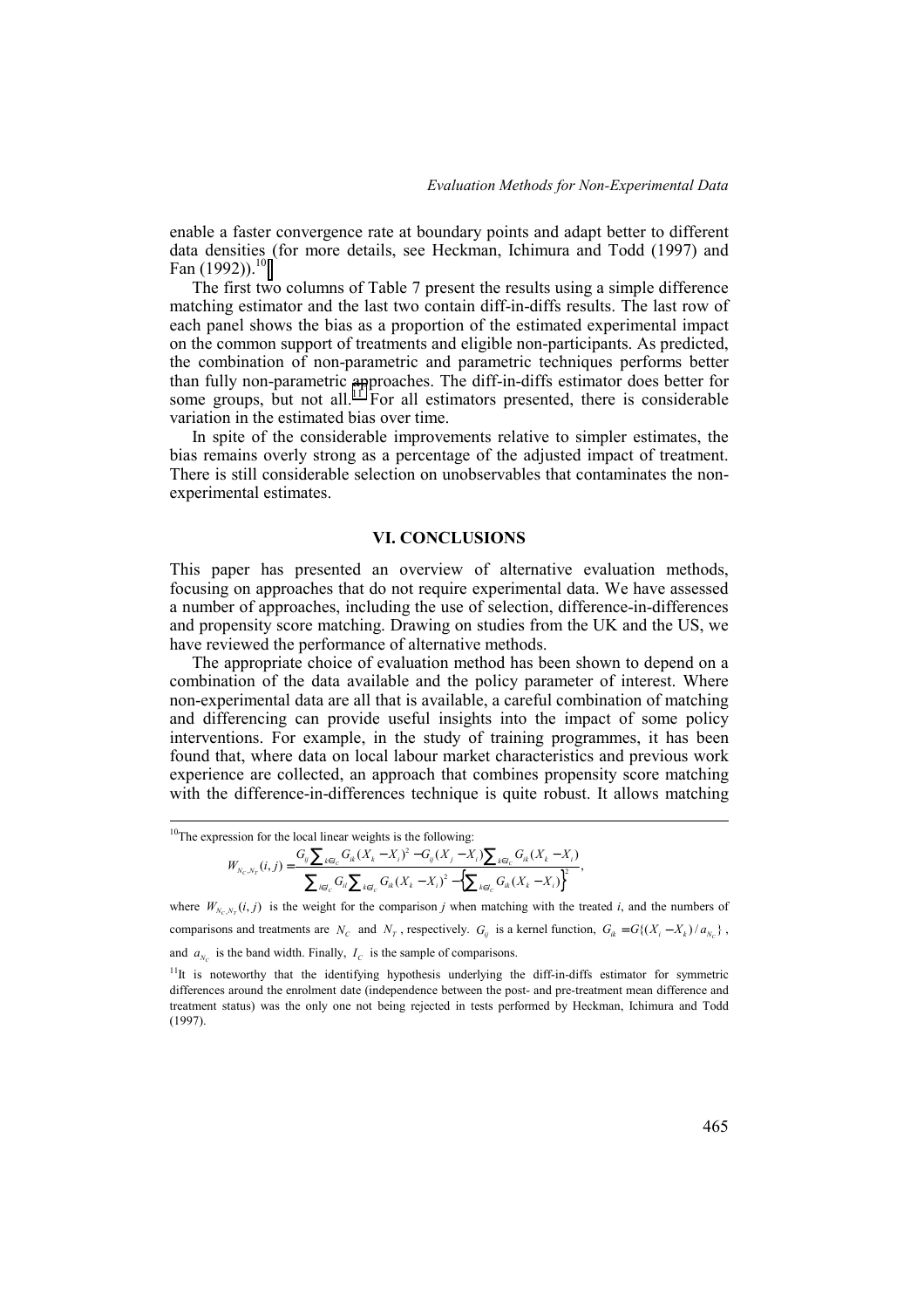on pre-programme 'shocks' and, by collecting good local pre-programme labour market history data, allows the comparison group to be 'placed' in the same labour market.

The methods presented have been discussed in a comparable framework, and the respective assumptions required to estimate the parameter of interest have been laid out systematically. We hope that, by doing so, this review can provide a useful resource in deciding on an appropriate evaluation method and understanding its properties.

# **APPENDIX: THE HECKMAN SELECTION ESTIMATOR**

The two-step selection estimator deals with the selection bias problem through direct control of the part of the error term that is correlated with the treatment status indicator. The procedure is as follows (see Heckman (1979)). Given the independence of *Z* and *V*, the probability of programme participation can be estimated using discrete choice analysis. With such information for each agent, and along with knowledge of the joint distribution of the error terms, one can compute the conditional expectation of  $U_i$ ,

$$
E(U_{ii} | d_i = 0, Z_i) = \frac{\int_{-\infty}^{+\infty} t_1 \int_{-\infty}^{F^{-1}(\text{Prob}(d_i = 0 | Z_i))} h_i(t_1, t_2) dt_2 dt_1}{\text{Prob}(d_i = 0 | Z_i)}
$$
  
(A.1)  

$$
E(U_{ii} | d_i = 1, Z_i) = \frac{\int_{-\infty}^{+\infty} t_1 \int_{F^{-1}(\text{Prob}(d_i = 0 | Z_i))}^{+\infty} h_i(t_1, t_2) dt_2 dt_1}{\text{Prob}(d_i = 1 | Z_i)},
$$

where  $F$  is the cumulative distribution function of  $V$ . This information should be incorporated in the outcome regression equation, jointly with all the other covariates, as a selection bias control. The remaining unobservable will be totally independent of treatment status under the accepted hypothesis, and therefore the estimator is consistent.

## **BIBLIOGRAPHY**

- Ashenfelter, O. (1978), 'Estimating the effect of training programs on earnings', *Review of Economics and Statistics*, vol. 60, pp. 47–57.
- and Card, D. (1985), 'Using the longitudinal structure of earnings to estimate the effect of training programs', *Review of Economics and Statistics*, vol. 67, pp. 648–60.
- Bassi, L. (1983), 'The effect of CETA on the post-program earnings of participants', *Journal of Human Resources*, vol. 18, pp. 539–56.
- (1984), 'Estimating the effects of training programs with nonrandom selection', *Review of Economics and Statistics*, vol. 66, pp. 36–43.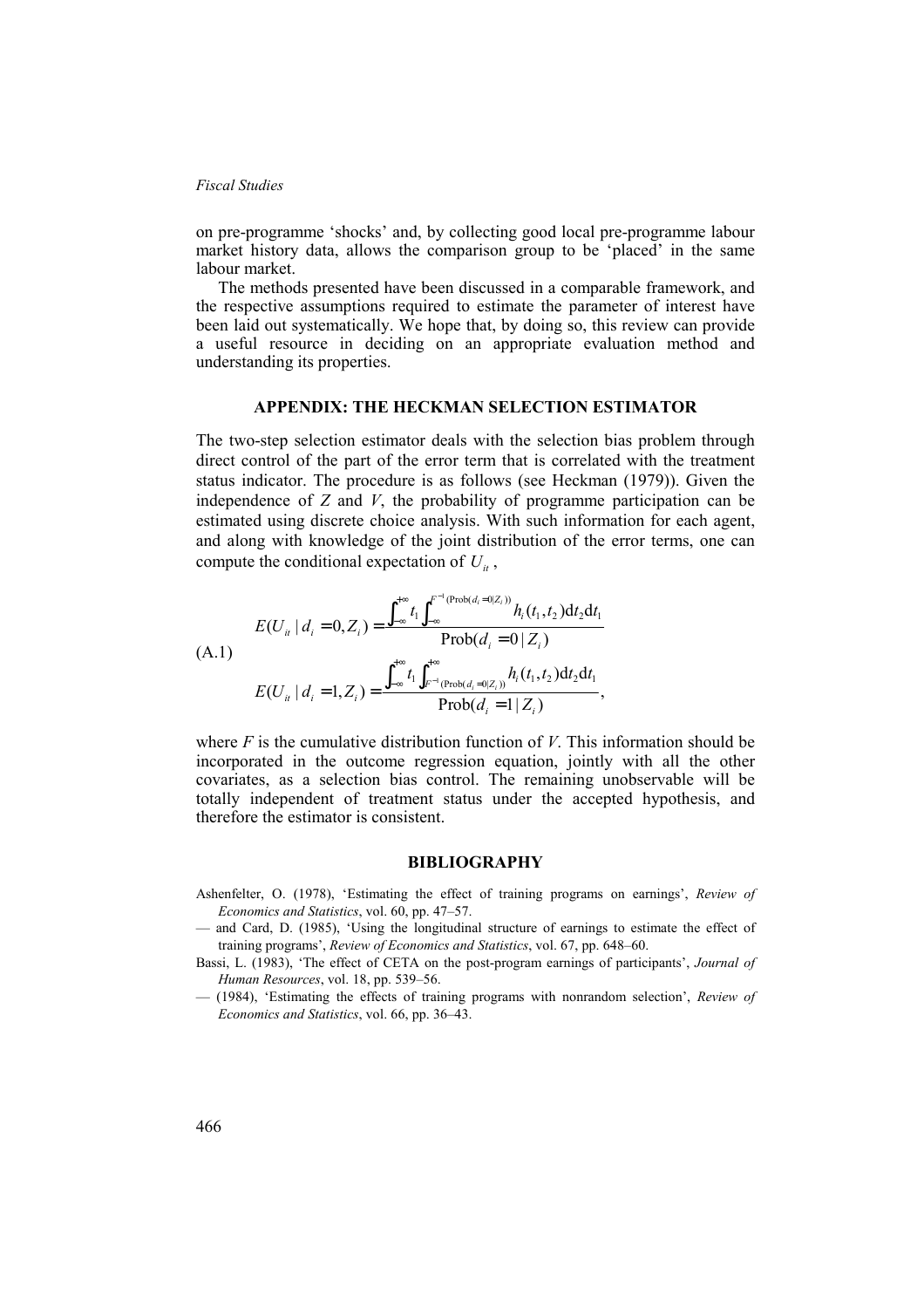- Bell, B., Blundell, R. and Van Reenen, J. (1999), 'Getting the unemployed back to work: an evaluation of the New Deal proposals', *International Tax and Public Finance*, vol. 6, pp. 339– 60.
- Blundell, R., Costa Dias, M., Meghir, C. and Van Reenen, J. (2000), 'Evaluating the employment impact of mandatory job-search assistance: the UK New Deal Gateway', unpublished manuscript, Institute for Fiscal Studies.
- —, Dearden, L. and Meghir, C. (1996), *The Determinants and Effects of Work-Related Training in Britain*, London: Institute for Fiscal Studies.
- —, Duncan, A. and Meghir, C. (1998), 'Estimating labour supply responses using tax policy reforms', *Econometrica*, vol. 66, pp. 827–61.
- and MaCurdy, T. (1999), 'Labor supply: a review of alternative approaches', in O. Ashenfelter and D. Card (eds), *Handbook of Labor Economics*, Elsevier North-Holland.
- Burtless, G. (1985), 'Are targeted wage subsidies harmful? Evidence from a wage voucher experiment', *Industrial and Labor Relations Review*, vol. 39, pp. 105–14.
- Card, D. and Robins, P. K. (1998), 'Do financial incentives encourage welfare recipients to work?', *Research in Labor Economics*, vol. 17, pp. 1–56.
- Cochrane, W. and Rubin, D. (1973), 'Controlling bias in observational studies', *Sankyha*, vol. 35, pp. 417–46.
- Devine, T. and Heckman, J. (1996), 'Consequences of eligibility rules for a social program: a study of the Job Training Partnership Act (JTPA)', in S. Polachek (ed.), *Research in Labor Economics*, vol. 15, pp. 111–70, Greenwich, CT: JAI Press.
- Eissa, N. and Liebman, J. (1996), 'Labor supply response to the Earned Income Tax Credit', *Quarterly Journal of Economics*, vol. 111, pp. 605–37.
- Fan, J. (1992), 'Design adaptive nonparametric regression', *Journal of the American Statistical Association*, vol. 87, pp. 998–1004.
- Fisher, R. (1951), *The Design of Experiments*, sixth edition, London: Oliver and Boyd.
- Hahn, J. (1998), 'On the role of the propensity score in efficient semiparametric estimation of average treatment effects', *Econometrica*, vol. 66, pp. 315–31.
- Hausman, J. A. and Wise, D. A. (1985), *Social Experimentation*, Chicago: University of Chicago Press for National Bureau of Economic Research.
- Heckman, J. (1979), 'Sample selection bias as a specification error', *Econometrica*, vol. 47, pp. 153–61.
- (1990), 'Varieties of selection bias', *American Economic Review*, vol. 80, pp. 313–18.
- (1992), 'Randomization and social program', in C. Manski and I. Garfinkle (eds), *Evaluating Welfare and Training Programs*, Cambridge, MA: Harvard University Press.
- (1996), 'Randomization as an instrumental variable estimator', *Review of Economics and Statistics*, vol. 56, pp. 336–41.
- (1997), 'Instrumental variables: a study of the implicit assumptions underlying one widely used estimator for program evaluations', *Journal of Human Resources*, forthcoming.
- and Hotz, V. J. (1989), 'Choosing among alternative nonexperimental methods for estimating the impact of social programs', *Journal of the American Statistical Association*, vol. 84, pp. 862–74.
- —, Ichimura, H. and Todd, P. (1997), 'Matching as an econometric evaluation estimator', *Review of Economic Studies*, vol. 64, pp. 605–54.
- and Robb, R. (1985), 'Alternative methods for evaluating the impact of interventions', in *Longitudinal Analysis of Labour Market Data*, New York: Wiley.